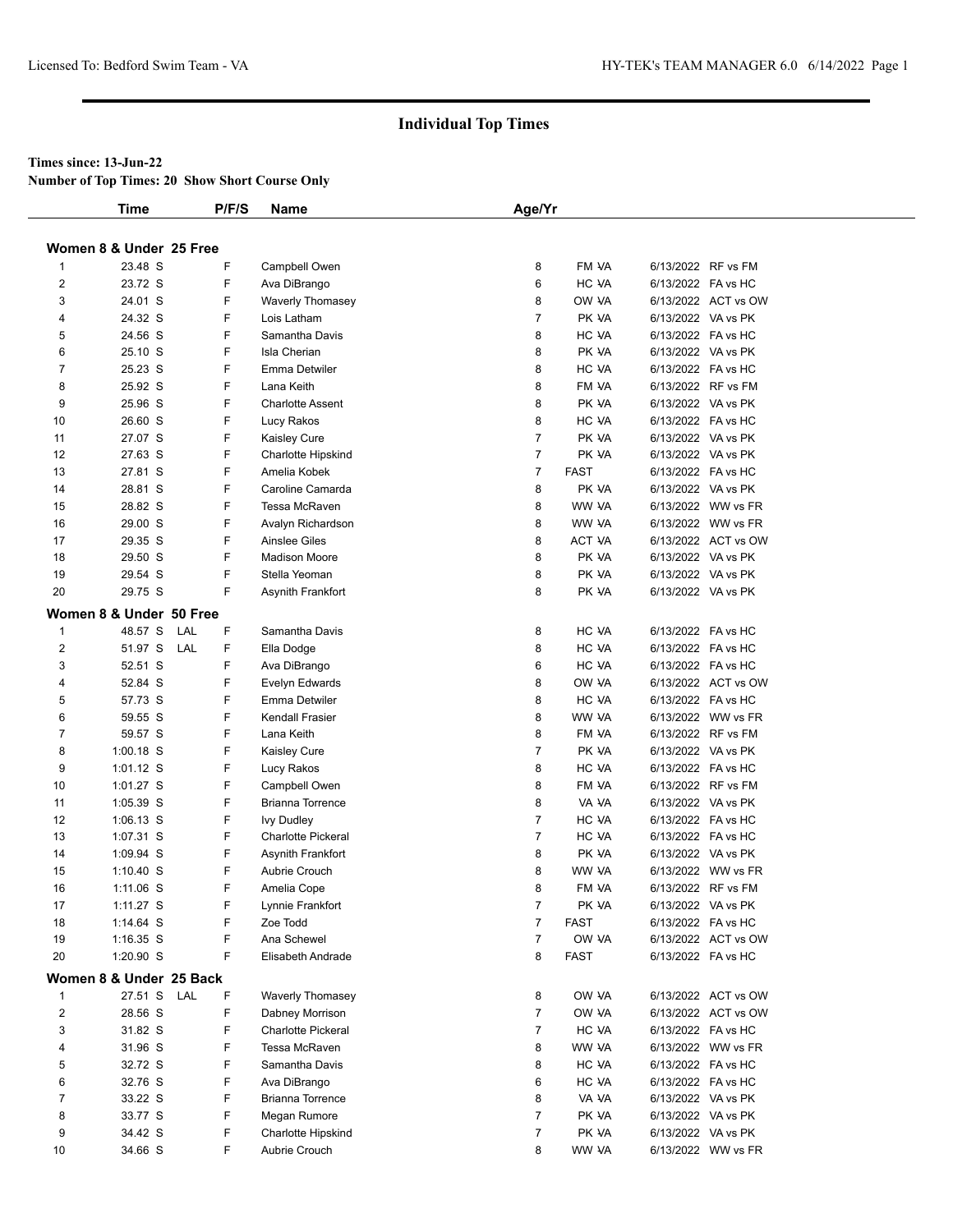**Number of Top Times: 20 Show Short Course Only**

|                         | Time                      |     | P/F/S       | Name                        | Age/Yr         |              |                    |                     |  |
|-------------------------|---------------------------|-----|-------------|-----------------------------|----------------|--------------|--------------------|---------------------|--|
|                         |                           |     |             |                             |                |              |                    |                     |  |
| 11                      | 34.74 S                   |     | F           | Amelia Kobek                | $\overline{7}$ | <b>FAST</b>  | 6/13/2022 FA vs HC |                     |  |
| 12                      | 35.04 S                   |     | F           | <b>Hattie Gowen</b>         | $\overline{7}$ | OW VA        |                    | 6/13/2022 ACT vs OW |  |
| 13                      | 35.50 S                   |     | F           | Kathryn Cockerham           | 8              | ACT VA       |                    | 6/13/2022 ACT vs OW |  |
| 14                      | 35.56 S                   |     | F           | <b>Charlotte Assent</b>     | 8              | PK VA        | 6/13/2022 VA vs PK |                     |  |
| 15                      | 35.71 S                   |     | F           | Emma Detwiler               | 8              | HC VA        | 6/13/2022 FA vs HC |                     |  |
| 16                      | 36.95 S                   |     | F           | Avalyn Richardson           | 8              | WW VA        |                    | 6/13/2022 WW vs FR  |  |
| 17                      | 37.42 S                   |     | F           | Iva Grace Helbling          | $\overline{7}$ | OW VA        |                    | 6/13/2022 ACT vs OW |  |
| 18                      | 37.98 S                   |     | F           | Renea Tyler                 | 8              | ACT VA       |                    | 6/13/2022 ACT vs OW |  |
| 19                      | 39.77 S                   |     | F           | <b>Indie Ranes</b>          | $\overline{7}$ | <b>BD VA</b> | 6/13/2022 BB vs BD |                     |  |
| 20                      | 40.33 S                   |     | F           | Karleigh Dolan              | 8              | WW VA        |                    | 6/13/2022 WW vs FR  |  |
|                         | Women 8 & Under 25 Breast |     |             |                             |                |              |                    |                     |  |
| $\mathbf{1}$            | 28.39 S                   | LAL | F           | Rowan Gleason               | 8              | HC VA        | 6/13/2022 FA vs HC |                     |  |
| $\overline{\mathbf{c}}$ | 30.39 S LAL               |     | F           | Maisey Hunt                 | 8              | WW VA        |                    | 6/13/2022 WW vs FR  |  |
| 3                       | 37.50 S                   |     | F           | Caroline Camarda            | 8              | PK VA        | 6/13/2022 VA vs PK |                     |  |
| 4                       | 38.11 S                   |     | F           | Lucy Misiano                | 8              | PK VA        | 6/13/2022 VA vs PK |                     |  |
| 5                       | 44.25 S                   |     | F           | Lynnie Frankfort            | $\overline{7}$ | PK VA        | 6/13/2022 VA vs PK |                     |  |
| 6                       | 48.36 S                   |     | F           | Ana Schewel                 | $\overline{7}$ | OW VA        |                    | 6/13/2022 ACT vs OW |  |
| $\overline{7}$          | 51.81 S                   |     | F           | <b>Charlotte Pickeral</b>   | $\overline{7}$ | HC VA        | 6/13/2022 FA vs HC |                     |  |
|                         |                           |     |             |                             |                |              |                    |                     |  |
|                         | Women 8 & Under 25 Fly    |     |             |                             |                |              |                    |                     |  |
| $\mathbf{1}$            | 25.48 S                   | LAL | F           | Dabney Morrison             | $\overline{7}$ | OW VA        |                    | 6/13/2022 ACT vs OW |  |
| 2                       | 26.24 S                   | LAL | F           | Evelyn Edwards              | 8              | OW VA        |                    | 6/13/2022 ACT vs OW |  |
| 3                       | 26.98 S                   | LAL | F           | Maisey Hunt                 | 8              | WW VA        |                    | 6/13/2022 WW vs FR  |  |
| 4                       | 29.20 S                   | LAL | F           | Rowan Gleason               | 8              | HC VA        | 6/13/2022 FA vs HC |                     |  |
| 5                       | 29.85 S                   |     | F           | Ella Dodge                  | 8              | HC VA        | 6/13/2022 FA vs HC |                     |  |
| 6                       | 38.09 S                   |     | F           | Campbell Owen               | 8              | FM VA        | 6/13/2022 RF vs FM |                     |  |
| $\overline{7}$          | 42.56 S                   |     | F           | Asynith Frankfort           | 8              | PK VA        | 6/13/2022 VA vs PK |                     |  |
|                         | Women 8 & Under 100 IM    |     |             |                             |                |              |                    |                     |  |
| $\mathbf{1}$            | 2:10.97 S                 | LAL | F           | Rowan Gleason               | 8              | HC VA        | 6/13/2022 FA vs HC |                     |  |
| $\overline{2}$          | $2:15.20$ S               | LAL | F           | Evelyn Edwards              | 8              | OW VA        |                    | 6/13/2022 ACT vs OW |  |
| 3                       | 2:22.10 S LAL             |     | F           | Maisey Hunt                 | 8              | WW VA        |                    | 6/13/2022 WW vs FR  |  |
| 4                       | 2:39.31 S                 |     | F           | Ella Dodge                  | 8              | HC VA        | 6/13/2022 FA vs HC |                     |  |
| 5                       | 2:50.18 S                 |     | F           | Kendall Frasier             | 8              | WW VA        |                    | 6/13/2022 WW vs FR  |  |
|                         | <b>Women 9-10 25 Free</b> |     |             |                             |                |              |                    |                     |  |
| $\mathbf{1}$            | 16.23 S                   | LAL | F           | Danna Pineda                | 10             | OW VA        |                    | 6/13/2022 ACT vs OW |  |
| 2                       | 16.69 S                   | LAL | F           | Virginia Phillips           | 10             | PK VA        | 6/13/2022 VA vs PK |                     |  |
| 3                       | 16.93 S                   | LAL | F           | Sophie Richards             | 10             | PK VA        | 6/13/2022 VA vs PK |                     |  |
| 4                       | 17.52 S LAL               |     | F           | Lucy Loper                  | 9              | PK VA        | 6/13/2022 VA vs PK |                     |  |
| 5                       | 17.82 S LAL               |     | $\mathsf F$ | Lainey Pennington           | 9              | FM VA        | 6/13/2022 RF vs FM |                     |  |
| 6                       | 17.95 S                   | LAL | F           | Annabelle Fischer           | 10             | PK VA        | 6/13/2022 VA vs PK |                     |  |
| 7                       | 18.11 S                   | LAL | F           | Caroline Nelson             | 9              | FM VA        | 6/13/2022 RF vs FM |                     |  |
| 8                       | 19.59 S                   |     | F           | <b>Charlotte Ettare</b>     | 10             | HC VA        | 6/13/2022 FA vs HC |                     |  |
| 9                       | 20.80 S                   |     | F           | <b>Emerson Willis</b>       | 10             | HC VA        | 6/13/2022 FA vs HC |                     |  |
| 10                      | 20.88 S                   |     | F           | Avery Wilkerson             | 10             | FR VA        |                    | 6/13/2022 WW vs FR  |  |
| 11                      | 20.92 S                   |     | F           | Tessa Akershoek             | 9              | FM VA        | 6/13/2022 RF vs FM |                     |  |
| 12                      | 21.03 S                   |     | F           | Kaylee Lantrip              | 10             | RF VA        | 6/13/2022 RF vs FM |                     |  |
| 13                      | 21.12 S                   |     | F           | Halle Simmons               | 9              | FM VA        |                    | 6/13/2022 RF vs FM  |  |
| 14                      | 21.23 S                   |     | F           | Jane Sloan                  | 10             | RF VA        |                    | 6/13/2022 RF vs FM  |  |
| 15                      | 21.54 S                   |     | F           | Maddie Freeman              | 9              | FR VA        |                    | 6/13/2022 WW vs FR  |  |
| 16                      | 21.57 S                   |     | F           | Eva Spaulding               | 9              | HC VA        | 6/13/2022 FA vs HC |                     |  |
| 17                      | 22.09 S                   |     | F           | Emilia Andrade              | 10             | <b>FAST</b>  | 6/13/2022 FA vs HC |                     |  |
| 18                      | 22.40 S                   |     | F           | <b>Charlotte Kendall</b>    | 10             | OW VA        |                    | 6/13/2022 ACT vs OW |  |
| 19                      | 22.45 S                   |     | F           | <b>Beatrice Weizenecker</b> | 9              | FR VA        |                    | 6/13/2022 WW vs FR  |  |
| 20                      | 22.72 S                   |     | F           | Karis Wu                    | 9              | FM VA        |                    | 6/13/2022 RF vs FM  |  |
|                         |                           |     |             |                             |                |              |                    |                     |  |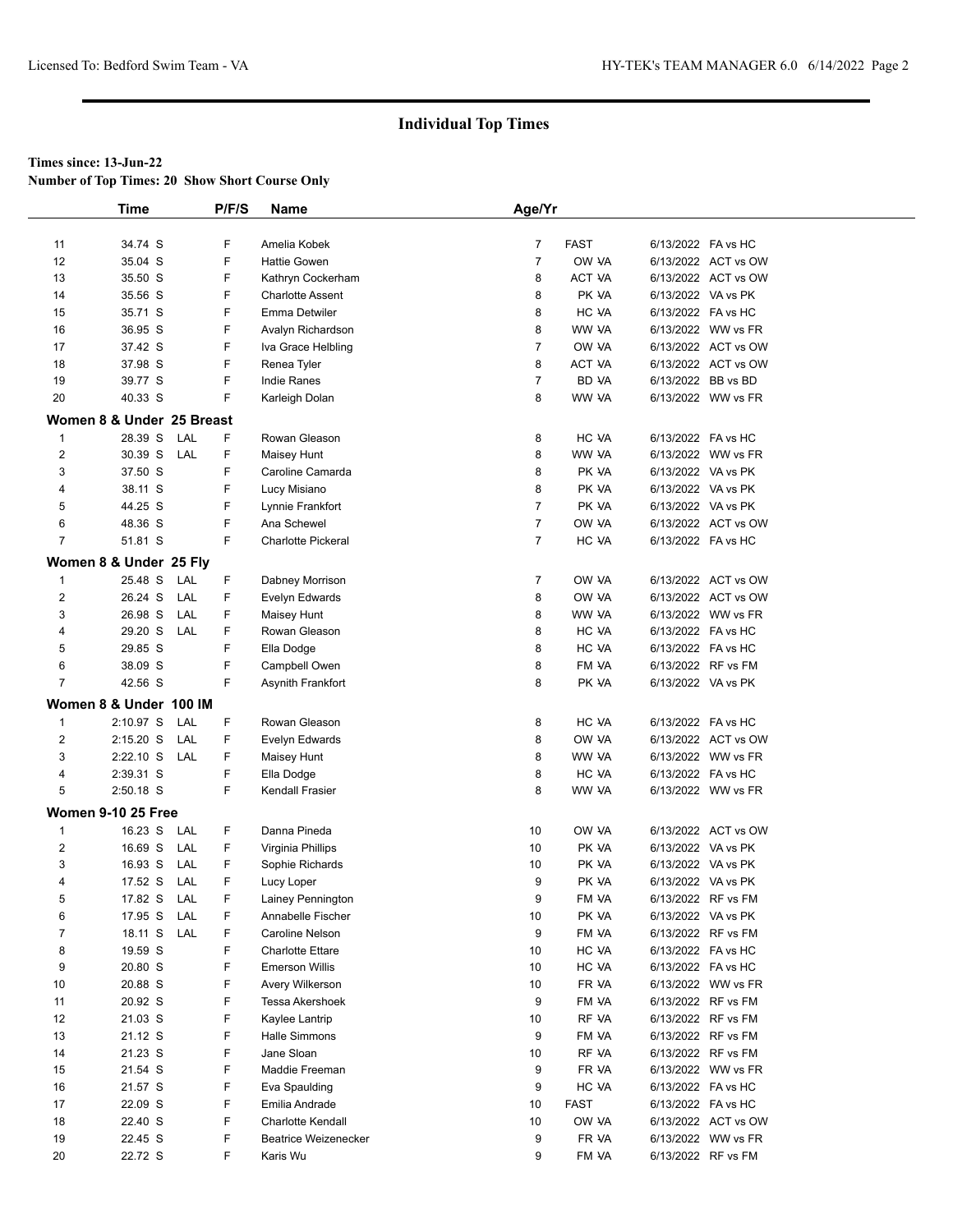**Number of Top Times: 20 Show Short Course Only**

|                         | Time                      | P/F/S     | Name                          | Age/Yr   |                |                    |                                          |
|-------------------------|---------------------------|-----------|-------------------------------|----------|----------------|--------------------|------------------------------------------|
|                         |                           |           |                               |          |                |                    |                                          |
|                         | <b>Women 9-10 50 Free</b> |           |                               |          |                |                    |                                          |
| $\mathbf{1}$            | 36.96 S                   | LAL<br>F  | Danna Pineda                  | 10       | OW VA          |                    | 6/13/2022 ACT vs OW                      |
| $\overline{2}$          | 37.37 S                   | LAL<br>F. | Leyla Reyes                   | 10       | PK VA          | 6/13/2022 VA vs PK |                                          |
| 3                       | 41.22 S                   | LAL<br>F  | Ava Rempfer                   | 10       | HC VA          | 6/13/2022 FA vs HC |                                          |
| $4*$                    | 41.81 S                   | LAL<br>F  | <b>Meridith Cox</b>           | 10       | FM VA          |                    | 6/13/2022 RF vs FM                       |
| $4*$                    | 41.81 S                   | LAL<br>F  | Neko Colbert                  | 10       | HC VA          | 6/13/2022 FA vs HC |                                          |
| 6                       | 42.61 S                   | F<br>LAL  | Josie Milam                   | 9        | PK VA          | 6/13/2022 VA vs PK |                                          |
| $\overline{7}$          | 43.07 S                   | F<br>LAL  | <b>Brooklyn Malone</b>        | 9        | VA VA          | 6/13/2022 VA vs PK |                                          |
| 8                       | 45.08 S                   | F         | <b>Emerson Willis</b>         | 10       | HC VA          | 6/13/2022 FA vs HC |                                          |
| 9                       | 45.67 S                   | F         | <b>Charlotte Ettare</b>       | 10       | HC VA          | 6/13/2022 FA vs HC |                                          |
| 10                      | 45.68 S                   | F         | Ella Shinkle                  | 10       | WW VA          |                    | 6/13/2022 WW vs FR                       |
| 11                      | 45.79 S                   | F         | <b>Camille Greenlaw</b>       | 9        | HC VA          | 6/13/2022 FA vs HC |                                          |
| 12                      | 46.99 S                   | F         | Eva Kendall                   | 10       | OW VA          |                    | 6/13/2022 ACT vs OW                      |
| 13                      | 49.16 S                   | F         | Eva Spaulding                 | 9        | HC VA          | 6/13/2022 FA vs HC |                                          |
| 14                      | 50.73 S                   | F         | Avery Wilkerson               | 10       | FR VA          |                    | 6/13/2022 WW vs FR                       |
| 15                      | 50.95 S                   | F         | <b>Ellery Ford</b>            | 9        | WW VA          |                    | 6/13/2022 WW vs FR                       |
| 16                      | 51.50 S                   | F         | Lydia Gillum                  | 10       | HC VA          | 6/13/2022 FA vs HC |                                          |
| 17                      | 52.53 S                   | F         | Jane Sloan                    | 10       | RF VA          |                    | 6/13/2022 RF vs FM                       |
| 18                      | 53.39 S                   | F         | Hayden Freyer                 | 9        | RF VA          |                    | 6/13/2022 RF vs FM                       |
| 19                      | 53.44 S                   | F         | Maddie Freeman                | 9        | FR VA          |                    | 6/13/2022 WW vs FR                       |
| 20                      | 53.75 S                   | F         | Kaylee Lantrip                | 10       | RF VA          |                    | 6/13/2022 RF vs FM                       |
|                         | <b>Women 9-10 25 Back</b> |           |                               |          |                |                    |                                          |
|                         |                           |           |                               |          |                |                    |                                          |
| $\mathbf{1}$            | 22.25 S LAL               | F         | Leyla Reyes                   | 10       | PK VA          | 6/13/2022 VA vs PK |                                          |
| 2                       | 24.10 S                   | F         | <b>Emerson Willis</b>         | 10       | HC VA          | 6/13/2022 FA vs HC |                                          |
| 3                       | 24.50 S                   | F         | Josie Milam                   | 9        | PK VA          | 6/13/2022 VA vs PK |                                          |
| 4                       | 24.78 S                   | F         | Carmella Helbling             | 10       | OW VA          |                    | 6/13/2022 ACT vs OW                      |
| 5                       | 24.90 S                   | F<br>F    | Eva Kendall                   | 10       | OW VA          |                    | 6/13/2022 ACT vs OW                      |
| 6                       | 24.94 S                   |           | Skylar Weeks                  | 9        | ACT VA         |                    | 6/13/2022 ACT vs OW                      |
| $\overline{7}$          | 27.10 S                   | F         | Eva Spaulding                 | 9        | HC VA          | 6/13/2022 FA vs HC |                                          |
| 8                       | 27.32 S                   | F<br>F    | <b>Camille Greenlaw</b>       | 9        | HC VA          | 6/13/2022 FA vs HC |                                          |
| 9                       | 27.81 S                   |           | Charlotte Kendall             | 10       | OW VA          |                    | 6/13/2022 ACT vs OW                      |
| 10                      | 28.70 S                   | F<br>F    | Lydia Gillum                  | 10       | HC VA          | 6/13/2022 FA vs HC |                                          |
| 11<br>12                | 28.71 S<br>28.97 S        | F         | Stella Ward                   | 9<br>10  | ACT VA         |                    | 6/13/2022 ACT vs OW                      |
|                         |                           | F         | Brooklyn Largen               |          | ACT VA         |                    | 6/13/2022 ACT vs OW                      |
| 13                      | 29.30 S                   | F         | Kalie Crouch<br>Celeste Elder | 10       | WW VA          |                    | 6/13/2022 WW vs FR<br>6/13/2022 WW vs FR |
| 14                      | 29.39 S<br>30.28 S        | F         | Annie Richards                | 10<br>9  | WW VA<br>PK VA | 6/13/2022 VA vs PK |                                          |
| 15                      |                           | F         |                               | 9        |                |                    |                                          |
| 16                      | 30.68 S                   |           | Lizzie Milam                  |          | PK VA          | 6/13/2022 VA vs PK |                                          |
| 17<br>18                | 30.88 S<br>31.02 S        | F<br>F    | Cheyanne Henderson            | 10<br>10 | WW VA<br>FR VA |                    | 6/13/2022 WW vs FR<br>6/13/2022 WW vs FR |
| 19                      | 31.10 S                   |           | Elizabeth Hunter              |          | HC VA          | 6/13/2022 FA vs HC |                                          |
|                         |                           | F<br>F    | <b>Hadley Mayhew</b>          | 9<br>9   |                |                    |                                          |
| 20                      | 31.75 S                   |           | <b>Julia Summers</b>          |          | WW VA          |                    | 6/13/2022 WW vs FR                       |
|                         | Women 9-10 25 Breast      |           |                               |          |                |                    |                                          |
| $\mathbf{1}$            | 21.82 S LAL               | F         | Lucy Loper                    | 9        | PK VA          | 6/13/2022 VA vs PK |                                          |
| $\overline{\mathbf{c}}$ | 22.14 S                   | F<br>LAL  | Annabelle Fischer             | 10       | PK VA          | 6/13/2022 VA vs PK |                                          |
| 3                       | 22.48 S                   | F<br>LAL  | Virginia Phillips             | 10       | PK VA          | 6/13/2022 VA vs PK |                                          |
| 4                       | 23.14 S                   | F<br>LAL  | Caroline Nelson               | 9        | FM VA          |                    | 6/13/2022 RF vs FM                       |
| 5                       | 23.18 S                   | LAL<br>F  | Sophie Richards               | 10       | PK VA          | 6/13/2022 VA vs PK |                                          |
| 6                       | 23.64 S                   | LAL<br>F  | Neko Colbert                  | 10       | HC VA          | 6/13/2022 FA vs HC |                                          |
| 7                       | 24.16 S LAL               | F         | Lainey Pennington             | 9        | FM VA          |                    | 6/13/2022 RF vs FM                       |
| 8                       | 25.75 S                   | F         | Meridith Cox                  | 10       | FM VA          |                    | 6/13/2022 RF vs FM                       |
| 9                       | 26.98 S                   | F         | <b>Skylar Weeks</b>           | 9        | ACT VA         |                    | 6/13/2022 ACT vs OW                      |
| 10                      | 27.03 S                   | F         | Adalyn Snyder                 | 9        | <b>FAST</b>    | 6/13/2022 FA vs HC |                                          |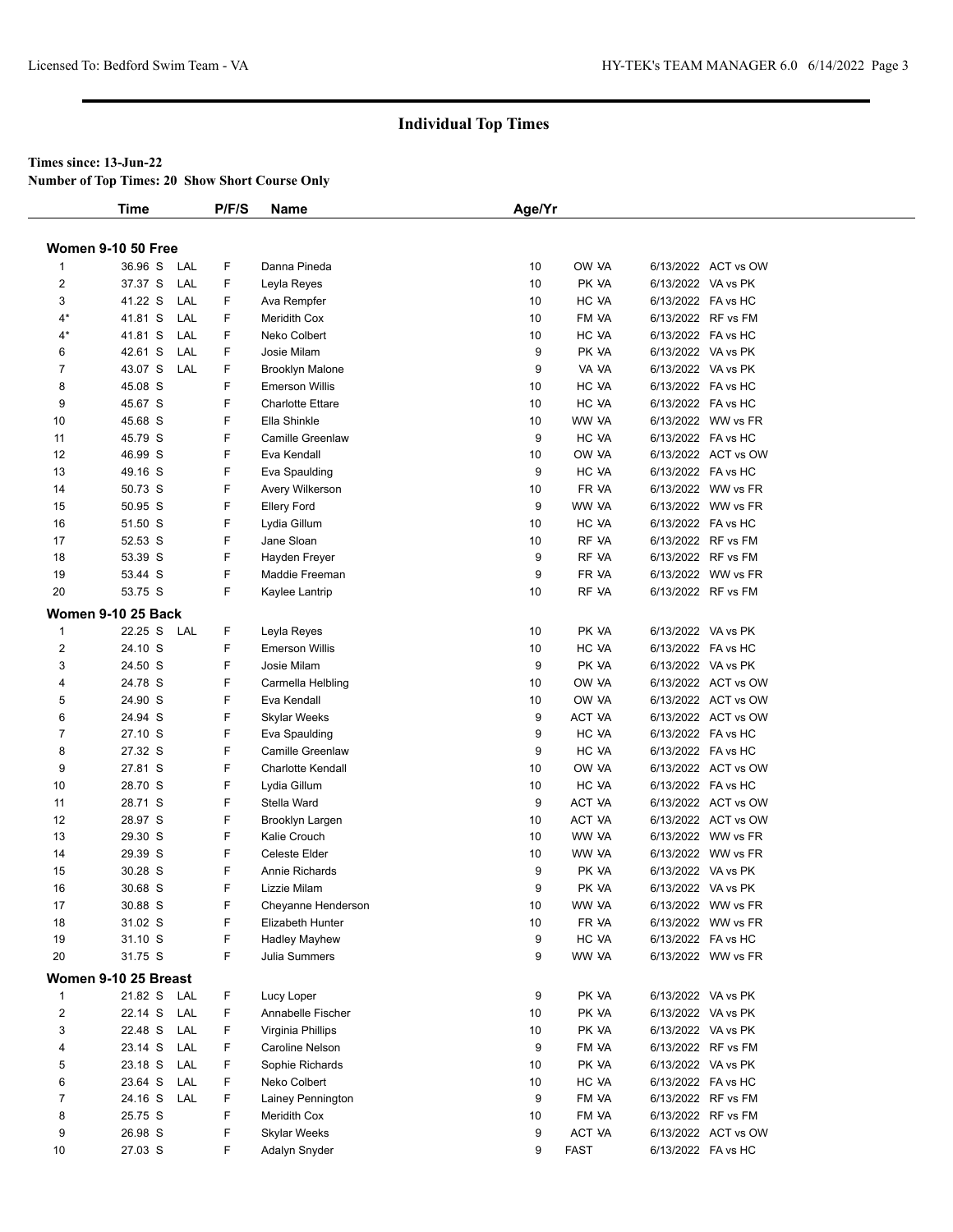**Number of Top Times: 20 Show Short Course Only**

|                | <b>Time</b>                |     | P/F/S | Name                        | Age/Yr          |             |                    |                     |  |
|----------------|----------------------------|-----|-------|-----------------------------|-----------------|-------------|--------------------|---------------------|--|
|                |                            |     |       |                             |                 |             |                    |                     |  |
| 11             | 27.25 S                    |     | F     | Emerson Eiban               | 10              | FM VA       | 6/13/2022 RF vs FM |                     |  |
| 12             | 28.61 S                    |     | F     | Eve Flavin                  | 9               | OW VA       |                    | 6/13/2022 ACT vs OW |  |
| 13             | 28.88 S                    |     | F     | Rachel Camarda              | 10              | PK VA       | 6/13/2022 VA vs PK |                     |  |
| 14             | 29.22 S                    |     | F     | Emilia Andrade              | 10              | <b>FAST</b> | 6/13/2022 FA vs HC |                     |  |
| 15             | 29.50 S                    |     | F     | <b>Charlotte Ettare</b>     | 10              | HC VA       | 6/13/2022 FA vs HC |                     |  |
| 16             | 31.18 S                    |     | F     | <b>Beatrice Weizenecker</b> | 9               | FR VA       |                    | 6/13/2022 WW vs FR  |  |
| 17             | 31.31 S                    |     | F     | <b>Addison Flamm</b>        | 10              | FR VA       |                    | 6/13/2022 WW vs FR  |  |
| 18             | 32.04 S                    |     | F     | Sunday Cook                 | 10              | FM VA       | 6/13/2022 RF vs FM |                     |  |
| 19             | 32.33 S                    |     | F     | Avery Wilkerson             | 10              | FR VA       |                    | 6/13/2022 WW vs FR  |  |
| 20             | 33.96 S                    |     | F     | Ella Shinkle                | 10              | WW VA       |                    | 6/13/2022 WW vs FR  |  |
|                | <b>Women 9-10 25 Fly</b>   |     |       |                             |                 |             |                    |                     |  |
| $\mathbf{1}$   | 18.62 S                    | LAL | F     | Sophie Richards             | 10              | PK VA       | 6/13/2022 VA vs PK |                     |  |
| 2              | 18.90 S                    | LAL | F     | Lucy Loper                  | 9               | PK VA       | 6/13/2022 VA vs PK |                     |  |
| 3              | 19.53 S                    | LAL | F.    | Lainey Pennington           | 9               | FM VA       | 6/13/2022 RF vs FM |                     |  |
| 4              | 21.06 S                    | LAL | F     | Danna Pineda                | 10              | OW VA       |                    | 6/13/2022 ACT vs OW |  |
| 5              | 21.13 S                    | LAL | F     | Leyla Reyes                 | 10              | PK VA       | 6/13/2022 VA vs PK |                     |  |
| 6              | 22.07 S                    |     | F     | Ava Rempfer                 | 10 <sup>1</sup> | HC VA       | 6/13/2022 FA vs HC |                     |  |
| 7              | 23.03 S                    |     | F     | Meridith Cox                | 10              | FM VA       | 6/13/2022 RF vs FM |                     |  |
| 8              | 23.25 S                    |     | F     | Zoe Gooch                   | 10              | FM VA       | 6/13/2022 RF vs FM |                     |  |
| 9              | 24.12 S                    |     | F     | Emilia Andrade              | 10              | <b>FAST</b> | 6/13/2022 FA vs HC |                     |  |
| 10             | 24.29 S                    |     | F     | <b>Skylar Weeks</b>         | 9               | ACT VA      |                    | 6/13/2022 ACT vs OW |  |
| 11             | 24.39 S                    |     | F     | Caroline Nelson             | 9               | FM VA       | 6/13/2022 RF vs FM |                     |  |
| 12             | 28.94 S                    |     | F     | Karris Smith                | 9               | WW VA       |                    | 6/13/2022 WW vs FR  |  |
| 13             | 29.25 S                    |     | F     | Ella Shinkle                | 10              | WW VA       |                    | 6/13/2022 WW vs FR  |  |
| 14             | 30.18 S                    |     | F     | <b>Ellery Ford</b>          | 9               | WW VA       |                    | 6/13/2022 WW vs FR  |  |
| 15             | 30.88 S                    |     | F     | Eve Flavin                  | 9               | OW VA       |                    | 6/13/2022 ACT vs OW |  |
| 16             | 34.57 S                    |     | F     | Eva Kendall                 | 10              | OW VA       |                    | 6/13/2022 ACT vs OW |  |
| 17             | 34.68 S                    |     | F     | Gracelyn Mays               | 9               | ACT VA      |                    | 6/13/2022 ACT vs OW |  |
| 18             | 36.01 S                    |     | F     | Kennedy Orange              | 9               | FM VA       | 6/13/2022 RF vs FM |                     |  |
| 19             | 40.04 S                    |     | F     | Kourtney Terzakos           | 9               | FM VA       | 6/13/2022 RF vs FM |                     |  |
| 20             | 44.29 S                    |     | F     | Rachael Glickstein          | 10              | HC VA       | 6/13/2022 FA vs HC |                     |  |
|                | <b>Women 9-10 100 IM</b>   |     |       |                             |                 |             |                    |                     |  |
| $\mathbf{1}$   | 1:44.95 S LAL              |     | F     | Emerson Eiban               | 10              | FM VA       | 6/13/2022 RF vs FM |                     |  |
| 2              | 1:49.24 S                  |     | F     | Josie Milam                 | 9               | PK VA       | 6/13/2022 VA vs PK |                     |  |
| 3              | 2:01.14 S                  |     | F     | <b>Camille Greenlaw</b>     | 9               | HC VA       | 6/13/2022 FA vs HC |                     |  |
| 4              | 2:06.58 S                  |     | F     | <b>Brooklyn Malone</b>      | 9               | VA VA       | 6/13/2022 VA vs PK |                     |  |
| 5              | 2:08.95 S                  |     | F     | Karis Wu                    | 9               | FM VA       | 6/13/2022 RF vs FM |                     |  |
| 6              | 2:20.99 S                  |     | F     | Karris Smith                | 9               | WW VA       |                    | 6/13/2022 WW vs FR  |  |
| $\overline{7}$ | 2:21.13 S                  |     | F     | Eve Flavin                  | 9               | OW VA       |                    | 6/13/2022 ACT vs OW |  |
| 8              | 2:21.23 S                  |     | F     | Carmella Helbling           | 10              | OW VA       |                    | 6/13/2022 ACT vs OW |  |
| 9              | 2:27.32 S                  |     | F     | Addison Flamm               | 10              | FR VA       |                    | 6/13/2022 WW vs FR  |  |
| 10             | 2:35.42 S                  |     | F     | Sunday Cook                 | 10              | FM VA       |                    | 6/13/2022 RF vs FM  |  |
| 11             | 2:44.09 S                  |     | F     | Millie Fink                 | 10              | ACT VA      |                    | 6/13/2022 ACT vs OW |  |
|                | <b>Women 11-12 50 Free</b> |     |       |                             |                 |             |                    |                     |  |
| 1              | 33.19 S LAL                |     | F.    | Hannah Curl                 | 12              | OW VA       |                    | 6/13/2022 ACT vs OW |  |
| $\overline{2}$ | 34.37 S                    | LAL | F     | Peyton Reyes                | 12              | PK VA       | 6/13/2022 VA vs PK |                     |  |
| 3              | 34.72 S LAL                |     | F     | Xenia Bannister             | 11              | PK VA       | 6/13/2022 VA vs PK |                     |  |
| 4              | 36.00 S                    |     | F     | Kylee Steinweg              | 12              | PK VA       | 6/13/2022 VA vs PK |                     |  |
| 5              | 36.90 S                    |     | F     | Avery Duff                  | 11              | RF VA       | 6/13/2022 RF vs FM |                     |  |
| 6              | 36.91 S                    |     | F     | Delaney Rodriguez           | 11              | PK VA       | 6/13/2022 VA vs PK |                     |  |
| $\overline{7}$ | 37.21 S                    |     | F     | Jameson Johnson             | 11              | WW VA       |                    | 6/13/2022 WW vs FR  |  |
| 8              | 37.75 S                    |     | F     | Melissa Bingham             | 12              | VA VA       | 6/13/2022 VA vs PK |                     |  |
| 9              | 37.85 S                    |     | F.    | Audrey Rose Bond            | 12              | HC VA       | 6/13/2022 FA vs HC |                     |  |
|                |                            |     |       |                             |                 |             |                    |                     |  |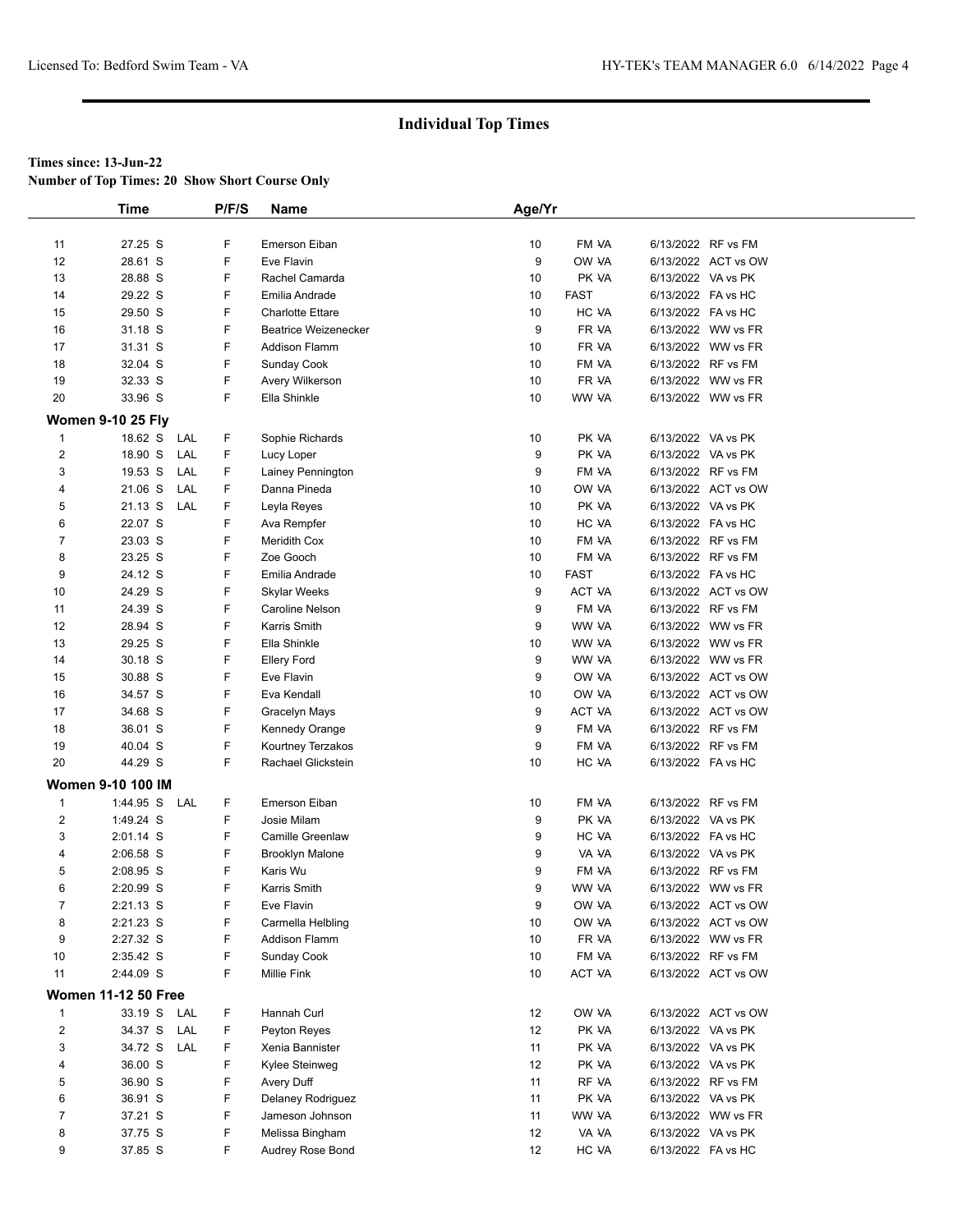**Number of Top Times: 20 Show Short Course Only**

|                         | <b>Time</b>                 | P/F/S | <b>Name</b>             | Age/Yr            |             |                    |                     |
|-------------------------|-----------------------------|-------|-------------------------|-------------------|-------------|--------------------|---------------------|
|                         |                             |       |                         |                   |             |                    |                     |
| 10                      | 38.12 S                     | F     | Sara Harper Richardson  | 12                | WW VA       |                    | 6/13/2022 WW vs FR  |
| 11                      | 38.13 S                     | F     | <b>Natalie Nivens</b>   | 12                | PK VA       | 6/13/2022 VA vs PK |                     |
| 12                      | 38.16 S                     | F     | Rome Petrikonis         | 11                | PK VA       | 6/13/2022 VA vs PK |                     |
| 13                      | 38.29 S                     | F     | Paige Davis             | 12                | HC VA       | 6/13/2022 FA vs HC |                     |
| 14                      | 38.96 S                     | F     | Faith Richardson        | 12                | HC VA       | 6/13/2022 FA vs HC |                     |
| 15                      | 39.15 S                     | F     | Callen Campbell         | 11                | OW VA       |                    | 6/13/2022 ACT vs OW |
| 16                      | 40.24 S                     | F     | <b>Juliet Matthews</b>  | 12                | VA VA       | 6/13/2022 VA vs PK |                     |
| 17                      | 40.29 S                     | F     | Fiona Locklin           | 11                | PK VA       | 6/13/2022 VA vs PK |                     |
| 18                      | 40.32 S                     | F     | Nora Compton            | 11                | RF VA       | 6/13/2022 RF vs FM |                     |
| 19                      | 40.35 S                     | F     | Amelia Snyder           | 11                | <b>FAST</b> | 6/13/2022 FA vs HC |                     |
| 20                      | 40.52 S                     | F     | Krisiley Stengel        | 11                | HC VA       | 6/13/2022 FA vs HC |                     |
|                         | <b>Women 11-12 100 Free</b> |       |                         |                   |             |                    |                     |
| $\mathbf{1}$            | $1:06.75$ S<br>LAL          | F.    | Ann Margaret Holt       | 12                | OW VA       |                    | 6/13/2022 ACT vs OW |
| 2                       | $1:10.27$ S<br>LAL          | F     | Kaelyn Mahland          | $12 \overline{ }$ | PK VA       | 6/13/2022 VA vs PK |                     |
| 3                       | $1:17.64$ S<br>LAL          | F     | Emma Prater             | 12                | RF VA       | 6/13/2022 RF vs FM |                     |
| 4                       | 1:20.94 S                   | F     | Bethany Talmadge        | 11                | <b>FAST</b> | 6/13/2022 FA vs HC |                     |
| 5                       | 1:23.61 S                   | F     | <b>Shirley Barger</b>   | 12                | RF VA       | 6/13/2022 RF vs FM |                     |
| 6                       | 1:23.66 S                   | F     | Avery Duff              | 11                | RF VA       | 6/13/2022 RF vs FM |                     |
| 7                       | 1:24.89 S                   | F     | Jameson Johnson         | 11                | WW VA       |                    | 6/13/2022 WW vs FR  |
| 8                       | 1:25.53 S                   | F     | Delaney Rodriguez       | 11                | PK VA       | 6/13/2022 VA vs PK |                     |
| 9                       | 1:30.19 S                   | F     | Paige Davis             | 12                | HC VA       | 6/13/2022 FA vs HC |                     |
| 10                      | 1:31.01 S                   | F     | Krisiley Stengel        | 11                | HC VA       | 6/13/2022 FA vs HC |                     |
| 11                      | 1:31.47 S                   | F     | <b>Juliet Matthews</b>  | 12                | VA VA       | 6/13/2022 VA vs PK |                     |
| 12                      | 1:32.92 S                   | F     | Ada Compton             | 11                | RF VA       | 6/13/2022 RF vs FM |                     |
| 13                      | 1:34.45 S                   | F     | Lani Midkiff            | 11                | HC VA       | 6/13/2022 FA vs HC |                     |
| 14                      | 1:37.63 S                   | F     | Karis Gillum            | 12                | HC VA       | 6/13/2022 FA vs HC |                     |
| 15                      | 1:37.98 S                   | F     | Sydney Ayers            | 11                | HC VA       | 6/13/2022 FA vs HC |                     |
| 16                      | 1:39.81 S                   | F     | <b>Kinley Tuck</b>      | 11                | WW VA       |                    | 6/13/2022 WW vs FR  |
| 17                      | 1:40.06 S                   | F     | <b>Ballie Stickle</b>   | 11                | VA VA       | 6/13/2022 VA vs PK |                     |
| 18                      | 1:41.20 S                   | F     | Nora Compton            | 11                | RF VA       | 6/13/2022 RF vs FM |                     |
| 19                      | 1:44.10 S                   | F     | Evangeline Korby        | 11                | VA VA       | 6/13/2022 VA vs PK |                     |
| 20                      | 1:44.91 S                   | F     | <b>Addie Pafford</b>    | 11                | HC VA       | 6/13/2022 FA vs HC |                     |
|                         | <b>Women 11-12 50 Back</b>  |       |                         |                   |             |                    |                     |
| $\mathbf 1$             | 37.47 S<br>LAL              | F     | Ann Margaret Holt       | 12                | OW VA       |                    | 6/13/2022 ACT vs OW |
| $\overline{\mathbf{c}}$ | 41.05 S<br>LAL              | F     | Kathleen King           | 12                | HC VA       | 6/13/2022 FA vs HC |                     |
| 3                       | 42.08 S<br>LAL              | F     | Eliza Fink              | 11                | ACT VA      |                    | 6/13/2022 ACT vs OW |
| 4                       | 45.48 S                     | F     | Rome Petrikonis         | 11                | PK VA       | 6/13/2022 VA vs PK |                     |
| 5                       | 48.84 S                     | F     | Sara Harper Richardson  | 12                | WW VA       |                    | 6/13/2022 WW vs FR  |
| $6*$                    | 48.98 S                     | F     | Audrey Rose Bond        | 12                | HC VA       | 6/13/2022 FA vs HC |                     |
| $6*$                    | 48.98 S                     | F     | Saya Hirst              | 11                | BD VA       | 6/13/2022 BB vs BD |                     |
| 8                       | 49.30 S                     | F     | Melissa Bingham         | 12                | VA VA       | 6/13/2022 VA vs PK |                     |
| 9                       | 51.79 S                     | F     | Kenleigh Holt           | 11                | OW VA       |                    | 6/13/2022 ACT vs OW |
| 10                      | 52.53 S                     | F     | Juliet Matthews         | 12                | VA VA       | 6/13/2022 VA vs PK |                     |
| 11                      | 52.92 S                     | F     | Ella Eskridge           | 12                | PK VA       | 6/13/2022 VA vs PK |                     |
| 12                      | 53.15 S                     | F     | Kinley Tuck             | 11                | WW VA       |                    | 6/13/2022 WW vs FR  |
| 13                      | 55.59 S                     | F     | Kylei Davis             | 11                | BD VA       | 6/13/2022 BB vs BD |                     |
| 14                      | 55.65 S                     | F     | Jillian Mayhew          | 12                | HC VA       | 6/13/2022 FA vs HC |                     |
| 15                      | 55.82 S                     | F     | <b>Marley Bradley</b>   | 11                | BD VA       | 6/13/2022 BB vs BD |                     |
| 16                      | 56.67 S                     | F     | <b>Caroline Summers</b> | 12                | WW VA       |                    | 6/13/2022 WW vs FR  |
| 17                      | 57.88 S                     | F     | Cora Steinweg           | 11                | PK VA       | 6/13/2022 VA vs PK |                     |
| 18                      | 58.11 S                     | F     | <b>Cyndel Sutphin</b>   | 12                | HC VA       | 6/13/2022 FA vs HC |                     |
| 19                      | $1:00.03$ S                 | F     | Maddi Reed              | 11                | ACT VA      |                    | 6/13/2022 ACT vs OW |
| 20                      | $1:00.42$ S                 | F     | Giselle Ghiotto         | 11                | <b>FAST</b> | 6/13/2022 FA vs HC |                     |
|                         |                             |       |                         |                   |             |                    |                     |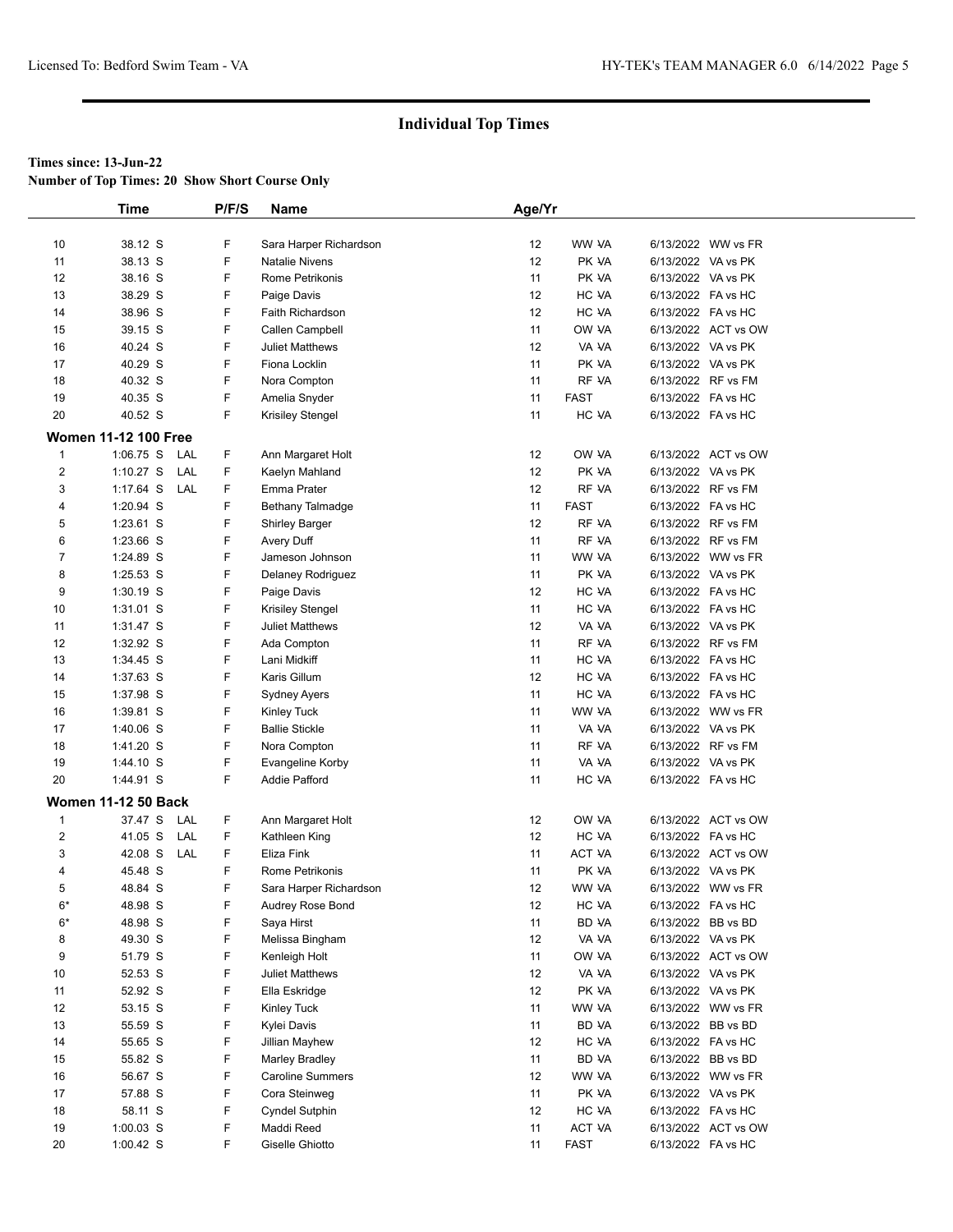**Number of Top Times: 20 Show Short Course Only**

|                         | Time                      | P/F/S    | Name                    | Age/Yr |             |                    |                     |
|-------------------------|---------------------------|----------|-------------------------|--------|-------------|--------------------|---------------------|
|                         |                           |          |                         |        |             |                    |                     |
|                         | Women 11-12 50 Breast     |          |                         |        |             |                    |                     |
| 1                       | 38.97 S                   | LAL<br>F | Kaelyn Mahland          | 12     | PK VA       | 6/13/2022 VA vs PK |                     |
| $\overline{\mathbf{c}}$ | 43.09 S                   | LAL<br>F | Sarah Warren            | 12     | FM VA       |                    | 6/13/2022 RF vs FM  |
| 3                       | 43.71 S                   | F<br>LAL | Faith Richardson        | 12     | HC VA       |                    | 6/13/2022 FA vs HC  |
| 4                       | 47.00 S                   | LAL<br>F | Xenia Bannister         | 11     | PK VA       | 6/13/2022 VA vs PK |                     |
| 5                       | 47.43 S                   | LAL<br>F | Kylee Steinweg          | 12     | PK VA       |                    | 6/13/2022 VA vs PK  |
| 6                       | 47.85 S                   | LAL<br>F | Hannah Curl             | 12     | OW VA       |                    | 6/13/2022 ACT vs OW |
| 7                       | 47.91 S                   | LAL<br>F | Ella Pennington         | 12     | FM VA       |                    | 6/13/2022 RF vs FM  |
| 8                       | 50.41 S                   | F        | <b>Natalie Nivens</b>   | 12     | PK VA       |                    | 6/13/2022 VA vs PK  |
| 9                       | 52.20 S                   | F        | <b>Caroline Summers</b> | 12     | WW VA       |                    | 6/13/2022 WW vs FR  |
| 10                      | 52.72 S                   | F        | Ava Dragan              | 11     | RF VA       |                    | 6/13/2022 RF vs FM  |
| 11                      | 55.32 S                   | F        | June Sinclair           | 11     | PK VA       |                    | 6/13/2022 VA vs PK  |
| 12                      | 55.86 S                   | F        | <b>Ruby Ewers</b>       | 11     | FM VA       |                    | 6/13/2022 RF vs FM  |
| 13                      | 56.05 S                   | F        | Lauren Bowman           | 11     | FM VA       |                    | 6/13/2022 RF vs FM  |
| 14                      | 56.41 S                   | F        | Helen Weizenecker       | 12     | FR VA       |                    | 6/13/2022 WW vs FR  |
| 15                      | 56.48 S                   | F        | <b>Juliet Matthews</b>  | 12     | VA VA       |                    | 6/13/2022 VA vs PK  |
| 16                      | 57.50 S                   | F        | Sydney Ayers            | 11     | HC VA       | 6/13/2022 FA vs HC |                     |
| 17                      | 57.64 S                   | F        | <b>Cyndel Sutphin</b>   | 12     | HC VA       | 6/13/2022 FA vs HC |                     |
| 18                      | 57.84 S                   | F        | Paige Davis             | 12     | HC VA       |                    | 6/13/2022 FA vs HC  |
| 19                      | 58.01 S                   | F        | Lani Midkiff            | 11     | HC VA       | 6/13/2022 FA vs HC |                     |
| 20                      | 59.29 S                   | F        | Fiona Locklin           | 11     | PK VA       |                    | 6/13/2022 VA vs PK  |
|                         | <b>Women 11-12 50 Flv</b> |          |                         |        |             |                    |                     |
| 1                       | 33.52 S                   | F<br>LAL | Sarah Warren            | 12     | FM VA       |                    | 6/13/2022 RF vs FM  |
| $\overline{2}$          | 34.14 S                   | LAL<br>F | Ann Margaret Holt       | 12     | OW VA       |                    | 6/13/2022 ACT vs OW |
| 3                       | 37.52 S                   | F<br>LAL | Peyton Reyes            | 12     | PK VA       | 6/13/2022 VA vs PK |                     |
| 4                       | 37.61 S                   | F<br>LAL | Xenia Bannister         | 11     | PK VA       | 6/13/2022 VA vs PK |                     |
| 5                       | 40.27 S                   | F<br>LAL | Callen Campbell         | 11     | OW VA       |                    | 6/13/2022 ACT vs OW |
| 6                       | 40.43 S                   | LAL<br>F | Emma Prater             | 12     | RF VA       |                    | 6/13/2022 RF vs FM  |
| 7                       | 41.34 S                   | F        | Kathleen King           | 12     | HC VA       |                    | 6/13/2022 FA vs HC  |
| 8                       | 42.68 S                   | F        | Audrey Rose Bond        | 12     | HC VA       | 6/13/2022 FA vs HC |                     |
| 9                       | 44.35 S                   | F        | Eliza Fink              | 11     | ACT VA      |                    | 6/13/2022 ACT vs OW |
| 10                      | 45.47 S                   | F        | Amelia Snyder           | 11     | <b>FAST</b> | 6/13/2022 FA vs HC |                     |
| 11                      | 46.84 S                   | F        | Sara Harper Richardson  | 12     | WW VA       |                    | 6/13/2022 WW vs FR  |
| 12                      | 47.09 S                   | F        | Ella Pennington         | 12     | FM VA       |                    | 6/13/2022 RF vs FM  |
| 13                      | 48.60 S                   | F        | <b>Marley Bradley</b>   | 11     | BD VA       |                    | 6/13/2022 BB vs BD  |
| 14                      | 51.92 S                   | F        | Ava Dragan              | 11     | RF VA       |                    | 6/13/2022 RF vs FM  |
| 15                      | 55.22 S                   | F        | <b>Ruby Ewers</b>       | 11     | FM VA       |                    | 6/13/2022 RF vs FM  |
| 16                      | $1:02.17$ S               | F        | Austyn Chamberlin       | 12     | WW VA       |                    | 6/13/2022 WW vs FR  |
|                         | Women 11-12 100 IM        |          |                         |        |             |                    |                     |
| 1                       | $1:17.53$ S               | F<br>LAL | Sarah Warren            | 12     | FM VA       |                    | 6/13/2022 RF vs FM  |
| $\overline{2}$          | $1:19.55$ S               | LAL<br>F | Kaelyn Mahland          | 12     | PK VA       | 6/13/2022 VA vs PK |                     |
| 3                       | $1:29.10$ S               | F<br>LAL | Hannah Curl             | 12     | OW VA       |                    | 6/13/2022 ACT vs OW |
| 4                       | $1:31.14$ S               | LAL<br>F | Peyton Reyes            | 12     | PK VA       | 6/13/2022 VA vs PK |                     |
| 5                       | $1:31.32$ S               | LAL<br>F | Kathleen King           | 12     | HC VA       |                    | 6/13/2022 FA vs HC  |
| 6                       | 1:36.26 S                 | F        | Emma Prater             | 12     | RF VA       |                    | 6/13/2022 RF vs FM  |
| $\overline{7}$          | $1:36.51$ S               | F        | <b>Shirley Barger</b>   | 12     | RF VA       |                    | 6/13/2022 RF vs FM  |
| 8                       | 1:37.26 S                 | F        | Ella Pennington         | 12     | FM VA       |                    | 6/13/2022 RF vs FM  |
| 9                       | 1:39.65 S                 | F        | Callen Campbell         | 11     | OW VA       |                    | 6/13/2022 ACT vs OW |
| 10                      | 1:40.64 S                 | F        | Eliza Fink              | 11     | ACT VA      |                    | 6/13/2022 ACT vs OW |
| 11                      | 1:41.87 S                 | F        | Avery Duff              | 11     | RF VA       |                    | 6/13/2022 RF vs FM  |
| 12                      | 1:42.13 S                 | F        | Jameson Johnson         | 11     | WW VA       |                    | 6/13/2022 WW vs FR  |
| 13                      | 1:46.00 S                 | F        | Bethany Talmadge        | 11     | <b>FAST</b> |                    | 6/13/2022 FA vs HC  |
| 14                      | 1:48.97 S                 | F        | Ava Dragan              | 11     | RF VA       |                    | 6/13/2022 RF vs FM  |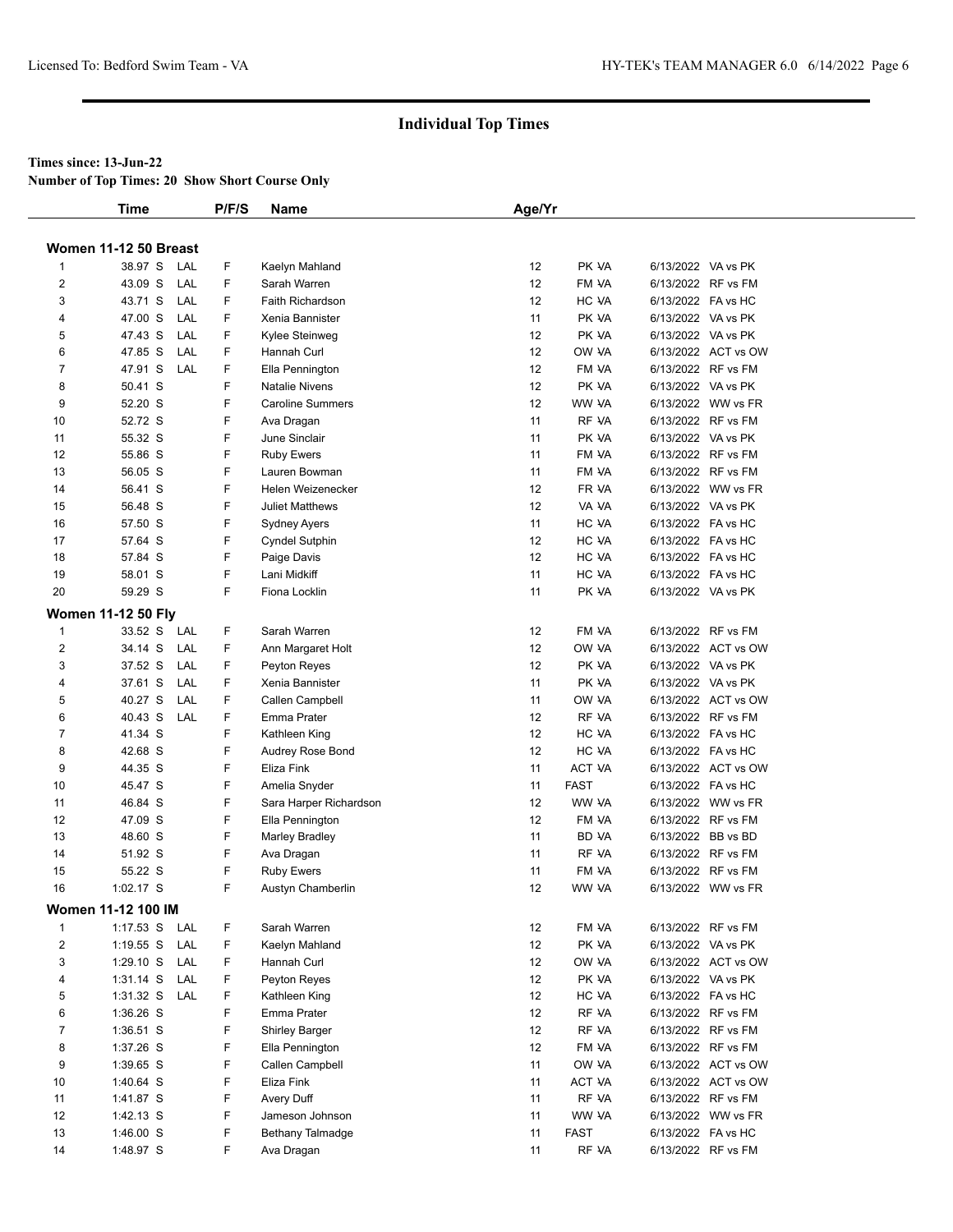**Number of Top Times: 20 Show Short Course Only**

|                         | <b>Time</b>                 | P/F/S  | Name                                           | Age/Yr   |                      |                    |                     |  |
|-------------------------|-----------------------------|--------|------------------------------------------------|----------|----------------------|--------------------|---------------------|--|
|                         |                             |        |                                                |          |                      |                    |                     |  |
| 15                      | 1:51.39 S                   | F      | Chelsea Phillips                               | 12       | ACT VA               |                    | 6/13/2022 ACT vs OW |  |
| 16                      | 1:52.52 S                   | F      | Ada Compton                                    | 11       | RF VA                |                    | 6/13/2022 RF vs FM  |  |
| 17                      | 1:54.01 S                   | F      | <b>Ruby Ewers</b>                              | 11       | FM VA                |                    | 6/13/2022 RF vs FM  |  |
| 18                      | 2:02.75 S                   | F      | Evangeline Korby                               | 11       | VA VA                |                    | 6/13/2022 VA vs PK  |  |
|                         | <b>Women 13-14 50 Free</b>  |        |                                                |          |                      |                    |                     |  |
| 1                       | 28.74 S<br>LAL              | F      | Emory Hill                                     | 14       | PK VA                |                    | 6/13/2022 VA vs PK  |  |
| 2                       | 32.19 S<br>LAL              | F      | Reese Richardson                               | 14       | HC VA                | 6/13/2022 FA vs HC |                     |  |
| 3                       | 32.68 S<br>LAL              | F      | <b>Beatrice Blair</b>                          | 14       | PK VA                |                    | 6/13/2022 VA vs PK  |  |
| 4                       | 33.16 S                     | F      | Dayna Northrup                                 | 14       | BD VA                |                    | 6/13/2022 BB vs BD  |  |
| 5                       | 34.38 S                     | F      | Zelynn Gustafson                               | 13       | HC VA                | 6/13/2022 FA vs HC |                     |  |
| 6                       | 34.42 S                     | F      | Ava Bradshaw                                   | 14       | <b>FAST</b>          |                    | 6/13/2022 FA vs HC  |  |
| 7                       | 34.66 S                     | F      | Katelyn Lydzinski                              | 13       | PK VA                |                    | 6/13/2022 VA vs PK  |  |
| 8                       | 35.65 S                     | F      | Angelina Guo                                   | 14       | <b>FAST</b>          | 6/13/2022 FA vs HC |                     |  |
| 9                       | 36.60 S                     | F      | Abigail Henson                                 | 14       | FM VA                |                    | 6/13/2022 RF vs FM  |  |
| 10                      | 36.95 S                     | F      | <b>Addison Provost</b>                         | 13       | FM VA                |                    | 6/13/2022 RF vs FM  |  |
| 11                      | 37.34 S                     | F      | Cheyenne Jackson                               | 13       | WW VA                |                    | 6/13/2022 WW vs FR  |  |
| 12                      | 37.72 S                     | F      | <b>Emily Loucks</b>                            | 13       | <b>FAST</b>          |                    | 6/13/2022 FA vs HC  |  |
| 13                      | 37.92 S                     | F      | <b>Audrey Miller</b>                           | 14       | PK VA                | 6/13/2022 VA vs PK |                     |  |
| 14                      | 38.37 S                     | F      | Bianca Largen                                  | 13       | <b>ACT VA</b>        |                    | 6/13/2022 ACT vs OW |  |
| 15                      | 38.40 S                     | F      | Paige Neylon                                   | 14       | HC VA                | 6/13/2022 FA vs HC |                     |  |
| 16                      | 38.41 S                     | F      | <b>Emily Powell</b>                            | 13       | <b>FAST</b>          | 6/13/2022 FA vs HC |                     |  |
| 17                      | 38.77 S                     | F<br>F | <b>Emily Asbury</b>                            | 14<br>13 | PK VA<br>WW VA       | 6/13/2022 VA vs PK |                     |  |
| 18                      | 39.30 S<br>39.56 S          | F      | Ashlyn Chamberlin<br><b>Charlotte Williams</b> | 14       | <b>FAST</b>          | 6/13/2022 FA vs HC | 6/13/2022 WW vs FR  |  |
| 19<br>20                | 39.74 S                     | F      |                                                | 13       | <b>FAST</b>          | 6/13/2022 FA vs HC |                     |  |
|                         |                             |        | Abbi Seager                                    |          |                      |                    |                     |  |
|                         | <b>Women 13-14 100 Free</b> |        |                                                |          |                      |                    |                     |  |
| $\mathbf{1}$            | 1:08.32 S<br>LAL            | F      | <b>Ruby Duis</b>                               | 14       | HC VA                | 6/13/2022 FA vs HC |                     |  |
| $\overline{c}$          | $1:12.67$ S<br>LAL          | F      | Kaelyn French                                  | 13       | <b>FAST</b>          |                    | 6/13/2022 FA vs HC  |  |
| 3                       | $1:18.46$ S                 | F      | Dayna Northrup                                 | 14       | BD VA                |                    | 6/13/2022 BB vs BD  |  |
| 4                       | 1:23.70 S                   | F      | <b>Emily Loucks</b>                            | 13       | <b>FAST</b>          |                    | 6/13/2022 FA vs HC  |  |
| 5                       | 1:24.18 S                   | F      | Eloise Koscielny                               | 13       | PK VA                | 6/13/2022 VA vs PK |                     |  |
| 6                       | 1:24.96 S                   | F<br>F | Angelina Guo                                   | 14       | <b>FAST</b>          | 6/13/2022 FA vs HC | 6/13/2022 RF vs FM  |  |
| 7<br>8                  | 1:26.98 S                   | F      | Abigail Henson                                 | 14<br>13 | FM VA<br><b>FAST</b> |                    |                     |  |
| 9                       | 1:27.06 S<br>1:28.56 S      | F      | <b>Emily Powell</b>                            | 14       | HC VA                | 6/13/2022 FA vs HC | 6/13/2022 FA vs HC  |  |
| 10                      | $1:31.24$ S                 | F      | Paige Neylon<br>Annika Grutz                   | 14       | WW VA                |                    | 6/13/2022 WW vs FR  |  |
| 11                      | $1:33.03$ S                 | F      | Abbi Seager                                    | 13       | FAST                 | 6/13/2022 FA vs HC |                     |  |
| 12                      | 1:34.19 S                   | F      | <b>Riley Drummond</b>                          | 13       | ACT VA               |                    | 6/13/2022 ACT vs OW |  |
| 13                      | 1:37.11 S                   | F      | Ella Walker                                    | 13       | WW VA                |                    | 6/13/2022 WW vs FR  |  |
| 14                      | 1:37.21 S                   | F      | <b>Charlotte Williams</b>                      | 14       | <b>FAST</b>          |                    | 6/13/2022 FA vs HC  |  |
| 15                      | 1:37.59 S                   | F      | Sophia Greulich                                | 14       | RF VA                |                    | 6/13/2022 RF vs FM  |  |
| 16                      | 1:38.70 S                   | F      | <b>Brooke McHugh</b>                           | 13       | FM VA                |                    | 6/13/2022 RF vs FM  |  |
| 17                      | $1:39.45$ S                 | F      | Sophie Rolfs                                   | 13       | FAST                 |                    | 6/13/2022 FA vs HC  |  |
| 18                      | 1:44.30 S                   | F      | Alysa Heideman                                 | 13       | WW VA                |                    | 6/13/2022 WW vs FR  |  |
| 19                      | 1:48.16 S                   | F      | Jenna Newell                                   | 14       | FM VA                |                    | 6/13/2022 RF vs FM  |  |
|                         | <b>Women 13-14 50 Back</b>  |        |                                                |          |                      |                    |                     |  |
| 1                       | 37.08 S LAL                 | F      | Olivia Judy                                    |          | OW VA                |                    | 6/13/2022 ACT vs OW |  |
| $\overline{\mathbf{c}}$ | 41.54 S                     | F      | Kylie Kauffman                                 | 13<br>14 | <b>FAST</b>          |                    | 6/13/2022 FA vs HC  |  |
| 3                       | 42.31 S                     | F      | Bianca Largen                                  | 13       | ACT VA               |                    | 6/13/2022 ACT vs OW |  |
| 4                       | 42.89 S                     | F      | Chloe Keith                                    | 14       | FM VA                |                    | 6/13/2022 RF vs FM  |  |
| 5                       | 43.12 S                     | F      | Angelina Guo                                   | 14       | <b>FAST</b>          |                    | 6/13/2022 FA vs HC  |  |
| 6                       | 43.33 S                     | F      | Abbi Rumrill                                   | 13       | HC VA                | 6/13/2022 FA vs HC |                     |  |
| $\overline{7}$          | 43.93 S                     | F      | <b>Bailey Thomas</b>                           | 14       | HC VA                | 6/13/2022 FA vs HC |                     |  |
|                         |                             |        |                                                |          |                      |                    |                     |  |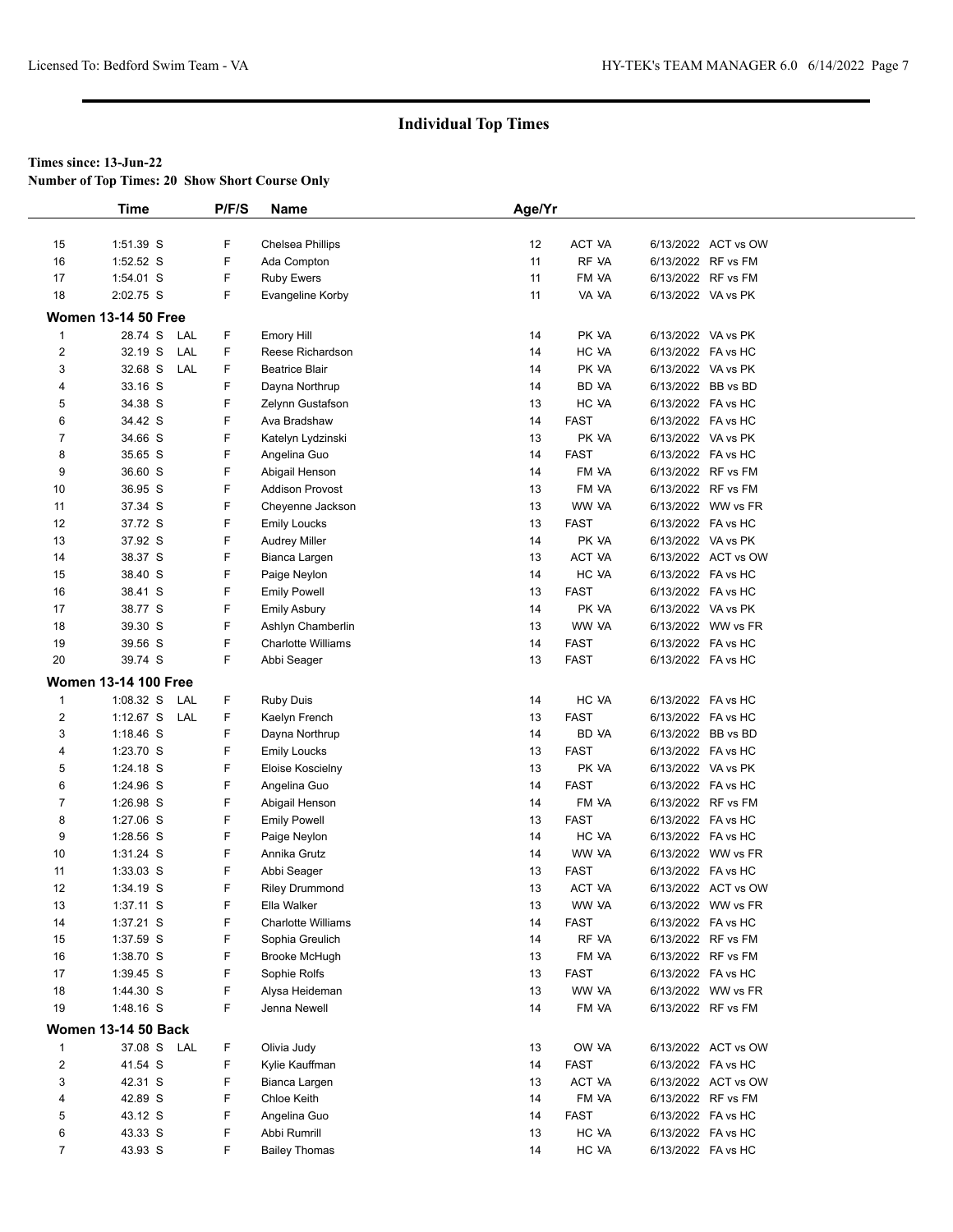**Number of Top Times: 20 Show Short Course Only**

|                         | <b>Time</b>                   | P/F/S | <b>Name</b>                           | Age/Yr |             |                    |                     |
|-------------------------|-------------------------------|-------|---------------------------------------|--------|-------------|--------------------|---------------------|
|                         | 46.61 S                       | F     |                                       | 13     | HC VA       | 6/13/2022 FA vs HC |                     |
| 8<br>9                  | 46.92 S                       | F     | Zelynn Gustafson<br>Ashlyn Chamberlin | 13     | WW VA       |                    | 6/13/2022 WW vs FR  |
| 10                      | 47.17 S                       | F     | Alana Manning                         | 14     | VA VA       | 6/13/2022 VA vs PK |                     |
| 11                      | 47.53 S                       | F     | <b>Emily Loucks</b>                   | 13     | <b>FAST</b> | 6/13/2022 FA vs HC |                     |
| $12*$                   | 48.16 S                       | F     |                                       | 14     | PK VA       | 6/13/2022 VA vs PK |                     |
| $12*$                   | 48.16 S                       | F     | <b>Emily Asbury</b>                   | 13     | PK VA       | 6/13/2022 VA vs PK |                     |
| 14                      |                               | F     | Lily Gray<br>Mariella DeCiantis       | 14     | PK VA       | 6/13/2022 VA vs PK |                     |
| 15                      | 48.31 S<br>49.04 S            | F     | Ava Bradshaw                          | 14     | <b>FAST</b> | 6/13/2022 FA vs HC |                     |
|                         | 50.92 S                       | F     | Gabrielle Marshall                    | 13     | FR VA       |                    | 6/13/2022 WW vs FR  |
| 16<br>17                | 52.49 S                       | F     | Madelyn Summers                       | 14     | WW VA       |                    |                     |
| 18                      | 53.08 S                       | F     | <b>Charlotte Williams</b>             | 14     | <b>FAST</b> |                    | 6/13/2022 WW vs FR  |
|                         |                               | F     |                                       |        | <b>FAST</b> | 6/13/2022 FA vs HC |                     |
| 19                      | 54.33 S                       | F     | Abbi Seager                           | 13     |             | 6/13/2022 FA vs HC |                     |
| 20                      | 54.36 S                       |       | Jenna Newell                          | 14     | FM VA       |                    | 6/13/2022 RF vs FM  |
|                         | <b>Women 13-14 100 Back</b>   |       |                                       |        |             |                    |                     |
| $\mathbf{1}$            | 1:34.18 S                     | F     | <b>Blythe Miller</b>                  | 13     | ACT VA      |                    | 6/13/2022 ACT vs OW |
| 2                       | 1:35.30 S                     | F     | Abbi Rumrill                          | 13     | HC VA       | 6/13/2022 FA vs HC |                     |
| 3                       | 1:38.62 S                     | F     | <b>Bailey Thomas</b>                  | 14     | HC VA       | 6/13/2022 FA vs HC |                     |
| 4                       | 1:42.66 S                     | F     | Paige Neylon                          | 14     | HC VA       | 6/13/2022 FA vs HC |                     |
| 5                       | 1:47.87 S                     | F     | Zelynn Gustafson                      | 13     | HC VA       | 6/13/2022 FA vs HC |                     |
| 6                       | 1:49.67 S                     | F     | <b>Emily Loucks</b>                   | 13     | <b>FAST</b> | 6/13/2022 FA vs HC |                     |
| 7                       | 1:49.77 S                     | F     | Ashlyn Chamberlin                     | 13     | WW VA       |                    | 6/13/2022 WW vs FR  |
| 8                       | 1:52.25 S                     | F     | Ava Bradshaw                          | 14     | <b>FAST</b> | 6/13/2022 FA vs HC |                     |
|                         | Women 13-14 50 Breast         |       |                                       |        |             |                    |                     |
| 1                       | 41.35 S LAL                   | F     | <b>Ruby Duis</b>                      | 14     | HC VA       | 6/13/2022 FA vs HC |                     |
| $\overline{\mathbf{c}}$ | 44.29 S LAL                   | F     | Olivia Judy                           | 13     | OW VA       |                    | 6/13/2022 ACT vs OW |
| 3                       | 46.54 S                       | F     | <b>Riley Drummond</b>                 | 13     | ACT VA      |                    | 6/13/2022 ACT vs OW |
| 4                       | 47.74 S                       | F     | Julie Blair                           | 13     | ACT VA      |                    | 6/13/2022 ACT vs OW |
| 5                       | 48.26 S                       | F     | Eloise Koscielny                      | 13     | PK VA       | 6/13/2022 VA vs PK |                     |
| 6                       | 52.84 S                       | F     | Sophie Rolfs                          | 13     | <b>FAST</b> | 6/13/2022 FA vs HC |                     |
| $\overline{7}$          | 53.22 S                       | F     | Alana Manning                         | 14     | VA VA       | 6/13/2022 VA vs PK |                     |
| 8                       | 53.35 S                       | F     | Josie Horsch                          | 13     | FM VA       |                    | 6/13/2022 RF vs FM  |
| 9                       | 55.25 S                       | F     | Annika Grutz                          | 14     | WW VA       |                    | 6/13/2022 WW vs FR  |
| 10                      | 55.31 S                       | F     | Kylie Kauffman                        | 14     | <b>FAST</b> | 6/13/2022 FA vs HC |                     |
| 11                      | 55.42 S                       | F     | Ella Walker                           | 13     | WW VA       |                    | 6/13/2022 WW vs FR  |
| 12                      | 57.38 S                       | F     | Madelyn Summers                       | 14     | WW VA       |                    | 6/13/2022 WW vs FR  |
|                         | <b>Women 13-14 100 Breast</b> |       |                                       |        |             |                    |                     |
| 1                       | 1:33.02 S LAL                 | F     | <b>Ruby Duis</b>                      | 14     | HC VA       | 6/13/2022 FA vs HC |                     |
| $\overline{2}$          | 1:43.31 S                     | F     | <b>Blythe Miller</b>                  | 13     | ACT VA      |                    | 6/13/2022 ACT vs OW |
| 3                       | 1:43.44 S                     | F     | <b>Beatrice Blair</b>                 | 14     | PK VA       | 6/13/2022 VA vs PK |                     |
| 4                       | 1:48.39 S                     | F     | Julie Blair                           | 13     | ACT VA      |                    | 6/13/2022 ACT vs OW |
| 5                       | $1:52.16$ S                   | F     | Clara Eaton                           | 14     | FM VA       | 6/13/2022 RF vs FM |                     |
| 6                       | 1:57.38 S                     | F     | Alana Manning                         | 14     | VA VA       | 6/13/2022 VA vs PK |                     |
| $\overline{7}$          | 2:01.02 S                     | F     | Sophie Rolfs                          | 13     | <b>FAST</b> | 6/13/2022 FA vs HC |                     |
| 8                       | 2:01.09 S                     | F     | Annika Grutz                          | 14     | WW VA       |                    | 6/13/2022 WW vs FR  |
|                         |                               |       |                                       |        |             |                    |                     |
|                         | <b>Women 13-14 50 Fly</b>     |       |                                       |        |             | 6/13/2022 FA vs HC |                     |
| 1                       | 34.67 S LAL                   | F     | Addison Bond                          | 14     | HC VA       |                    |                     |
| 2                       | 37.07 S LAL                   | F.    | Olivia Judy                           | 13     | OW VA       |                    | 6/13/2022 ACT vs OW |
| 3                       | 39.17 S                       | F     | Dayna Northrup                        | 14     | BD VA       | 6/13/2022 BB vs BD |                     |
| 4                       | 39.28 S                       | F     | Katelyn Lydzinski                     | 13     | PK VA       | 6/13/2022 VA vs PK |                     |
| 5                       | 40.17 S                       | F     | <b>Beatrice Blair</b>                 | 14     | PK VA       | 6/13/2022 VA vs PK |                     |
| 6                       | 40.46 S                       | F     | Ava Bradshaw                          | 14     | FAST        | 6/13/2022 FA vs HC |                     |
| 7                       | 42.89 S                       | F     | Clara Eaton                           | 14     | FM VA       |                    | 6/13/2022 RF vs FM  |
| 8                       | 44.26 S                       | F     | Eloise Koscielny                      | 13     | PK VA       | 6/13/2022 VA vs PK |                     |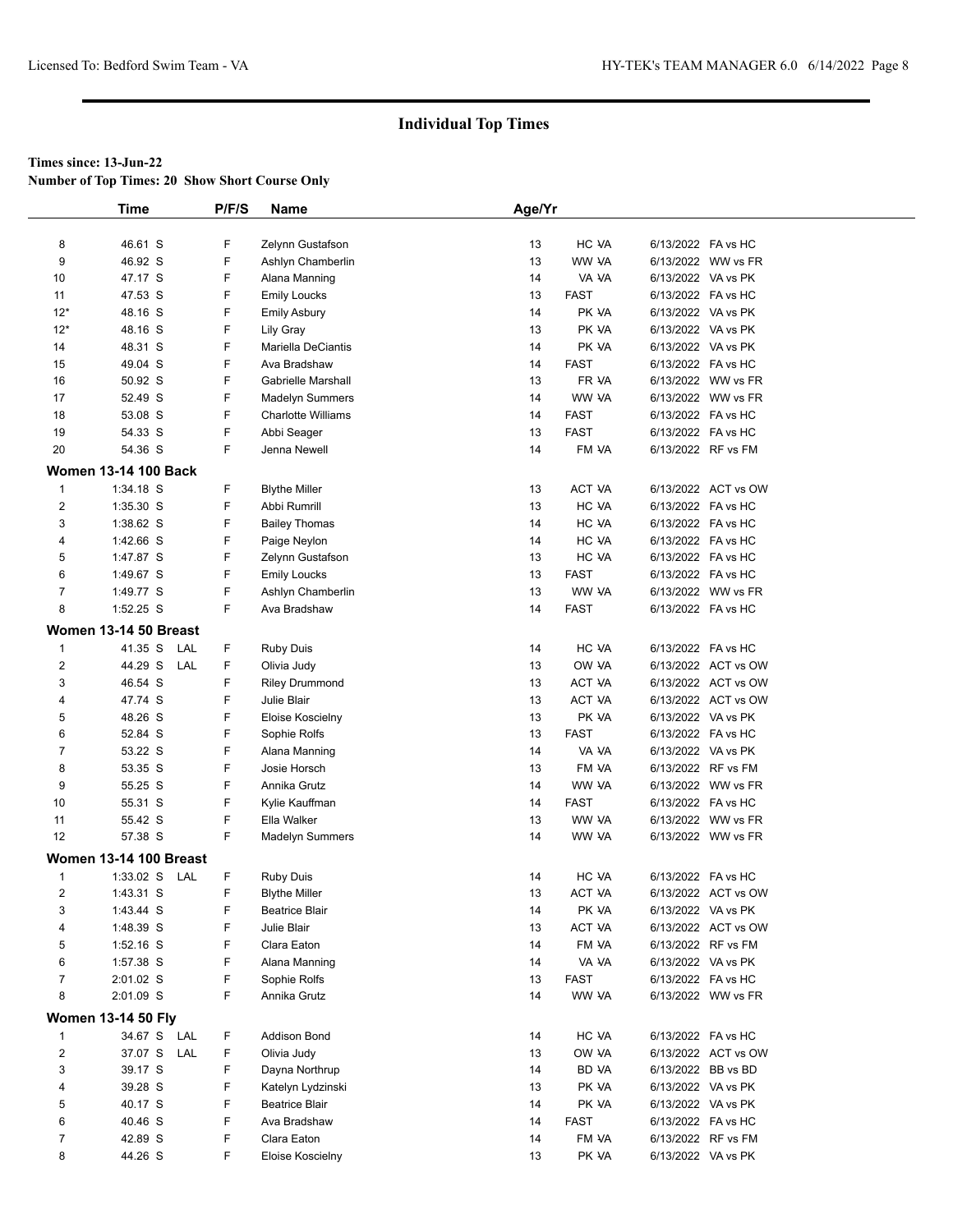**Number of Top Times: 20 Show Short Course Only**

|                | Time                       |     | P/F/S  | <b>Name</b>                                  | Age/Yr   |                |                    |                     |
|----------------|----------------------------|-----|--------|----------------------------------------------|----------|----------------|--------------------|---------------------|
|                |                            |     |        |                                              |          |                |                    |                     |
| 9              | 46.01 S                    |     | F      | Kylie Kauffman                               | 14       | <b>FAST</b>    | 6/13/2022 FA vs HC |                     |
| 10             | 47.29 S                    |     | F      | <b>Audrey Miller</b>                         | 14       | PK VA          | 6/13/2022 VA vs PK |                     |
| 11             | 48.63 S                    |     | F      | <b>Riley Drummond</b>                        | 13       | <b>ACT VA</b>  |                    | 6/13/2022 ACT vs OW |
| 12             | 49.86 S                    |     | F      | <b>Emily Powell</b>                          | 13       | <b>FAST</b>    | 6/13/2022 FA vs HC |                     |
| 13             | 57.15 S                    |     | F      | Ella Walker                                  | 13       | WW VA          |                    | 6/13/2022 WW vs FR  |
|                | <b>Women 13-14 100 Fly</b> |     |        |                                              |          |                |                    |                     |
| $\mathbf{1}$   | 1:08.97 S LAL              |     | F      | Emory Hill                                   | 14       | PK VA          | 6/13/2022 VA vs PK |                     |
| $\overline{2}$ | 1:43.27 S                  |     | F      | <b>Blythe Miller</b>                         | 13       | ACT VA         |                    | 6/13/2022 ACT vs OW |
| 3              | 1:46.72 S                  |     | F.     | Josie Horsch                                 | 13       | FM VA          |                    | 6/13/2022 RF vs FM  |
|                | <b>Women 13-14 100 IM</b>  |     |        |                                              |          |                |                    |                     |
| $\mathbf{1}$   | $1:10.85$ S                | LAL | F      | Emory Hill                                   | 14       | PK VA          | 6/13/2022 VA vs PK |                     |
| $\overline{c}$ | $1:21.50$ S                | LAL | F      | Addison Bond                                 | 14       | HC VA          | 6/13/2022 FA vs HC |                     |
| 3              | 1:24.08 S                  | LAL | F      | Olivia Judy                                  | 13       | OW VA          |                    | 6/13/2022 ACT vs OW |
| 4              | 1:26.83 S                  |     | F      | Reese Richardson                             | 14       | HC VA          | 6/13/2022 FA vs HC |                     |
| 5              | 1:32.56 S                  |     | F      | Dayna Northrup                               | 14       | <b>BD VA</b>   |                    | 6/13/2022 BB vs BD  |
| 6              | 1:36.60 S                  |     | F      | <b>Bailey Thomas</b>                         | 14       | HC VA          | 6/13/2022 FA vs HC |                     |
| $\overline{7}$ | 1:39.02 S                  |     | F      | Abbi Rumrill                                 | 13       | HC VA          | 6/13/2022 FA vs HC |                     |
| 8              | 1:45.47 S                  |     | F      | Annika Grutz                                 | 14       | WW VA          |                    | 6/13/2022 WW vs FR  |
| 9              | $1:53.02$ S                |     | F      | Brooke McHugh                                | 13       | FM VA          |                    | 6/13/2022 RF vs FM  |
| 10             | 2:01.03 S                  |     | F      | Julie Blair                                  | 13       | ACT VA         |                    | 6/13/2022 ACT vs OW |
| Women 50 Free  |                            |     |        |                                              |          |                |                    |                     |
| $\mathbf{1}$   | 29.11 S                    | LAL | F      | Kaitlyn Bauer                                | 17       | PK VA          | 6/13/2022 VA vs PK |                     |
| 2              | 29.77 S                    | LAL | F      | Abbey Walker                                 | 18       | FM VA          |                    | 6/13/2022 RF vs FM  |
| 3              | 29.82 S                    | LAL | F      | <b>Brie Olson</b>                            | 17       | FM VA          |                    | 6/13/2022 RF vs FM  |
| 4              | 31.07 S                    | LAL | F      | <b>Catherine Thomas</b>                      | 17       | FR VA          |                    | 6/13/2022 WW vs FR  |
| 5              | 31.71 S                    |     | F      | <b>Rylee Champney</b>                        | 16       | HC VA          | 6/13/2022 FA vs HC |                     |
| 6              | 31.73 S                    |     | F      | Taryn Harvey                                 | 17       | HC VA          | 6/13/2022 FA vs HC |                     |
| $\overline{7}$ | 31.99 S                    |     | F      | <b>Emily Trautman</b>                        | 15       | OW VA          |                    | 6/13/2022 ACT vs OW |
| 8              | 33.19 S                    |     | F      | Sophie Dodge                                 | 18       | HC VA          | 6/13/2022 FA vs HC |                     |
| 9              | 33.53 S                    |     | F      | Hannah Pettyjohn                             | 18       | HC VA          | 6/13/2022 FA vs HC |                     |
| 10             | 33.68 S                    |     | F      | Aidan Delahunt                               | 18       | FM VA          |                    | 6/13/2022 RF vs FM  |
| 11             | 34.06 S                    |     | F      | Amelia Goodman                               | 15       | FR VA          |                    | 6/13/2022 WW vs FR  |
| 12             | 34.82 S                    |     | F      | Elizabeth Eskridge                           | 17       | PK VA          | 6/13/2022 VA vs PK |                     |
| 13             | 35.16 S                    |     | F      | <b>Ellen Phillips</b>                        | 17       | HC VA          | 6/13/2022 FA vs HC |                     |
| 14             | 35.29 S                    |     | F      | <b>Avery Pafford</b>                         | 16       | HC VA          | 6/13/2022 FA vs HC |                     |
| 15             | 36.28 S                    |     | F      | Kirsten Moore                                | 17       | FR VA          |                    | 6/13/2022 WW vs FR  |
| 16             | 36.79 S                    |     | F      | Jagger Creasy                                | 17       | <b>BD VA</b>   | 6/13/2022 BB vs BD |                     |
| 17             | 37.16 S                    |     | F      | <b>Skylar Forbes</b>                         | 15       | RF VA          |                    | 6/13/2022 RF vs FM  |
| 18             | 37.54 S                    |     | F      | Reaghan Quinn                                | 15       | RF VA          |                    | 6/13/2022 RF vs FM  |
| 19             | 37.67 S                    |     | F      | Jordan Chamberlin                            | 17       | WW VA          |                    | 6/13/2022 WW vs FR  |
| 20             | 37.86 S                    |     | F      | Abby Newcomb                                 | 15       | FR VA          |                    | 6/13/2022 WW vs FR  |
| Women          | 100 Free                   |     |        |                                              |          |                |                    |                     |
| $\mathbf{1}$   | 1:06.66 S                  | LAL | F      | Caroline Russell                             | 18       | PK VA          | 6/13/2022 VA vs PK |                     |
| $\overline{c}$ | 1:08.30 S                  | LAL | F      | Norah Daly                                   | 15       | OW VA          |                    | 6/13/2022 ACT vs OW |
| 3              | $1:10.14$ S                |     | F      | Lacey Miller                                 | 16       | ACT VA         |                    | 6/13/2022 ACT vs OW |
| 4              | $1:10.18$ S                |     | F      | Arleigh Wagoner                              | 17       | HC VA          | 6/13/2022 FA vs HC |                     |
| 5              | 1:11.07 S                  |     | F      | Anna Mills                                   | 15       | HC VA          | 6/13/2022 FA vs HC |                     |
| 6              | $1:11.50$ S                |     | F      | <b>Catherine Thomas</b>                      | 17       | FR VA          |                    | 6/13/2022 WW vs FR  |
| 7              | $1:13.55$ S                |     | F      | Payton Heimbach                              | 16       | FAST           | 6/13/2022 FA vs HC |                     |
| 8              | 1:14.64 $S$                |     | F      | Ava Kirby                                    | 15       | FM VA          |                    | 6/13/2022 RF vs FM  |
| 9              | $1:15.68$ S                |     | F      | <b>Emily Hansen</b><br><b>Madison Bivens</b> | 18       | WW VA          |                    | 6/13/2022 WW vs FR  |
| 10<br>11       | $1:16.85$ S<br>1:21.79 S   |     | F<br>F | Jordan Chamberlin                            | 17<br>17 | HC VA<br>WW VA | 6/13/2022 FA vs HC | 6/13/2022 WW vs FR  |
|                |                            |     |        |                                              |          |                |                    |                     |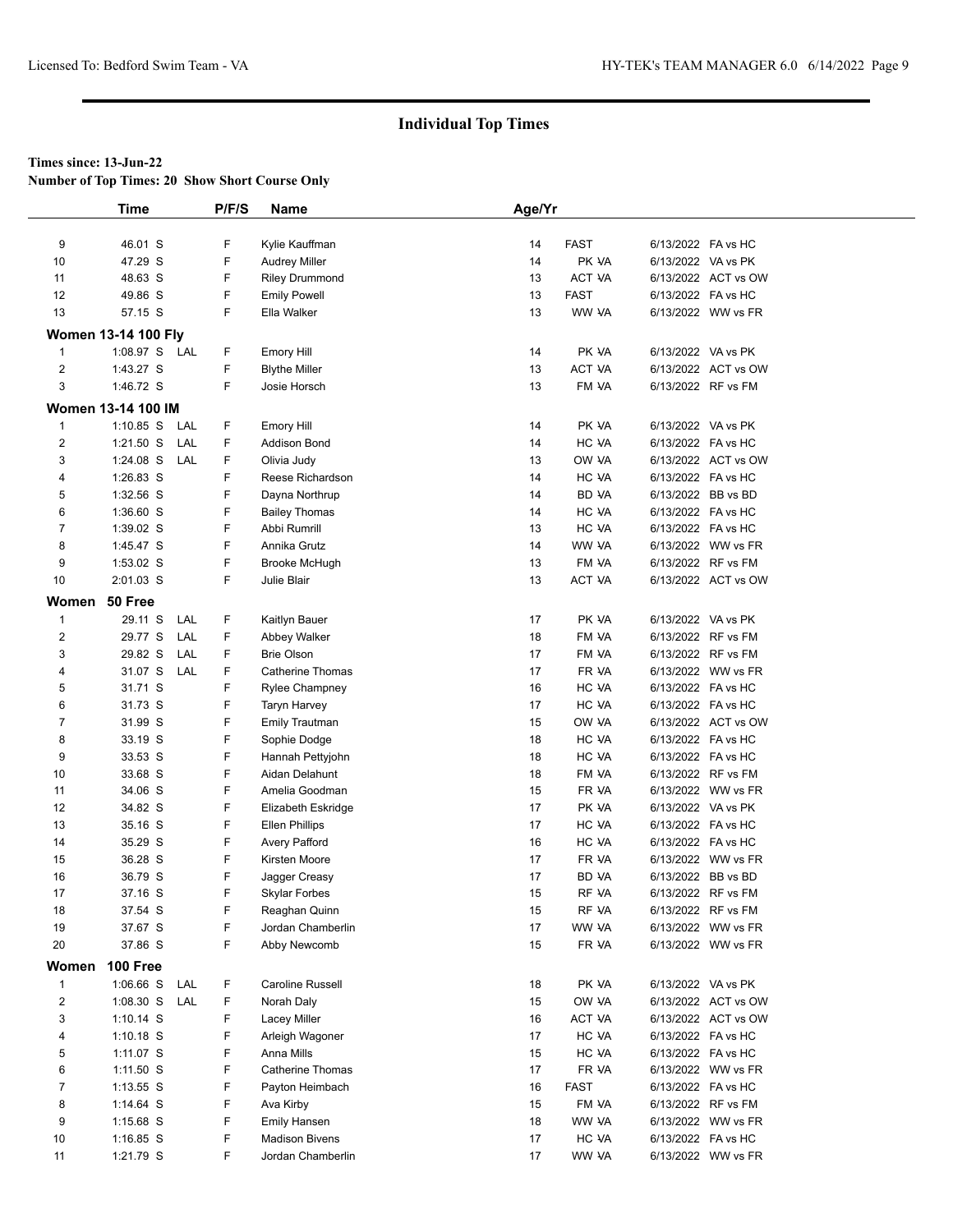**Number of Top Times: 20 Show Short Course Only**

|                | <b>Time</b> |     | P/F/S | Name                    | Age/Yr |               |                     |
|----------------|-------------|-----|-------|-------------------------|--------|---------------|---------------------|
|                |             |     |       |                         |        |               |                     |
| 12             | $1:22.00$ S |     | F     | Sydney Glass            | 17     | WW VA         | 6/13/2022 WW vs FR  |
| 13             | 1:22.40 S   |     | F     | Amelia Goodman          | 15     | FR VA         | 6/13/2022 WW vs FR  |
| 14             | $1:24.60$ S |     | F     | Hannah Peak             | 15     | <b>BD VA</b>  | 6/13/2022 BB vs BD  |
| 15             | $1:25.60$ S |     | F     | Kirsten Steffins        | 16     | RF VA         | 6/13/2022 RF vs FM  |
| 16             | 1:27.27 S   |     | F     | Reaghan Quinn           | 15     | RF VA         | 6/13/2022 RF vs FM  |
| 17             | 1:30.02 S   |     | F     | Olivia Pafford          | 18     | HC VA         | 6/13/2022 FA vs HC  |
| 18             | 1:30.08 S   |     | F     | Reese Korby             | 15     | VA VA         | 6/13/2022 VA vs PK  |
| 19             | 1:30.62 S   |     | F     | <b>Emilee Stonelake</b> | 16     | <b>ACT VA</b> | 6/13/2022 ACT vs OW |
| 20             | 1:31.94 S   |     | F     | Corine Glickstein       | 15     | HC VA         | 6/13/2022 FA vs HC  |
| Women          | 50 Back     |     |       |                         |        |               |                     |
| $\mathbf{1}$   | 33.62 S     | LAL | F     | Grace Warren            | 18     | FM VA         | 6/13/2022 RF vs FM  |
| $\overline{c}$ | 34.04 S     | LAL | F     | Caroline Russell        | 18     | PK VA         | 6/13/2022 VA vs PK  |
| 3              | 36.23 S     | LAL | F.    | <b>Catherine Thomas</b> | 17     | FR VA         | 6/13/2022 WW vs FR  |
| 4              | 36.45 S     | LAL | F.    | Rebekah Weisenstein     | 16     | WW VA         | 6/13/2022 WW vs FR  |
| 5              | 36.69 S     | LAL | F     | Abbey Walker            | 18     | FM VA         | 6/13/2022 RF vs FM  |
| 6              | 37.31 S     |     | F     | Sophie Dodge            | 18     | HC VA         | 6/13/2022 FA vs HC  |
| $\overline{7}$ | 37.59 S     |     | F     | <b>Rylee Champney</b>   | 16     | HC VA         | 6/13/2022 FA vs HC  |
| 8              | 39.43 S     |     | F     | Ellie Salazar           | 15     | HC VA         | 6/13/2022 FA vs HC  |
| 9              | 39.72 S     |     | F     | Taryn Harvey            | 17     | HC VA         | 6/13/2022 FA vs HC  |
| 10             | 41.69 S     |     | F     | Aubrey Lydzinski        | 15     | PK VA         | 6/13/2022 VA vs PK  |
| 11             | 42.33 S     |     | F     | Savannah Bauserman      | 18     | HC VA         | 6/13/2022 FA vs HC  |
| 12             | 42.37 S     |     | F     | Elizabeth Eskridge      | 17     | PK VA         | 6/13/2022 VA vs PK  |
| 13             | 43.07 S     |     | F     | Malia Manning           | 16     | VA VA         | 6/13/2022 VA vs PK  |
| 14             | 44.61 S     |     | F     | <b>Ellen Phillips</b>   | 17     | HC VA         | 6/13/2022 FA vs HC  |
| 15             | 44.87 S     |     | F     | Eva Francis             | 15     | FM VA         | 6/13/2022 RF vs FM  |
| 16             | 46.00 S     |     | F     | Sara Lynn Loucks        | 16     | <b>FAST</b>   | 6/13/2022 FA vs HC  |
| 17             | 46.68 S     |     | F     | Hannah Peak             | 15     | <b>BD VA</b>  | 6/13/2022 BB vs BD  |
| 18             | 47.18 S     |     | F     | Avery Pafford           | 16     | HC VA         | 6/13/2022 FA vs HC  |
| 19             | 47.55 S     |     | F     | <b>Elizabeth Pettet</b> | 15     | FR VA         | 6/13/2022 WW vs FR  |
| 20             | 47.77 S     |     | F     | Caroline Cockerham      | 16     | ACT VA        | 6/13/2022 ACT vs OW |
| Women          | 100 Back    |     |       |                         |        |               |                     |
| $\mathbf{1}$   | $1:13.39$ S | LAL | F     | <b>Caroline Russell</b> | 18     | PK VA         | 6/13/2022 VA vs PK  |
| $\overline{2}$ | $1:22.23$ S | LAL | F     | Rebekah Weisenstein     | 16     | WW VA         | 6/13/2022 WW vs FR  |
| 3              | 1:22.66 S   | LAL | F     | Anna Mills              | 15     | HC VA         | 6/13/2022 FA vs HC  |
| 4              | 1:22.78 S   | LAL | F     | <b>Rylee Champney</b>   | 16     | HC VA         | 6/13/2022 FA vs HC  |
| 5              | 1:23.54 S   |     | F     | <b>Emily Trautman</b>   | 15     | OW VA         | 6/13/2022 ACT vs OW |
| 6              | 1:27.23 S   |     | F     | <b>Ellie Salazar</b>    | 15     | HC VA         | 6/13/2022 FA vs HC  |
| $\overline{7}$ | 1:27.95 S   |     | F     | Sophie Dodge            | 18     | HC VA         | 6/13/2022 FA vs HC  |
| 8              | 1:31.56 S   |     | F     | Anna Dodge              | 16     | HC VA         | 6/13/2022 FA vs HC  |
| 9              | 1:44.58 S   |     | F     | Avery Pafford           | 16     | HC VA         | 6/13/2022 FA vs HC  |
| 10             | $1:50.41$ S |     | F     | Jordan Chamberlin       | 17     | WW VA         | 6/13/2022 WW vs FR  |
| 11             | 1:51.76 S   |     | F     | Jalynn Tyree            | 15     | ACT VA        | 6/13/2022 ACT vs OW |
| 12             | 1:52.16 S   |     | F     | <b>Elizabeth Pettet</b> | 15     | FR VA         | 6/13/2022 WW vs FR  |
| 13             | 1:52.92 S   |     | F     | Caroline Cockerham      | 16     | ACT VA        | 6/13/2022 ACT vs OW |
| 14             | 2:23.31 S   |     | F     | <b>Arden Ettare</b>     | 15     | HC VA         | 6/13/2022 FA vs HC  |
| Women          | 50 Breast   |     |       |                         |        |               |                     |
| $\mathbf{1}$   | 40.01 S     | LAL | F     | Payton Heimbach         | 16     | <b>FAST</b>   | 6/13/2022 FA vs HC  |
| $\overline{2}$ | 40.29 S     | LAL | F     | Lacey Miller            | 16     | ACT VA        | 6/13/2022 ACT vs OW |
| 3              | 40.35 S     | LAL | F     | Caroline Marotta        | 18     | PK VA         | 6/13/2022 VA vs PK  |
| 4              | 40.42 S     | LAL | F     | Jagger Creasy           | 17     | BD VA         | 6/13/2022 BB vs BD  |
| 5              | 41.14 S     | LAL | F     | <b>Emily Hansen</b>     | 18     | WW VA         | 6/13/2022 WW vs FR  |
| 6              | 41.83 S     | LAL | F     | Hannah Pettyjohn        | 18     | HC VA         | 6/13/2022 FA vs HC  |
| $\overline{7}$ | 43.23 S     |     | F     | Norah Daly              | 15     | OW VA         | 6/13/2022 ACT vs OW |
|                |             |     |       |                         |        |               |                     |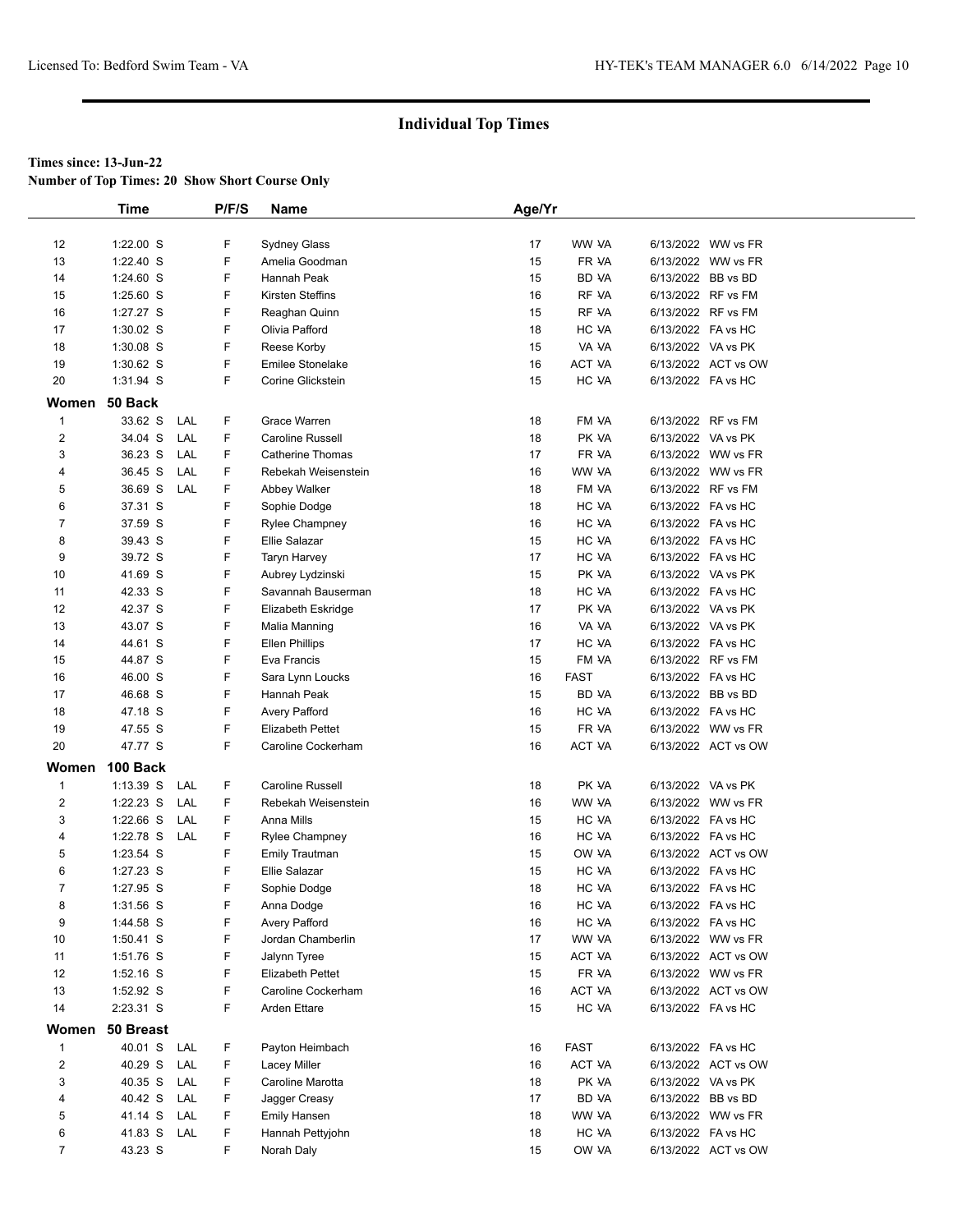**Number of Top Times: 20 Show Short Course Only**

|                  | <b>Time</b>    |     | P/F/S | Name                    | Age/Yr |               |                    |                     |  |
|------------------|----------------|-----|-------|-------------------------|--------|---------------|--------------------|---------------------|--|
|                  |                |     |       |                         |        |               |                    |                     |  |
| 8                | 43.31 S        |     | F     | <b>Isabella Davis</b>   | 16     | WW VA         |                    | 6/13/2022 WW vs FR  |  |
| 9                | 44.20 S        |     | F     | Kirsten Moore           | 17     | FR VA         |                    | 6/13/2022 WW vs FR  |  |
| 10               | 44.66 S        |     | F     | <b>Madison Bivens</b>   | 17     | HC VA         | 6/13/2022 FA vs HC |                     |  |
| 11               | 46.85 S        |     | F     | Rebekah Weisenstein     | 16     | WW VA         |                    | 6/13/2022 WW vs FR  |  |
| $12*$            | 47.80 S        |     | F     | <b>Emilee Stonelake</b> | 16     | ACT VA        |                    | 6/13/2022 ACT vs OW |  |
| $12*$            | 47.80 S        |     | F     | Sarah Peak              | 15     | BD VA         | 6/13/2022 BB vs BD |                     |  |
| 14               | 49.01 S        |     | F     | Sara Lynn Loucks        | 16     | <b>FAST</b>   | 6/13/2022 FA vs HC |                     |  |
| 15               | 49.12 S        |     | F     | Reaghan Quinn           | 15     | RF VA         |                    | 6/13/2022 RF vs FM  |  |
| 16               | 49.27 S        |     | F     | <b>Sydney Glass</b>     | 17     | WW VA         |                    | 6/13/2022 WW vs FR  |  |
| 17               | 53.46 S        |     | F     | Olivia Pafford          | 18     | HC VA         | 6/13/2022 FA vs HC |                     |  |
| 18               | 54.68 S        |     | F     | Kaitlyn Lewis           | 17     | HC VA         | 6/13/2022 FA vs HC |                     |  |
| 19               | 55.08 S        |     | F     | DeLyne Younger          | 17     | RF VA         |                    | 6/13/2022 RF vs FM  |  |
| 20               | 56.00 S        |     | F     | Kira Fabri              | 15     | <b>FAST</b>   | 6/13/2022 FA vs HC |                     |  |
| Women            | 100 Breast     |     |       |                         |        |               |                    |                     |  |
| $\mathbf{1}$     | $1:26.23$ S    | LAL | F     | Arleigh Wagoner         | 17     | HC VA         | 6/13/2022 FA vs HC |                     |  |
| $\boldsymbol{2}$ | 1:27.06 S      | LAL | F     | Payton Heimbach         | 16     | <b>FAST</b>   | 6/13/2022 FA vs HC |                     |  |
| 3                | 1:28.20 S      | LAL | F     | Caroline Marotta        | 18     | PK VA         | 6/13/2022 VA vs PK |                     |  |
| 4                | $1:30.18$ S    | LAL | F     | Lacey Miller            | 16     | <b>ACT VA</b> |                    | 6/13/2022 ACT vs OW |  |
| 5                | 1:32.48 S      | LAL | F     | <b>Emily Hansen</b>     | 18     | WW VA         |                    | 6/13/2022 WW vs FR  |  |
| 6                | 1:33.34 S      | LAL | F     | Hannah Pettyjohn        | 18     | HC VA         | 6/13/2022 FA vs HC |                     |  |
| $\overline{7}$   | 1:35.62 S      |     | F     | <b>Brie Olson</b>       | 17     | FM VA         |                    | 6/13/2022 RF vs FM  |  |
| 8                | 1:37.02 S      |     | F     | <b>Madison Bivens</b>   | 17     | HC VA         | 6/13/2022 FA vs HC |                     |  |
| 9                | 1:39.20 S      |     | F     | Ava Kirby               | 15     | FM VA         |                    | 6/13/2022 RF vs FM  |  |
| 10               | 1:40.64 S      |     | F     | Aidan Delahunt          | 18     | FM VA         | 6/13/2022 RF vs FM |                     |  |
| 11               | 1:44.74 S      |     | F     | Karsen Maddox           | 18     | HC VA         | 6/13/2022 FA vs HC |                     |  |
| 12               | 1:48.41 S      |     | F     | <b>Hadley Pafford</b>   | 15     | HC VA         | 6/13/2022 FA vs HC |                     |  |
| 13               | 1:48.57 S      |     | F     | Sydney Glass            | 17     | WW VA         |                    | 6/13/2022 WW vs FR  |  |
| 14               | 1:48.72 S      |     | F     | Reaghan Quinn           | 15     | RF VA         |                    | 6/13/2022 RF vs FM  |  |
| 15               | $1:50.62$ S    |     | F     | Abby Newcomb            | 15     | FR VA         |                    | 6/13/2022 WW vs FR  |  |
| 16               | 1:52.46 S      |     | F     | Rachael Bingham         | 15     | VA VA         | 6/13/2022 VA vs PK |                     |  |
| 17               | 1:54.20 S      |     | F     | Sara Lynn Loucks        | 16     | <b>FAST</b>   | 6/13/2022 FA vs HC |                     |  |
| 18               | 1:54.34 S      |     | F     | Ella McMullen           | 15     | HC VA         | 6/13/2022 FA vs HC |                     |  |
| 19               | 1:58.07 S      |     | F     | Eva Francis             | 15     | FM VA         | 6/13/2022 RF vs FM |                     |  |
| 20               | 2:02.72 S      |     | F     | Olivia Pafford          | 18     | HC VA         | 6/13/2022 FA vs HC |                     |  |
|                  |                |     |       |                         |        |               |                    |                     |  |
| Women 50 Fly     |                |     |       |                         |        |               |                    |                     |  |
| $\mathbf{1}$     | 35.39 S        | LAL | F     | Caroline Marotta        | 18     | PK VA         | 6/13/2022 VA vs PK |                     |  |
| $\overline{2}$   | 35.86 S        |     | F     | <b>Taryn Harvey</b>     | 17     | HC VA         | 6/13/2022 FA vs HC |                     |  |
| 3                | 36.64 S        |     | F     | <b>Hadley Hunt</b>      | 16     | WW VA         |                    | 6/13/2022 WW vs FR  |  |
| 4                | 37.16 S        |     | F     | Amelia Goodman          | 15     | FR VA         |                    | 6/13/2022 WW vs FR  |  |
| 5                | 38.48 S        |     | F     | <b>Ellie Salazar</b>    | 15     | HC VA         | 6/13/2022 FA vs HC |                     |  |
| 6                | 38.90 S        |     | F     | <b>Ellen Phillips</b>   | 17     | HC VA         | 6/13/2022 FA vs HC |                     |  |
| $\overline{7}$   | 39.73 S        |     | F     | Sarah Peak              | 15     | BD VA         | 6/13/2022 BB vs BD |                     |  |
| 8                | 39.74 S        |     | F     | <b>Emily Trautman</b>   | 15     | OW VA         |                    | 6/13/2022 ACT vs OW |  |
| 9                | 40.41 S        |     | F     | <b>Isabella Davis</b>   | 16     | WW VA         |                    | 6/13/2022 WW vs FR  |  |
| 10               | 41.70 S        |     | F     | Ava Kirby               | 15     | FM VA         |                    | 6/13/2022 RF vs FM  |  |
| 11               | 46.83 S        |     | F     | Reese Korby             | 15     | VA VA         | 6/13/2022 VA vs PK |                     |  |
| 12               | 49.41 S        |     | F     | Katelyn Chamberlin      | 15     | WW VA         |                    | 6/13/2022 WW vs FR  |  |
| 13               | 51.37 S        |     | F     | Isabel Kirkwood         | 16     | VA VA         | 6/13/2022 VA vs PK |                     |  |
| 14               | 57.02 S        |     | F     | Jalynn Tyree            | 15     | ACT VA        |                    | 6/13/2022 ACT vs OW |  |
| 15               | 59.91 S        |     | F     | Corine Glickstein       | 15     | HC VA         | 6/13/2022 FA vs HC |                     |  |
| Women            | <b>100 Fly</b> |     |       |                         |        |               |                    |                     |  |
| $\mathbf{1}$     | 1:07.51 S      | LAL | F.    | Kaitlyn Bauer           | 17     | PK VA         | 6/13/2022 VA vs PK |                     |  |
| $\overline{2}$   | 1:15.56 S LAL  |     | F     | Grace Warren            | 18     | FM VA         | 6/13/2022 RF vs FM |                     |  |
|                  |                |     |       |                         |        |               |                    |                     |  |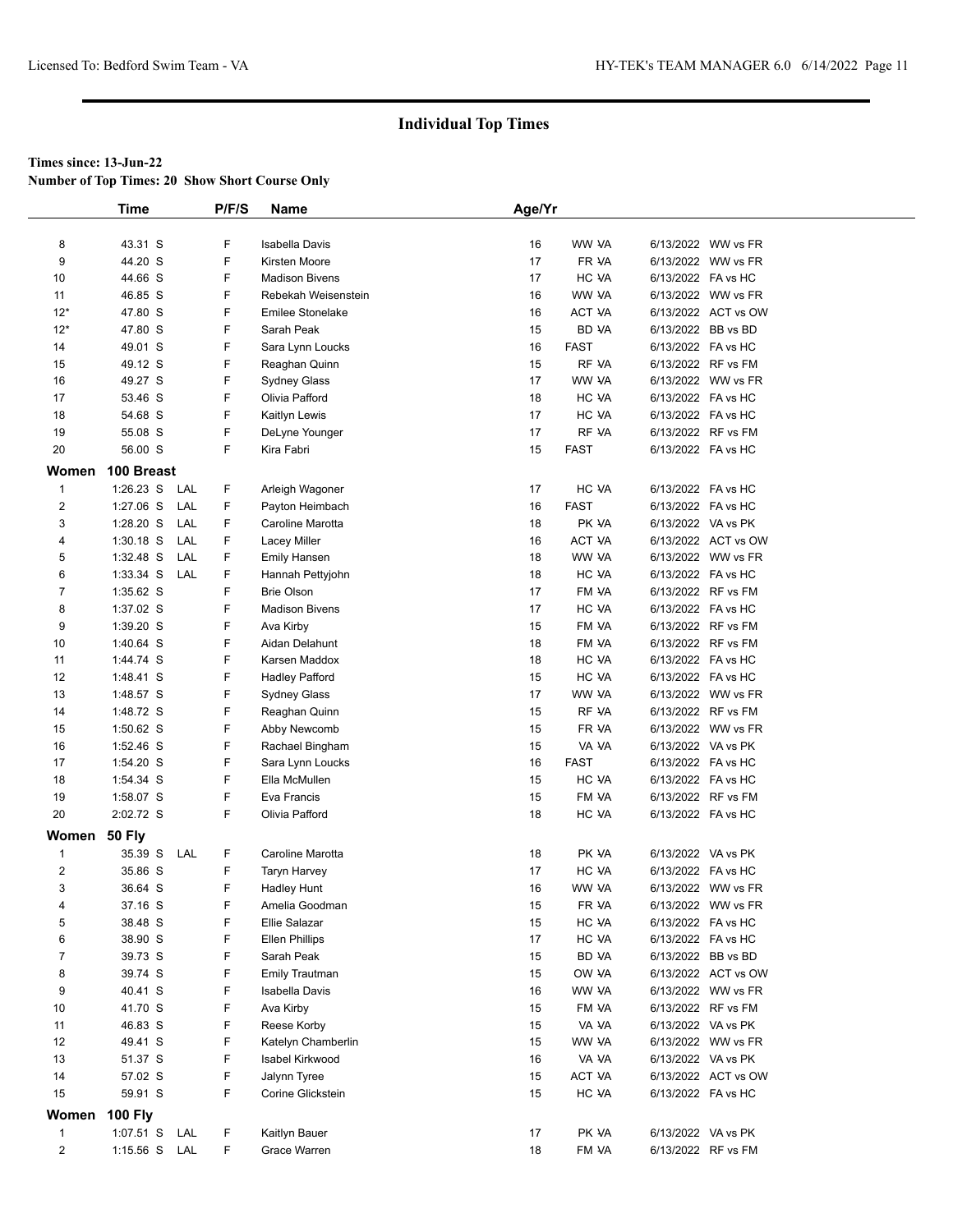**Number of Top Times: 20 Show Short Course Only**

|                         | <b>Time</b>            |     | P/F/S  | <b>Name</b>                            | Age/Yr                           |                |                    |                                          |
|-------------------------|------------------------|-----|--------|----------------------------------------|----------------------------------|----------------|--------------------|------------------------------------------|
| 3                       | 1:24.77 S              |     | F      |                                        | 16                               | WW VA          |                    | 6/13/2022 WW vs FR                       |
| 4                       | 1:31.50 S              |     | F      | <b>Hadley Hunt</b><br>Norah Daly       | 15                               | OW VA          |                    | 6/13/2022 ACT vs OW                      |
| 5                       | 1:35.32 S              |     | F      | <b>Madison Bivens</b>                  | 17                               | HC VA          | 6/13/2022 FA vs HC |                                          |
| 6                       | 1:43.06 S              |     | F      | Kirsten Steffins                       | 16                               | RF VA          |                    | 6/13/2022 RF vs FM                       |
|                         |                        |     |        |                                        |                                  |                |                    |                                          |
| Women                   | 100 IM                 |     |        |                                        |                                  |                |                    |                                          |
| $\mathbf{1}$            | $1:14.04$ S            | LAL | F      | Kaitlyn Bauer                          | 17                               | PK VA          |                    | 6/13/2022 VA vs PK                       |
| $\overline{c}$          | $1:16.44$ S            | LAL | F      | Grace Warren                           | 18                               | FM VA          |                    | 6/13/2022 RF vs FM                       |
| 3                       | $1:18.59$ S            | LAL | F.     | Arleigh Wagoner                        | 17                               | HC VA          |                    | 6/13/2022 FA vs HC                       |
| 4                       | 1:20.97 S LAL          |     | F.     | <b>Catherine Thomas</b>                | 17                               | FR VA          |                    | 6/13/2022 WW vs FR                       |
| 5<br>6                  | 1:22.00 S<br>1:22.06 S |     | F<br>F | Abbey Walker<br>Anna Mills             | 18<br>15                         | FM VA<br>HC VA |                    | 6/13/2022 RF vs FM<br>6/13/2022 FA vs HC |
| 7                       | 1:24.83 S              |     | F      | <b>Brie Olson</b>                      | 17                               | FM VA          |                    | 6/13/2022 RF vs FM                       |
| 8                       | 1:26.41 S              |     | F      |                                        | 16                               | WW VA          |                    | 6/13/2022 WW vs FR                       |
| 9                       | 1:27.94 S              |     | F      | <b>Hadley Hunt</b><br>Aidan Delahunt   | 18                               | FM VA          |                    | 6/13/2022 RF vs FM                       |
| 10                      | 1:29.26 S              |     | F      | Sarah Peak                             | 15                               | BD VA          |                    | 6/13/2022 BB vs BD                       |
| 11                      | 1:33.79 S              |     | F      | Jagger Creasy                          | 17                               | BD VA          |                    | 6/13/2022 BB vs BD                       |
| 12                      | 1:34.39 S              |     | F      | Karsen Maddox                          | 18                               | HC VA          |                    | 6/13/2022 FA vs HC                       |
| 13                      | 1:35.70 S              |     | F      | Malia Manning                          | 16                               | VA VA          |                    | 6/13/2022 VA vs PK                       |
| 14                      | 1:37.60 S              |     | F      | Kirsten Steffins                       | 16                               | RF VA          |                    | 6/13/2022 RF vs FM                       |
| 15                      | 1:41.35 S              |     | F      | <b>Emilee Stonelake</b>                | 16                               | ACT VA         |                    | 6/13/2022 ACT vs OW                      |
| 16                      | 1:46.13 S              |     | F      | Sara Lynn Loucks                       | 16                               | <b>FAST</b>    | 6/13/2022 FA vs HC |                                          |
| 17                      | 1:50.99 S              |     | F      | Katelyn Chamberlin                     | 15                               | WW VA          |                    | 6/13/2022 WW vs FR                       |
| 18                      | 1:54.49 S              |     | F      | DeLyne Younger                         | 17                               | RF VA          |                    | 6/13/2022 RF vs FM                       |
| 19                      | 1:57.19 S              |     | F      | Corine Glickstein                      | 15                               | HC VA          |                    | 6/13/2022 FA vs HC                       |
|                         |                        |     |        |                                        |                                  |                |                    |                                          |
|                         | Men 8 & Under 25 Free  |     |        |                                        |                                  |                |                    |                                          |
| 1                       | 17.79 S LAL            |     | F      | <b>Walker Williams</b>                 | 8                                | PK VA          |                    | 6/13/2022 VA vs PK                       |
| $\overline{\mathbf{c}}$ | 21.57 S                |     | F<br>F | Sammy Wells                            | $\overline{7}$<br>$\overline{7}$ | HC VA          |                    | 6/13/2022 FA vs HC                       |
| 3                       | 23.06 S<br>23.88 S     |     | F      | Virgil McMullen                        | 8                                | HC VA<br>FM VA |                    | 6/13/2022 FA vs HC<br>6/13/2022 RF vs FM |
| 4<br>5                  | 24.33 S                |     | F      | Lincoln CraigMiller                    | 6                                | PK VA          |                    | 6/13/2022 VA vs PK                       |
| 6                       | 24.58 S                |     | F      | Noah Carpenter<br><b>Bobby Compton</b> | 8                                | RF VA          |                    | 6/13/2022 RF vs FM                       |
| 7                       | 25.19 S                |     | F      | Sammy Puskarich                        | 8                                | PK VA          |                    | 6/13/2022 VA vs PK                       |
| 8                       | 25.44 S                |     | F      | Jaxon Stickle                          | 8                                | VA VA          |                    | 6/13/2022 VA vs PK                       |
| 9                       | 25.72 S                |     | F      | Oliver Biggio                          | 8                                | FM VA          |                    | 6/13/2022 RF vs FM                       |
| 10                      | 26.61 S                |     | F      | <b>Wesley Milam</b>                    | 8                                | OW VA          |                    | 6/13/2022 ACT vs OW                      |
| 11                      | 26.97 S                |     | F      | <b>Tristan Bryant</b>                  | 8                                | ACT VA         |                    | 6/13/2022 ACT vs OW                      |
| 12                      | 27.30 S                |     | F      | <b>Walker Midkiff</b>                  | 8                                | HC VA          | 6/13/2022 FA vs HC |                                          |
| 13                      | 28.40 S                |     | F      | Spence Young                           | $\overline{7}$                   | OW VA          |                    | 6/13/2022 ACT vs OW                      |
| 14                      | 28.57 S                |     | F      | Memphis Ivey                           | 8                                | WW VA          |                    | 6/13/2022 WW vs FR                       |
| 15                      | 29.72 S                |     | F      | Matteo Parker                          | $\overline{7}$                   | HC VA          |                    | 6/13/2022 FA vs HC                       |
| 16                      | 29.90 S                |     | F      | Declan Mahland                         | 6                                | PK VA          |                    | 6/13/2022 VA vs PK                       |
| 17                      | 29.95 S                |     | F      | Maverick Gleason                       | 6                                | HC VA          |                    | 6/13/2022 FA vs HC                       |
| 18                      | 30.31 S                |     | F      | <b>Oliver Thilking</b>                 | 8                                | WW VA          |                    | 6/13/2022 WW vs FR                       |
| 19                      | 30.74 S                |     | F      | Luke Fischer                           | 7                                | PK VA          |                    | 6/13/2022 VA vs PK                       |
| 20                      | 30.93 S                |     | F      | <b>Andrew Walker</b>                   | 7                                | WW VA          |                    | 6/13/2022 WW vs FR                       |
|                         | Men 8 & Under 50 Free  |     |        |                                        |                                  |                |                    |                                          |
| 1                       | 40.73 S                | LAL | F      | <b>Drew Carpenter</b>                  | 8                                | PK VA          |                    | 6/13/2022 VA vs PK                       |
| 2                       | 47.46 S LAL            |     | F.     | Sammy Wells                            | $\overline{7}$                   | HC VA          | 6/13/2022 FA vs HC |                                          |
| 3                       | 50.09 S                |     | F      | <b>Frankie Scott</b>                   | 8                                | VA VA          |                    | 6/13/2022 VA vs PK                       |
| 4                       | 50.43 S                |     | F      | Lawson McSwain                         | 8                                | PK VA          |                    | 6/13/2022 VA vs PK                       |
| 5                       | 51.74 S                |     | F      | Virgil McMullen                        | $\overline{7}$                   | HC VA          |                    | 6/13/2022 FA vs HC                       |
| 6                       | 52.55 S                |     | F      | Benjamin Leger                         | 6                                | OW VA          |                    | 6/13/2022 ACT vs OW                      |
| $\overline{7}$          | 53.97 S                |     | F.     | Landon Delbene                         | 8                                | HC VA          | 6/13/2022 FA vs HC |                                          |
|                         |                        |     |        |                                        |                                  |                |                    |                                          |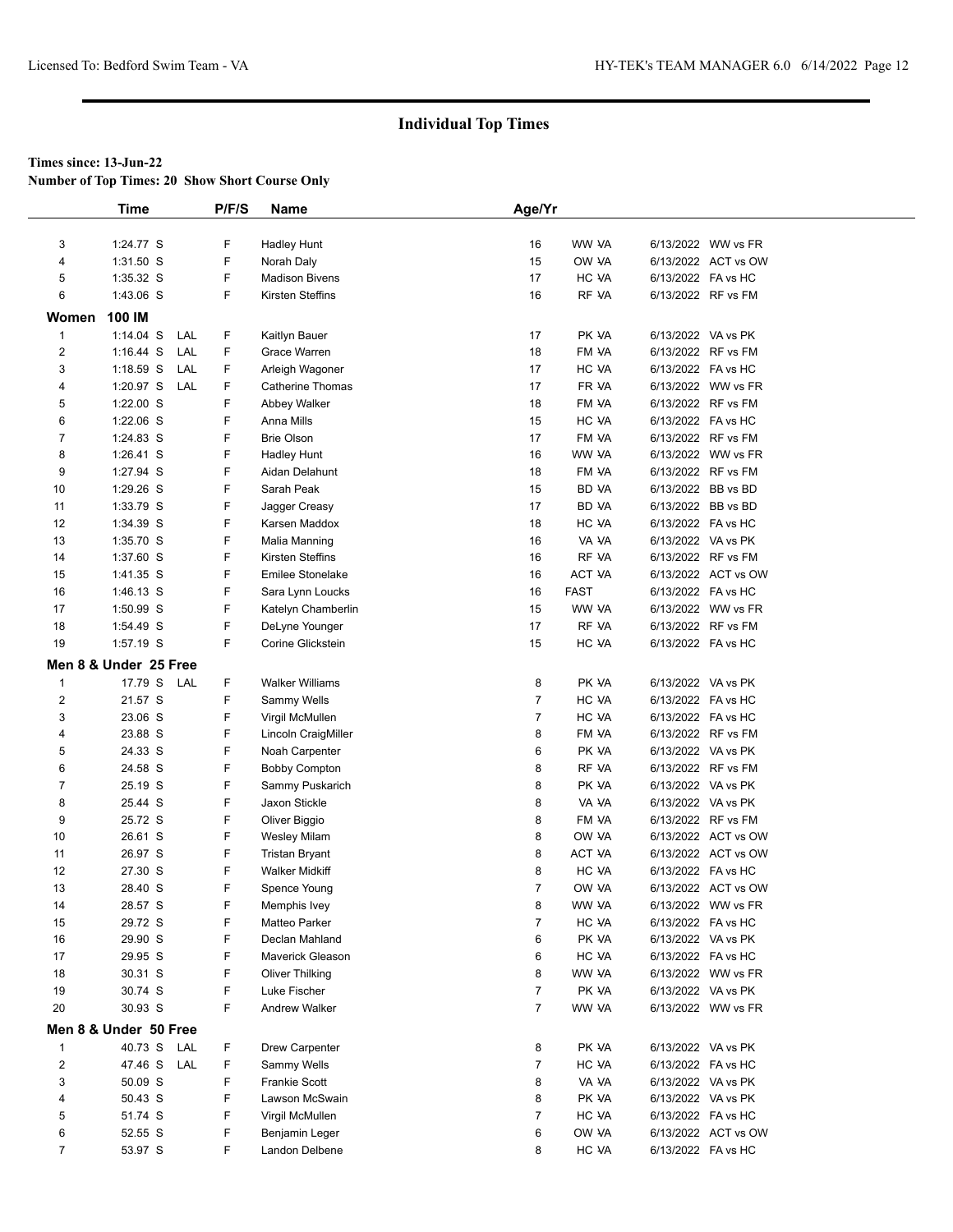**Number of Top Times: 20 Show Short Course Only**

|                         | <b>Time</b>             | P/F/S | <b>Name</b>              | Age/Yr         |             |                    |                     |
|-------------------------|-------------------------|-------|--------------------------|----------------|-------------|--------------------|---------------------|
| 8                       | 57.18 S                 | F     | Oliver Biggio            | 8              | FM VA       |                    | 6/13/2022 RF vs FM  |
| 9                       | $1:01.10$ S             | F     | <b>Phillip Kendall</b>   | 8              | OW VA       |                    | 6/13/2022 ACT vs OW |
| 10                      | 1:03.02 S               | F     | <b>Will Simmons</b>      | 8              | FM VA       |                    | 6/13/2022 RF vs FM  |
| 11                      | $1:03.11$ S             | F     | Declan Mahland           | 6              | PK VA       |                    | 6/13/2022 VA vs PK  |
| 12                      | $1:05.00$ S             | F     | Van Neely                | 8              | OW VA       |                    | 6/13/2022 ACT vs OW |
| 13                      | $1:05.46$ S             | F     | Matteo Parker            | $\overline{7}$ | HC VA       |                    | 6/13/2022 FA vs HC  |
| 14                      | 1:07.95 S               | F     | <b>Wesley Milam</b>      | 8              | OW VA       |                    | 6/13/2022 ACT vs OW |
| 15                      | $1:18.51$ S             | F     | <b>Andrew Walker</b>     | $\overline{7}$ | WW VA       |                    | 6/13/2022 WW vs FR  |
| 16                      | $1:19.19$ S             | F     | <b>Grady Pillow</b>      | 6              | ACT VA      |                    | 6/13/2022 ACT vs OW |
| 17                      | 1:24.99 S               | F     | George Barksdale         | 6              | FM VA       |                    | 6/13/2022 RF vs FM  |
| 18                      | $1:33.03$ S             | F     | Caleb Hunter             | 6              | FR VA       |                    | 6/13/2022 WW vs FR  |
| 19                      | 1:52.49 S               | F     | Mason Losnes             | 8              | <b>FAST</b> |                    | 6/13/2022 FA vs HC  |
|                         | Men 8 & Under 25 Back   |       |                          |                |             |                    |                     |
| 1                       | 24.04 S<br>LAL          | F     | <b>Walker Williams</b>   | 8              | PK VA       |                    | 6/13/2022 VA vs PK  |
| $\overline{2}$          | 26.97 S<br>LAL          | F     | Lawson McSwain           | 8              | PK VA       |                    | 6/13/2022 VA vs PK  |
| 3                       | 27.68 S                 | F     | Virgil McMullen          | $\overline{7}$ | HC VA       |                    | 6/13/2022 FA vs HC  |
| 4                       | 28.06 S                 | F     | Van Neely                | 8              | OW VA       |                    | 6/13/2022 ACT vs OW |
| 5                       | 28.32 S                 | F     | <b>Frankie Scott</b>     | 8              | VA VA       |                    | 6/13/2022 VA vs PK  |
| 6                       | 28.49 S                 | F     | Jaxon Stickle            | 8              | VA VA       |                    | 6/13/2022 VA vs PK  |
| 7                       | 28.99 S                 | F     | Phillip Kendall          | 8              | OW VA       |                    | 6/13/2022 ACT vs OW |
| 8                       | 29.11 S                 | F     | Benjamin Leger           | 6              | OW VA       |                    | 6/13/2022 ACT vs OW |
| 9                       | 30.58 S                 | F     | <b>Walker Givan</b>      | $\overline{7}$ | OW VA       |                    | 6/13/2022 ACT vs OW |
| 10                      | 30.97 S                 | F     | <b>Wesley Milam</b>      | 8              | OW VA       |                    | 6/13/2022 ACT vs OW |
| 11                      | 32.68 S                 | F     | Luke Fischer             | $\overline{7}$ | PK VA       |                    | 6/13/2022 VA vs PK  |
| 12                      | 35.74 S                 | F     | Spence Young             | $\overline{7}$ | OW VA       |                    | 6/13/2022 ACT vs OW |
| 13                      | 36.38 S                 | F     | Noah Carpenter           | 6              | PK VA       |                    | 6/13/2022 VA vs PK  |
| 14                      | 37.96 S                 | F     | Memphis Ivey             | 8              | WW VA       |                    | 6/13/2022 WW vs FR  |
| 15                      | 39.47 S                 | F     | Keaton Tanner            | 6              | HC VA       |                    | 6/13/2022 FA vs HC  |
| 16                      | 41.86 S                 | F     | Isaac Talmadge           | $\overline{7}$ | <b>FAST</b> |                    | 6/13/2022 FA vs HC  |
| 17                      | 44.58 S                 | F     | Anderson Cox             | 6              | FM VA       |                    | 6/13/2022 RF vs FM  |
| 18                      | 44.59 S                 | F     | Jase Hamilton            | 8              | WW VA       |                    | 6/13/2022 WW vs FR  |
| 19                      | 46.16 S                 | F     | Matteo Parker            | $\overline{7}$ | HC VA       |                    | 6/13/2022 FA vs HC  |
| 20                      | 49.43 S                 | F     | <b>Oliver Thilking</b>   | 8              | WW VA       |                    | 6/13/2022 WW vs FR  |
|                         | Men 8 & Under 25 Breast |       |                          |                |             |                    |                     |
| $\mathbf{1}$            | 26.14 S<br>LAL          | F     | Mason DiBrango           | 8              | HC VA       |                    | 6/13/2022 FA vs HC  |
| $\overline{2}$          | 28.88 S LAL             | F     | Lawson McSwain           | 8              | PK VA       |                    | 6/13/2022 VA vs PK  |
| 3                       | 31.76 S                 | F     | Anderson Holt            | 8              | OW VA       |                    | 6/13/2022 ACT vs OW |
| 4                       | 33.39 S                 | F     | Phillip Kendall          | 8              | OW VA       |                    | 6/13/2022 ACT vs OW |
| 5                       | 34.47 S                 | F     | Titus Wu                 | 6              | FM VA       |                    | 6/13/2022 RF vs FM  |
| 6                       | 35.94 S                 | F     | Landon Delbene           | 8              | HC VA       |                    | 6/13/2022 FA vs HC  |
| 7                       | 35.96 S                 | F     | Oliver Biggio            | 8              | FM VA       |                    | 6/13/2022 RF vs FM  |
| 8                       | 38.38 S                 | F     | Spence Young             | $\overline{7}$ | OW VA       |                    | 6/13/2022 ACT vs OW |
| 9                       | 42.99 S                 | F     | Van Neely                | 8              | OW VA       |                    | 6/13/2022 ACT vs OW |
| 10                      | 43.78 S                 | F     | Lucas Welsh              | 8              | WW VA       |                    | 6/13/2022 WW vs FR  |
| 11                      | 46.06 S                 | F     | <b>Matthew DeCiantis</b> | $\overline{7}$ | PK VA       |                    | 6/13/2022 VA vs PK  |
|                         | Men 8 & Under 25 Fly    |       |                          |                |             |                    |                     |
| 1                       | 18.63 S<br>LAL          | F     | <b>Walker Williams</b>   | 8              | PK VA       | 6/13/2022 VA vs PK |                     |
| $\overline{\mathbf{c}}$ | 18.87 S LAL             | F     | Drew Carpenter           | 8              | PK VA       |                    | 6/13/2022 VA vs PK  |
| 3                       | 22.27 S<br>LAL          | F     | Mason DiBrango           | 8              | HC VA       |                    | 6/13/2022 FA vs HC  |
| 4                       | 26.64 S<br>LAL          | F     | Benjamin Leger           | 6              | OW VA       |                    | 6/13/2022 ACT vs OW |
| 5                       | 28.28 S                 | F     | Anderson Holt            | 8              | OW VA       |                    | 6/13/2022 ACT vs OW |
| 6                       | 30.79 S                 | F     | Titus Wu                 | 6              | FM VA       |                    | 6/13/2022 RF vs FM  |
| $\overline{7}$          | 31.77 S                 | F.    | <b>Bobby Compton</b>     | 8              | RF VA       |                    | 6/13/2022 RF vs FM  |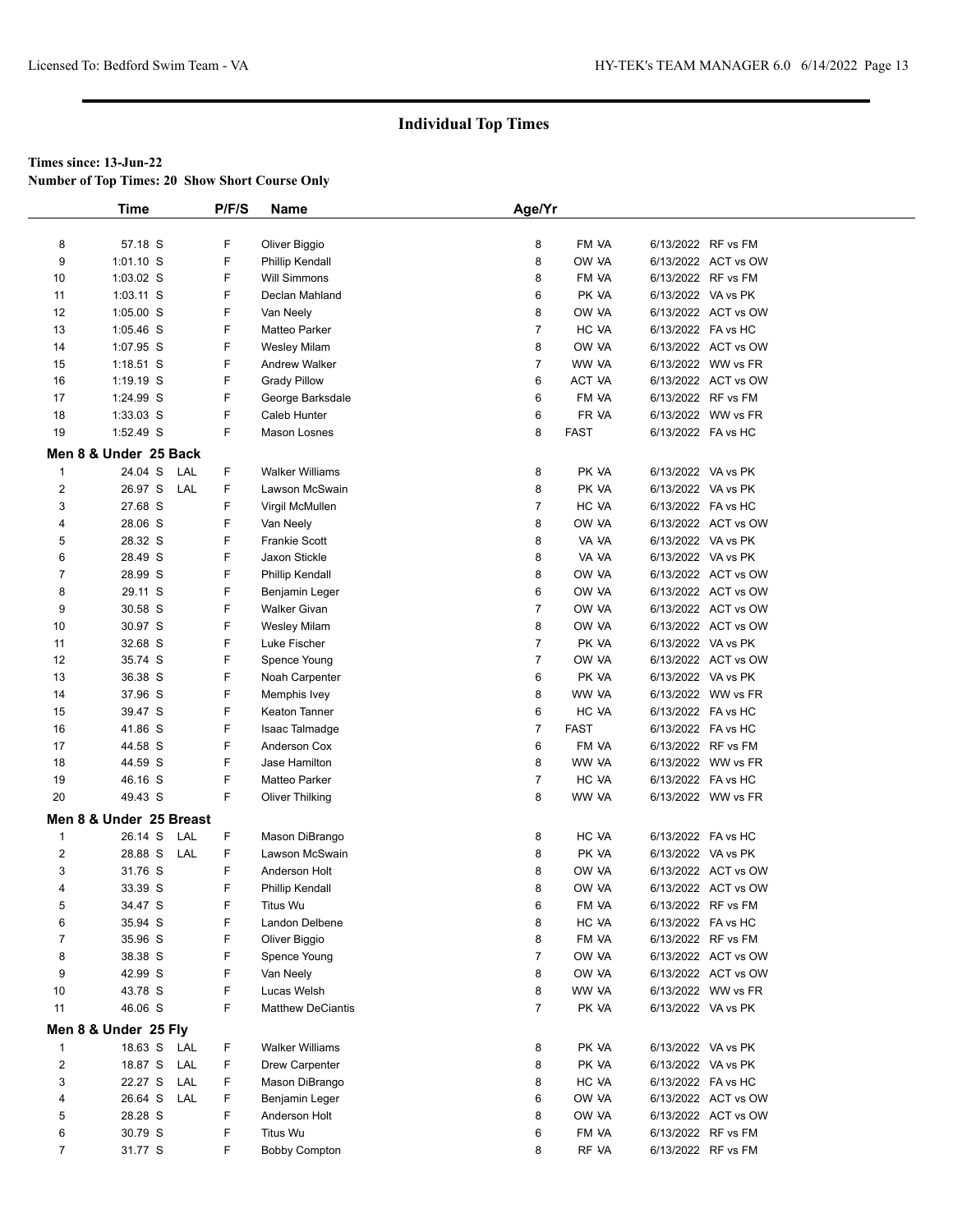**Number of Top Times: 20 Show Short Course Only**

|                         | Time                            | P/F/S  | Name                        | Age/Yr   |                        |                                          |                                           |
|-------------------------|---------------------------------|--------|-----------------------------|----------|------------------------|------------------------------------------|-------------------------------------------|
|                         |                                 |        |                             |          |                        |                                          |                                           |
| 8                       | 51.00 S                         | F      | <b>Will Simmons</b>         | 8        | FM VA                  | 6/13/2022 RF vs FM                       |                                           |
|                         | <b>Men 8 &amp; Under 100 IM</b> |        |                             |          |                        |                                          |                                           |
| $\mathbf{1}$            | 1:41.87 S<br>LAL                | F      | Drew Carpenter              | 8        | PK VA                  | 6/13/2022 VA vs PK                       |                                           |
| 2                       | 1:59.81 S<br>LAL                | F.     | Mason DiBrango              | 8        | HC VA                  | 6/13/2022 FA vs HC                       |                                           |
| 3                       | $2:12.90$ S<br>LAL              | F      | Lucas Welsh                 | 8        | WW VA                  |                                          | 6/13/2022 WW vs FR                        |
| 4                       | $2:18.33$ S<br>LAL              | F      | <b>Titus Wu</b>             | 6        | FM VA                  | 6/13/2022 RF vs FM                       |                                           |
| 5                       | 2:28.58 S                       | F      | Landon Delbene              | 8        | HC VA                  | 6/13/2022 FA vs HC                       |                                           |
|                         | <b>Men 9-10 25 Free</b>         |        |                             |          |                        |                                          |                                           |
| 1                       | 16.84 S<br>LAL                  | F      | Julius Moore                | 10       | VA VA                  | 6/13/2022 VA vs PK                       |                                           |
| $\overline{2}$          | 17.35 S                         | F      | Mac Morrison                | 9        | OW VA                  |                                          | 6/13/2022 ACT vs OW                       |
| 3                       | 17.43 S                         | F      | Kolton Venable              | 10       | HC VA                  | 6/13/2022 FA vs HC                       |                                           |
| 4                       | 17.81 S                         | F      | Peter Houck                 | 10       | PK VA                  | 6/13/2022 VA vs PK                       |                                           |
| 5                       | 18.39 S                         | F      | Carter Kappler              | 9        | HC VA                  | 6/13/2022 FA vs HC                       |                                           |
| 6                       | 18.41 S                         | F      | Mason Patterson             | 9        | HC VA                  | 6/13/2022 FA vs HC                       |                                           |
| $\overline{7}$          | 18.45 S                         | F      | William Largen              | 10       | <b>ACT VA</b>          |                                          | 6/13/2022 ACT vs OW                       |
| 8                       | 19.34 S                         | F      | Sawyer Thikling             | 10       | WW VA                  |                                          | 6/13/2022 WW vs FR                        |
| $9*$                    | 19.36 S                         | F      | Wes Fischer                 | 9        | PK VA                  | 6/13/2022 VA vs PK                       |                                           |
| 9*                      | 19.36 S                         | F      | Clay Newcomb                | 10       | FR VA                  |                                          | 6/13/2022 WW vs FR                        |
| 11                      | 19.42 S                         | F      | Covi Sinclair               | 9        | PK VA                  | 6/13/2022 VA vs PK                       |                                           |
| 12                      | 20.11 S                         | F      | Cole Smith                  | 9        | RF VA                  | 6/13/2022 RF vs FM                       |                                           |
| 13                      | 20.20 S                         | F      | Keeghan Smith               | 9        | RF VA                  | 6/13/2022 RF vs FM                       |                                           |
| 14                      | 20.42 S                         | F      | <b>Brandon Thomas</b>       | 10       | HC VA                  | 6/13/2022 FA vs HC                       |                                           |
| 15                      | 20.46 S                         | F      | Kj Davis                    | 9        | BD VA                  | 6/13/2022 BB vs BD                       |                                           |
| 16                      | 20.66 S                         | F      | <b>Miles Petrikonis</b>     | 9        | PK VA                  | 6/13/2022 VA vs PK                       |                                           |
| 17                      | 20.68 S                         | F      | Luke Rakos                  | 10       | HC VA                  | 6/13/2022 FA vs HC                       |                                           |
| 18                      | 20.75 S                         | F      | Jefferson Koscielny         | 10       | PK VA                  | 6/13/2022 VA vs PK                       |                                           |
| 19                      | 20.89 S                         | F      | Alex Walker                 | 10       | WW VA                  |                                          | 6/13/2022 WW vs FR                        |
| 20                      | 21.08 S                         | F      | <b>Tobin Smith</b>          | 9        | HC VA                  | 6/13/2022 FA vs HC                       |                                           |
|                         | <b>Men 9-10 50 Free</b>         |        |                             |          |                        |                                          |                                           |
| $\mathbf{1}$            | 33.67 S<br>LAL                  | F      | Sawyer Thikling             | 10       | WW VA                  |                                          | 6/13/2022 WW vs FR                        |
| $\overline{\mathbf{c}}$ | 37.12 S<br>LAL                  | F      | Austin Woodruff             | 9        | OW VA                  |                                          | 6/13/2022 ACT vs OW                       |
| 3                       | 37.25 S<br>LAL                  | F      | Julius Moore                | 10       | VA VA                  | 6/13/2022 VA vs PK                       |                                           |
| 4                       | 39.42 S                         | F      | Noah Leger                  | 9        | OW VA                  |                                          | 6/13/2022 ACT vs OW                       |
| 5                       | 39.54 S                         | F      | Carter Kappler              | 9        | HC VA                  | 6/13/2022 FA vs HC                       |                                           |
| 6                       | 39.71 S                         | F      | Drew Bowman                 | 9        | FM VA                  | 6/13/2022 RF vs FM<br>6/13/2022 RF vs FM |                                           |
| 7                       | 40.40 S                         | F      | Jackson Barksdale           | 10       | FM VA<br><b>ACT VA</b> |                                          |                                           |
| 8<br>9                  | 41.79 S<br>42.53 S              | F<br>F | William Largen              | 10<br>10 | FR VA                  |                                          | 6/13/2022 ACT vs OW<br>6/13/2022 WW vs FR |
| 10                      | 44.01 S                         | F      | Clay Newcomb<br>Clayton Cox | 9        | OW VA                  |                                          | 6/13/2022 ACT vs OW                       |
| 11                      | 44.33 S                         | F      | Wes Fischer                 | 9        | PK VA                  | 6/13/2022 VA vs PK                       |                                           |
| 12                      | 44.59 S                         | F      | Cole Smith                  | 9        | RF VA                  | 6/13/2022 RF vs FM                       |                                           |
| 13                      | 44.84 S                         | F      | <b>Brandon Thomas</b>       | 10       | HC VA                  | 6/13/2022 FA vs HC                       |                                           |
| 14                      | 44.85 S                         | F      | Ki Davis                    | 9        | BD VA                  | 6/13/2022 BB vs BD                       |                                           |
| 15                      | 45.12 S                         | F      | <b>Tye Perault</b>          | 9        | HC VA                  | 6/13/2022 FA vs HC                       |                                           |
| 16                      | 45.24 S                         | F      | Jacob Childrey              | 9        | HC VA                  | 6/13/2022 FA vs HC                       |                                           |
| 17                      | 45.43 S                         | F      | Alex Walker                 | 10       | WW VA                  |                                          | 6/13/2022 WW vs FR                        |
| 18                      | x46.53 S                        | F      | Ryan Carwile                | 10       | FR VA                  |                                          | 6/13/2022 WW vs FR                        |
| 19                      | 47.55 S                         | F      | Jonluca Parker              | 9        | HC VA                  | 6/13/2022 FA vs HC                       |                                           |
| 20                      | 48.87 S                         | F.     | <b>Tobin Smith</b>          | 9        | HC VA                  | 6/13/2022 FA vs HC                       |                                           |
|                         | <b>Men 9-10 25 Back</b>         |        |                             |          |                        |                                          |                                           |
| $\mathbf{1}$            | 21.40 S<br>LAL                  | F      | Julius Moore                | 10       | VA VA                  | 6/13/2022 VA vs PK                       |                                           |
| $\overline{2}$          | 22.04 S<br>LAL                  | F      | Noah Leger                  | 9        | OW VA                  |                                          | 6/13/2022 ACT vs OW                       |
| 3                       | 23.03 S                         | F      | Mac Morrison                | 9        | OW VA                  |                                          | 6/13/2022 ACT vs OW                       |
|                         |                                 |        |                             |          |                        |                                          |                                           |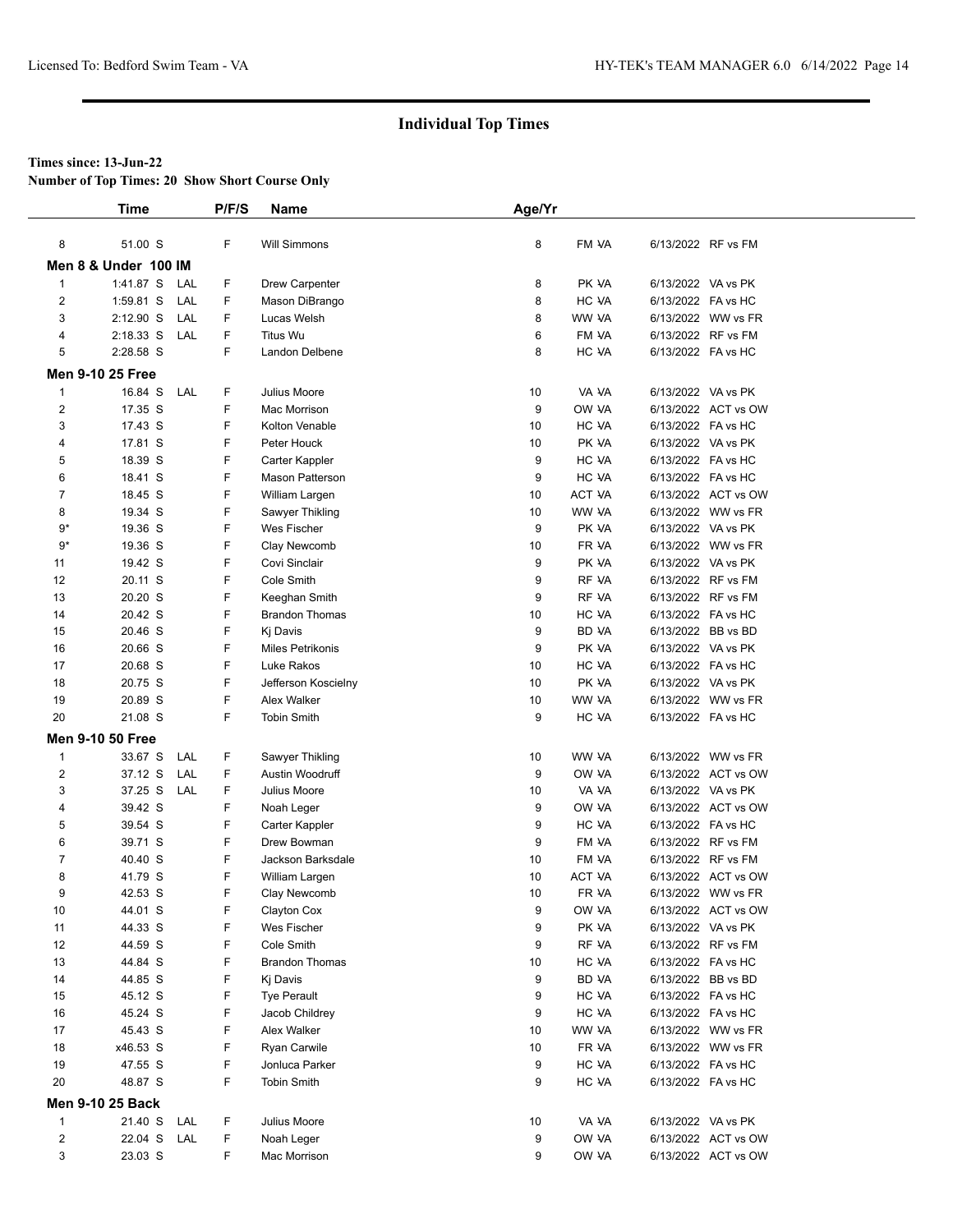**Number of Top Times: 20 Show Short Course Only**

|                         | <b>Time</b>               |     | P/F/S | Name                    | Age/Yr   |              |                    |                     |  |
|-------------------------|---------------------------|-----|-------|-------------------------|----------|--------------|--------------------|---------------------|--|
|                         |                           |     |       |                         |          |              |                    |                     |  |
| 4                       | 24.74 S                   |     | F     | Clayton Cox             | 9        | OW VA        |                    | 6/13/2022 ACT vs OW |  |
| 5                       | 24.80 S                   |     | F     | Carter Kappler          | 9        | HC VA        | 6/13/2022 FA vs HC |                     |  |
| 6                       | 24.84 S                   |     | F     | Ryan Carwile            | 10       | FR VA        |                    | 6/13/2022 WW vs FR  |  |
| 7                       | 25.33 S                   |     | F     | <b>Brandon Thomas</b>   | 10       | HC VA        | 6/13/2022 FA vs HC |                     |  |
| 8                       | 25.37 S                   |     | F     | Jack Yarzebinski        | 9        | PK VA        | 6/13/2022 VA vs PK |                     |  |
| 9                       | 25.66 S                   |     | F     | Mason Sloan             | 9        | OW VA        |                    | 6/13/2022 ACT vs OW |  |
| 10                      | 26.21 S                   |     | F     | Luke Rakos              | 10       | HC VA        | 6/13/2022 FA vs HC |                     |  |
| 11                      | 26.70 S                   |     | F     | <b>Tommy Rhodes</b>     | 9        | WW VA        |                    | 6/13/2022 WW vs FR  |  |
| 12                      | 26.98 S                   |     | F     | Kolton Venable          | 10       | HC VA        | 6/13/2022 FA vs HC |                     |  |
| 13                      | 27.63 S                   |     | F     | <b>Alex Walker</b>      | 10       | WW VA        |                    | 6/13/2022 WW vs FR  |  |
| 14                      | 27.90 S                   |     | F     | <b>Tobin Smith</b>      | 9        | HC VA        | 6/13/2022 FA vs HC |                     |  |
| 15                      | 27.91 S                   |     | F     | Liam Hosler             | 10       | PK VA        | 6/13/2022 VA vs PK |                     |  |
| 16                      | 28.20 S                   |     | F     | Noah Todd               | 9        | <b>FAST</b>  | 6/13/2022 FA vs HC |                     |  |
| 17                      | 28.54 S                   |     | F     | Jacob Childrey          | 9        | HC VA        | 6/13/2022 FA vs HC |                     |  |
| 18                      | 28.80 S                   |     | F     | Kj Davis                | 9        | <b>BD VA</b> | 6/13/2022 BB vs BD |                     |  |
| 19                      | 29.31 S                   |     | F     | Sam Welsh               | 10       | WW VA        |                    | 6/13/2022 WW vs FR  |  |
| $20*$                   | 29.93 S                   |     | F     | <b>Brodie Thomas</b>    | 10       | HC VA        | 6/13/2022 FA vs HC |                     |  |
| $20*$                   | 29.93 S                   |     | F     | <b>Emery Hamilton</b>   | 10       | WW VA        |                    | 6/13/2022 WW vs FR  |  |
|                         | <b>Men 9-10 25 Breast</b> |     |       |                         |          |              |                    |                     |  |
| $\mathbf{1}$            | 21.31 S                   | LAL | F     | Daniel Gustafson        | 10       | HC VA        | 6/13/2022 FA vs HC |                     |  |
| 2                       | 23.06 S                   | LAL | F     | Austin Woodruff         | 9        | OW VA        |                    | 6/13/2022 ACT vs OW |  |
| 3                       | 23.32 S                   | LAL | F     | Zachary Bauer           | 10       | PK VA        | 6/13/2022 VA vs PK |                     |  |
| 4                       | 25.63 S                   |     | F     | Santiago Mejia-Ibarra   | 9        | <b>FAST</b>  | 6/13/2022 FA vs HC |                     |  |
| 5                       | 25.90 S                   |     | F     | Grayson Steinweg        | 9        | PK VA        | 6/13/2022 VA vs PK |                     |  |
| 6                       | 26.76 S                   |     | F     | <b>Mason Patterson</b>  | 9        | HC VA        | 6/13/2022 FA vs HC |                     |  |
| $\overline{7}$          | 27.07 S                   |     | F     | Jameson Curl            | 9        | OW VA        |                    | 6/13/2022 ACT vs OW |  |
| 8                       | 27.30 S                   |     | F     | Clay Newcomb            | 10       | FR VA        |                    | 6/13/2022 WW vs FR  |  |
| 9                       | 28.16 S                   |     | F     | <b>Brodie Thomas</b>    | 10       | HC VA        | 6/13/2022 FA vs HC |                     |  |
| 10                      | 28.25 S                   |     | F     | Sam Welsh               | 10       | WW VA        |                    | 6/13/2022 WW vs FR  |  |
| 11                      | 28.59 S                   |     | F     | Covi Sinclair           | 9        | PK VA        | 6/13/2022 VA vs PK |                     |  |
| 12                      | 28.74 S                   |     | F     | Jackson Barksdale       | 10       | FM VA        | 6/13/2022 RF vs FM |                     |  |
| 13                      | 29.17 S                   |     | F     | Ryan Carwile            | 10       | FR VA        |                    | 6/13/2022 WW vs FR  |  |
| 14                      | 29.38 S                   |     | F     | Cal Walker              | 10       | WW VA        |                    | 6/13/2022 WW vs FR  |  |
| 15                      | 30.88 S                   |     | F     | Zac Matthews            | 10       | ACT VA       |                    | 6/13/2022 ACT vs OW |  |
| 16                      | 31.37 S                   |     | F     | <b>Tye Perault</b>      | 9        | HC VA        | 6/13/2022 FA vs HC |                     |  |
| 17                      | 31.42 S                   |     | F     | Miles Petrikonis        | 9        | PK VA        | 6/13/2022 VA vs PK |                     |  |
| 18                      | 31.64 S                   |     | F     | Alex Walker             | 10       | WW VA        |                    | 6/13/2022 WW vs FR  |  |
| 19                      | 35.39 S                   |     | F     | William Marotta         | 9        | PK VA        | 6/13/2022 VA vs PK |                     |  |
| 20                      | 41.41 S                   |     | F     | James Flavin            | 10       | OW VA        |                    | 6/13/2022 ACT vs OW |  |
| <b>Men 9-10 25 Flv</b>  |                           |     |       |                         |          |              |                    |                     |  |
| $\mathbf{1}$            | 18.17 S LAL               |     | F     | Peter Houck             | 10       | PK VA        | 6/13/2022 VA vs PK |                     |  |
| $\overline{\mathbf{c}}$ | 18.78 S                   | LAL | F     | Zachary Bauer           | 10       | PK VA        | 6/13/2022 VA vs PK |                     |  |
| 3                       | 18.79 S                   | LAL | F     | Daniel Gustafson        | 10       | HC VA        | 6/13/2022 FA vs HC |                     |  |
| 4                       | 19.67 S LAL               |     | F     | Austin Woodruff         | 9        | OW VA        |                    | 6/13/2022 ACT vs OW |  |
| 5                       | 20.77 S                   |     | F     | <b>Mason Patterson</b>  | 9        | HC VA        | 6/13/2022 FA vs HC |                     |  |
| 6                       | 20.98 S                   |     | F     |                         | 9        | <b>FAST</b>  | 6/13/2022 FA vs HC |                     |  |
| 7                       |                           |     | F     | Santiago Mejia-Ibarra   |          | HC VA        |                    |                     |  |
| 8                       | 23.58 S                   |     | F     | Luke Rakos<br>Sam Welsh | 10<br>10 |              | 6/13/2022 FA vs HC | 6/13/2022 WW vs FR  |  |
| 9                       | 24.82 S                   |     | F     | Drew Bowman             | 9        | WW VA        | 6/13/2022 RF vs FM |                     |  |
|                         | 25.08 S                   |     | F     | Clayton Cox             |          | FM VA        |                    |                     |  |
| 10                      | 25.18 S                   |     | F     |                         | 9        | OW VA        |                    | 6/13/2022 ACT vs OW |  |
| 11                      | 26.48 S                   |     |       | Jameson Curl            | 9        | OW VA        |                    | 6/13/2022 ACT vs OW |  |
| 12                      | 28.30 S                   |     | F     | Asher Henry             | 9        | FM VA        | 6/13/2022 RF vs FM |                     |  |
| 13                      | 28.59 S                   |     | F     | James Flavin            | 10       | OW VA        |                    | 6/13/2022 ACT vs OW |  |
| 14                      | 30.36 S                   |     | F     | Kale Anderson           | 9        | FM VA        | 6/13/2022 RF vs FM |                     |  |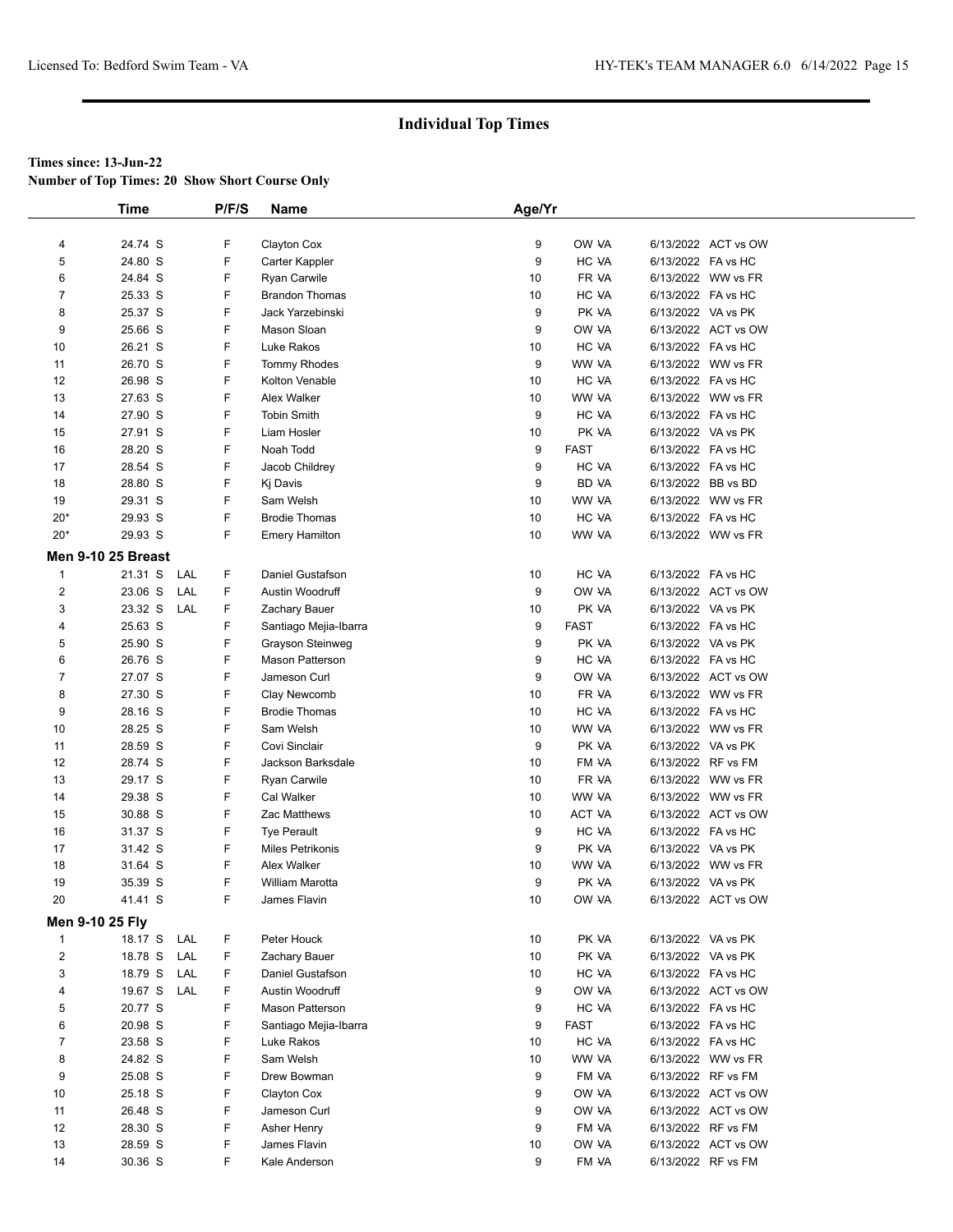**Number of Top Times: 20 Show Short Course Only**

|                         | <b>Time</b>        |     | P/F/S | <b>Name</b>              | Age/Yr |             |                    |                     |
|-------------------------|--------------------|-----|-------|--------------------------|--------|-------------|--------------------|---------------------|
|                         |                    |     |       |                          |        |             |                    |                     |
| 15                      | 30.44 S            |     | F     | Christopher Lantrip      | 10     | RF VA       |                    | 6/13/2022 RF vs FM  |
| 16                      | 30.66 S            |     | F     | Keeghan Smith            | 9      | RF VA       |                    | 6/13/2022 RF vs FM  |
| 17                      | 39.55 S            |     | F.    | Zac Matthews             | 10     | ACT VA      |                    | 6/13/2022 ACT vs OW |
|                         | Men 9-10 100 IM    |     |       |                          |        |             |                    |                     |
| $\mathbf{1}$            | $1:33.30$ S        | LAL | F     | Zachary Bauer            | 10     | PK VA       | 6/13/2022 VA vs PK |                     |
| $\overline{2}$          | $1:33.52$ S        | LAL | F     | Daniel Gustafson         | 10     | HC VA       | 6/13/2022 FA vs HC |                     |
| 3                       | 1:41.38 S          | LAL | F.    | Noah Leger               | 9      | OW VA       |                    | 6/13/2022 ACT vs OW |
| 4                       | 1:42.96 S          | LAL | F     | Peter Houck              | 10     | PK VA       | 6/13/2022 VA vs PK |                     |
| 5                       | 1:50.21 S          |     | F     | Mac Morrison             | 9      | OW VA       |                    | 6/13/2022 ACT vs OW |
| 6                       | 1:59.89 S          |     | F     | Sam Welsh                | 10     | WW VA       |                    | 6/13/2022 WW vs FR  |
| $\overline{7}$          | 2:04.54 S          |     | F     | Jackson Barksdale        | 10     | FM VA       |                    | 6/13/2022 RF vs FM  |
| 8                       | 2:08.12 S          |     | F     | William Largen           | 10     | ACT VA      |                    | 6/13/2022 ACT vs OW |
|                         | Men 11-12 50 Free  |     |       |                          |        |             |                    |                     |
| $\mathbf{1}$            | 30.80 S            | LAL | F     | Owen Williams            | 11     | PK VA       | 6/13/2022 VA vs PK |                     |
| $\overline{\mathbf{c}}$ | 31.68 S            | LAL | F     | Luke Morrison            | 12     | OW VA       |                    | 6/13/2022 ACT vs OW |
| 3                       | 32.58 S            | LAL | F.    | David Roberts            | 11     | PK VA       | 6/13/2022 VA vs PK |                     |
| 4                       | 34.13 S            |     | F     | Jet Benson               | 12     | HC VA       | 6/13/2022 FA vs HC |                     |
| 5                       | 34.17 S            |     | F     | Seth Fischer             | 12     | PK VA       | 6/13/2022 VA vs PK |                     |
| 6                       | 34.85 S            |     | F     | <b>Tanner Malone</b>     | 12     | VA VA       | 6/13/2022 VA vs PK |                     |
| 7                       | 35.40 S            |     | F     | <b>Brody Wall</b>        | 11     | HC VA       | 6/13/2022 FA vs HC |                     |
| 8                       | 37.92 S            |     | F     | Liam Loper               | 11     | PK VA       | 6/13/2022 VA vs PK |                     |
| 9                       | 38.26 S            |     | F     | Kai Calloway             | 12     | PK VA       | 6/13/2022 VA vs PK |                     |
| 10                      | 38.55 S            |     | F     | Ezra Spaulding           | 12     | HC VA       | 6/13/2022 FA vs HC |                     |
| 11                      | 38.79 S            |     | F     | <b>Michael DeCiantes</b> | 12     | PK VA       | 6/13/2022 VA vs PK |                     |
| 12                      | 39.82 S            |     | F     | Ezra Lauffer             | 11     | PK VA       | 6/13/2022 VA vs PK |                     |
| 13                      | 39.84 S            |     | F     | Jeremiah Scott           | 11     | VA VA       | 6/13/2022 VA vs PK |                     |
| 14                      | 39.87 S            |     | F     | Asher Latham             | 12     | PK VA       | 6/13/2022 VA vs PK |                     |
| 15                      | 40.58 S            |     | F     | Ethan Mandell            | 12     | PK VA       | 6/13/2022 VA vs PK |                     |
| 16                      | 40.84 S            |     | F     | <b>Braedon Carpenter</b> | 11     | PK VA       | 6/13/2022 VA vs PK |                     |
| 17                      | 41.00 S            |     | F     | Aidan Parker             | 12     | <b>FAST</b> | 6/13/2022 FA vs HC |                     |
| 18                      | 41.30 S            |     | F     | Bryce Jackson            | 12     | HC VA       | 6/13/2022 FA vs HC |                     |
| 19                      | 41.69 S            |     | F     | Evan Blair               | 11     | WW VA       |                    | 6/13/2022 WW vs FR  |
| 20                      | 41.71 S            |     | F.    | Eli Fleenor              | 12     | FR VA       |                    | 6/13/2022 WW vs FR  |
|                         | Men 11-12 100 Free |     |       |                          |        |             |                    |                     |
| $\mathbf{1}$            | 1:14.37 S LAL      |     | F     | Kai Calloway             | 12     | PK VA       | 6/13/2022 VA vs PK |                     |
| $\overline{\mathbf{c}}$ | $1:15.16$ S        | LAL | F.    | David Roberts            | 11     | PK VA       | 6/13/2022 VA vs PK |                     |
| 3                       | $1:15.60$ S        | LAL | F     | Jeb Milam                | 12     | PK VA       | 6/13/2022 VA vs PK |                     |
| 4                       | 1:17.36 S          |     | F     | Seth Fischer             | 12     | PK VA       | 6/13/2022 VA vs PK |                     |
| 5                       | $1:19.73$ S        |     | F     | <b>Tanner Malone</b>     | 12     | VA VA       | 6/13/2022 VA vs PK |                     |
| 6                       | 1:23.66 S          |     | F     | Bowen Hunt               | 11     | WW VA       |                    | 6/13/2022 WW vs FR  |
| 7                       | 1:23.85 S          |     | F.    | <b>Brody Wall</b>        | 11     | HC VA       | 6/13/2022 FA vs HC |                     |
| 8                       | 1:24.67 S          |     | F     | Miles DelBene            | 12     | HC VA       | 6/13/2022 FA vs HC |                     |
| 9                       | 1:25.18 S          |     | F     | Eli Fleenor              | 12     | FR VA       |                    | 6/13/2022 WW vs FR  |
| 10                      | 1:25.62 S          |     | F     | Evan Blair               | 11     | WW VA       |                    | 6/13/2022 WW vs FR  |
| 11                      | 1:26.08 S          |     | F     | <b>Wyatt Matthews</b>    | 11     | ACT VA      |                    | 6/13/2022 ACT vs OW |
| 12                      | 1:30.50 S          |     | F     | Jeremiah Scott           | 11     | VA VA       | 6/13/2022 VA vs PK |                     |
| 13                      | 1:33.44 S          |     | F     | Ezra Spaulding           | 12     | HC VA       | 6/13/2022 FA vs HC |                     |
| 14                      | 1:36.62 S          |     | F     | Lucas Hunter             | 12     | FR VA       |                    | 6/13/2022 WW vs FR  |
| 15                      | 1:44.12 S          |     | F     | Connor Guanzon           | 12     | OW VA       |                    | 6/13/2022 ACT vs OW |
| 16                      | 1:45.37 S          |     | F     | John Eaton               | 11     | FM VA       |                    | 6/13/2022 RF vs FM  |
| 17                      | 1:50.95 S          |     | F     | Tyler Eakkhattiyakorn    | 11     | FAST        | 6/13/2022 FA vs HC |                     |
| 18                      | 1:50.98 S          |     | F     | Elijah Hamilton          | 11     | WW VA       |                    | 6/13/2022 WW vs FR  |
| 19                      | $1:51.10$ S        |     | F.    | <b>Brody Ballowe</b>     | 12     | <b>FAST</b> | 6/13/2022 FA vs HC |                     |
|                         |                    |     |       |                          |        |             |                    |                     |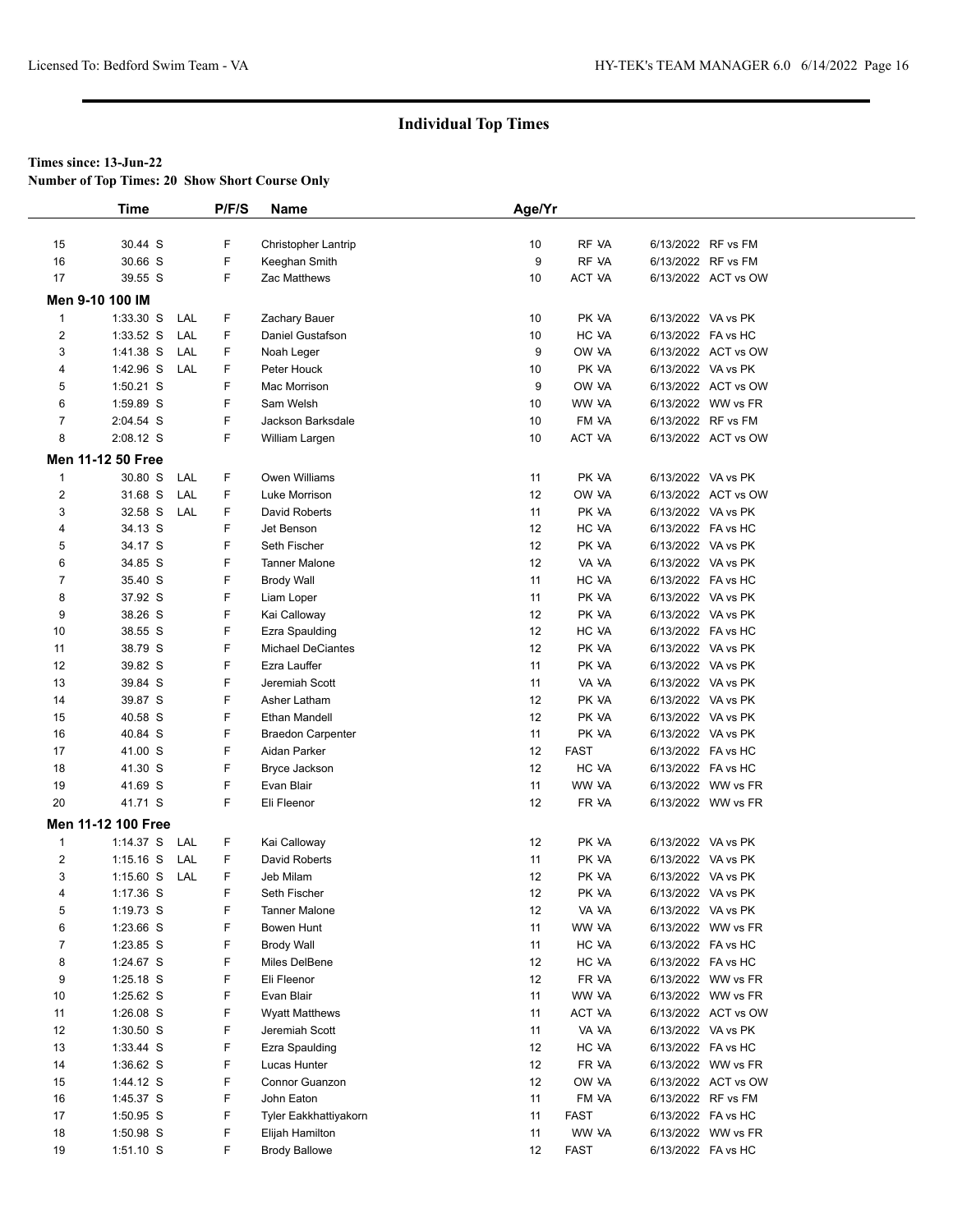**Number of Top Times: 20 Show Short Course Only**

|                         | <b>Time</b>                |     | P/F/S | Name                     | Age/Yr |             |                    |                     |
|-------------------------|----------------------------|-----|-------|--------------------------|--------|-------------|--------------------|---------------------|
|                         |                            |     |       |                          |        |             |                    |                     |
| 20                      | 1:51.37 S                  |     | F     | Bryce Jackson            | 12     | HC VA       | 6/13/2022 FA vs HC |                     |
|                         | <b>Men 11-12 50 Back</b>   |     |       |                          |        |             |                    |                     |
| $\mathbf{1}$            | 35.02 S                    | LAL | F     | Jackson Carpenter        | 12     | PK VA       | 6/13/2022 VA vs PK |                     |
| $\overline{\mathbf{c}}$ | 37.30 S                    | LAL | F     | Owen Williams            | 11     | PK VA       | 6/13/2022 VA vs PK |                     |
| 3                       | 47.26 S                    |     | F     | Brody Wall               | 11     | HC VA       | 6/13/2022 FA vs HC |                     |
| 4                       | 47.35 S                    |     | F     | Liam Loper               | 11     | PK VA       | 6/13/2022 VA vs PK |                     |
| 5                       | 48.04 S                    |     | F     | <b>Grant Manning</b>     | 11     | VA VA       | 6/13/2022 VA vs PK |                     |
| 6                       | 48.88 S                    |     | F     | Asher Latham             | 12     | PK VA       | 6/13/2022 VA vs PK |                     |
| $\overline{7}$          | 49.63 S                    |     | F     | Jet Benson               | 12     | HC VA       | 6/13/2022 FA vs HC |                     |
| 8                       | 54.40 S                    |     | F     | Evan Blair               | 11     | WW VA       |                    | 6/13/2022 WW vs FR  |
| 9                       | 54.70 S                    |     | F     | Devin Bryant             | 11     | ACT VA      |                    | 6/13/2022 ACT vs OW |
| 10                      | 54.71 S                    |     | F     | Jonathan Korby           | 11     | VA VA       | 6/13/2022 VA vs PK |                     |
| 11                      | 55.77 S                    |     | F     | Connor Guanzon           | 12     | OW VA       |                    | 6/13/2022 ACT vs OW |
| 12                      | 56.07 S                    |     | F     | <b>Brody Ballowe</b>     | 12     | <b>FAST</b> | 6/13/2022 FA vs HC |                     |
| 13                      | 56.31 S                    |     | F     | <b>Grant Glickstein</b>  | 12     | HC VA       | 6/13/2022 FA vs HC |                     |
| 14                      | 56.61 S                    |     | F     | Colton Henderson         | 11     | WW VA       |                    | 6/13/2022 WW vs FR  |
| 15                      | 58.44 S                    |     | F     | Ethan Mandell            | 12     | PK VA       | 6/13/2022 VA vs PK |                     |
| 16                      | 58.52 S                    |     | F     | Eli Fleenor              | 12     | FR VA       |                    | 6/13/2022 WW vs FR  |
| 17                      | 58.78 S                    |     | F     | Elijah Hamilton          | 11     | WW VA       |                    | 6/13/2022 WW vs FR  |
| 18                      | 59.08 S                    |     | F     | Aidan Parker             | 12     | <b>FAST</b> | 6/13/2022 FA vs HC |                     |
| 19                      | 1:01.67 S                  |     | F     | <b>Carter Ward</b>       | 12     | ACT VA      |                    | 6/13/2022 ACT vs OW |
| 20                      | $1:01.83$ S                |     | F     | Tyler Eakkhattiyakorn    | 11     | <b>FAST</b> | 6/13/2022 FA vs HC |                     |
|                         | <b>Men 11-12 50 Breast</b> |     |       |                          |        |             |                    |                     |
| $\mathbf{1}$            | 42.50 S                    | LAL | F     | <b>Adam Wells</b>        | 12     | HC VA       | 6/13/2022 FA vs HC |                     |
| $\overline{\mathbf{c}}$ | 44.14 S                    | LAL | F     | Jet Benson               | 12     | HC VA       | 6/13/2022 FA vs HC |                     |
| 3                       | 44.77 S                    | LAL | F     | Seth Fischer             | 12     | PK VA       | 6/13/2022 VA vs PK |                     |
| 4                       | 45.06 S                    | LAL | F     | Jeb Milam                | 12     | PK VA       | 6/13/2022 VA vs PK |                     |
| 5                       | 45.69 S                    | LAL | F     | <b>Tanner Malone</b>     | 12     | VA VA       | 6/13/2022 VA vs PK |                     |
| 6                       | 50.44 S                    |     | F     | Colt Kirby               | 11     | FM VA       | 6/13/2022 RF vs FM |                     |
| 7                       | 50.85 S                    |     | F     | Sean Thomas              | 12     | HC VA       | 6/13/2022 FA vs HC |                     |
| 8                       | 51.49 S                    |     | F     | <b>Braedon Carpenter</b> | 11     | PK VA       | 6/13/2022 VA vs PK |                     |
| 9                       | 51.77 S                    |     | F     | Grady Mann               | 12     | PK VA       | 6/13/2022 VA vs PK |                     |
| 10                      | 52.34 S                    |     | F     | <b>Grant Manning</b>     | 11     | VA VA       | 6/13/2022 VA vs PK |                     |
| 11                      | 52.85 S                    |     | F     | Grayson Latham           | 11     | PK VA       | 6/13/2022 VA vs PK |                     |
| 12                      | 52.93 S                    |     | F     | Lucas Hunter             | 12     | FR VA       |                    | 6/13/2022 WW vs FR  |
| 13                      | 52.94 S                    |     | F     | Bowen Hunt               | 11     | WW VA       |                    | 6/13/2022 WW vs FR  |
| 14                      | 57.16 S                    |     | F     | <b>Wynton Ware</b>       | 12     | FM VA       | 6/13/2022 RF vs FM |                     |
| 15                      | 58.13 S                    |     | F     | James Mabery             | 11     | PK VA       | 6/13/2022 VA vs PK |                     |
| 16                      | 1:01.54 S                  |     | F     | Miles DelBene            | 12     | HC VA       | 6/13/2022 FA vs HC |                     |
| 17                      | 1:02.81 S                  |     | F     | Connor Guanzon           | 12     | OW VA       |                    | 6/13/2022 ACT vs OW |
| 18                      | $1:04.14$ S                |     | F     | Ezra Spaulding           | 12     | HC VA       | 6/13/2022 FA vs HC |                     |
| 19                      | $1:05.19$ S                |     | F     | <b>Henry Davies</b>      | 11     | FR VA       |                    | 6/13/2022 WW vs FR  |
|                         | Men 11-12 50 Fly           |     |       |                          |        |             |                    |                     |
| $\mathbf{1}$            | 32.95 S LAL                |     | F     | Jackson Carpenter        | 12     | PK VA       | 6/13/2022 VA vs PK |                     |
| $\overline{c}$          | 33.82 S                    | LAL | F     | <b>Broderick Nelson</b>  | 12     | FM VA       | 6/13/2022 RF vs FM |                     |
| 3                       | 35.17 S                    | LAL | F     | Luke Morrison            | 12     | OW VA       |                    | 6/13/2022 ACT vs OW |
| 4                       | 36.78 S                    | LAL | F     | David Roberts            | 11     | PK VA       | 6/13/2022 VA vs PK |                     |
| 5                       | 37.54 S LAL                |     | F     | Adam Wells               | 12     | HC VA       | 6/13/2022 FA vs HC |                     |
| 6                       | 40.93 S                    | LAL | F     | Colt Kirby               | 11     | FM VA       | 6/13/2022 RF vs FM |                     |
| 7                       | 45.33 S                    |     | F     | Bowen Hunt               | 11     | WW VA       |                    | 6/13/2022 WW vs FR  |
| 8                       | 55.79 S                    |     | F     | <b>Grant Glickstein</b>  | 12     | HC VA       | 6/13/2022 FA vs HC |                     |
|                         | Men 11-12 100 IM           |     |       |                          |        |             |                    |                     |
|                         |                            |     | F     |                          |        |             |                    |                     |
| $\mathbf{1}$            | 1:14.98 S LAL              |     |       | Jackson Carpenter        | 12     | PK VA       | 6/13/2022 VA vs PK |                     |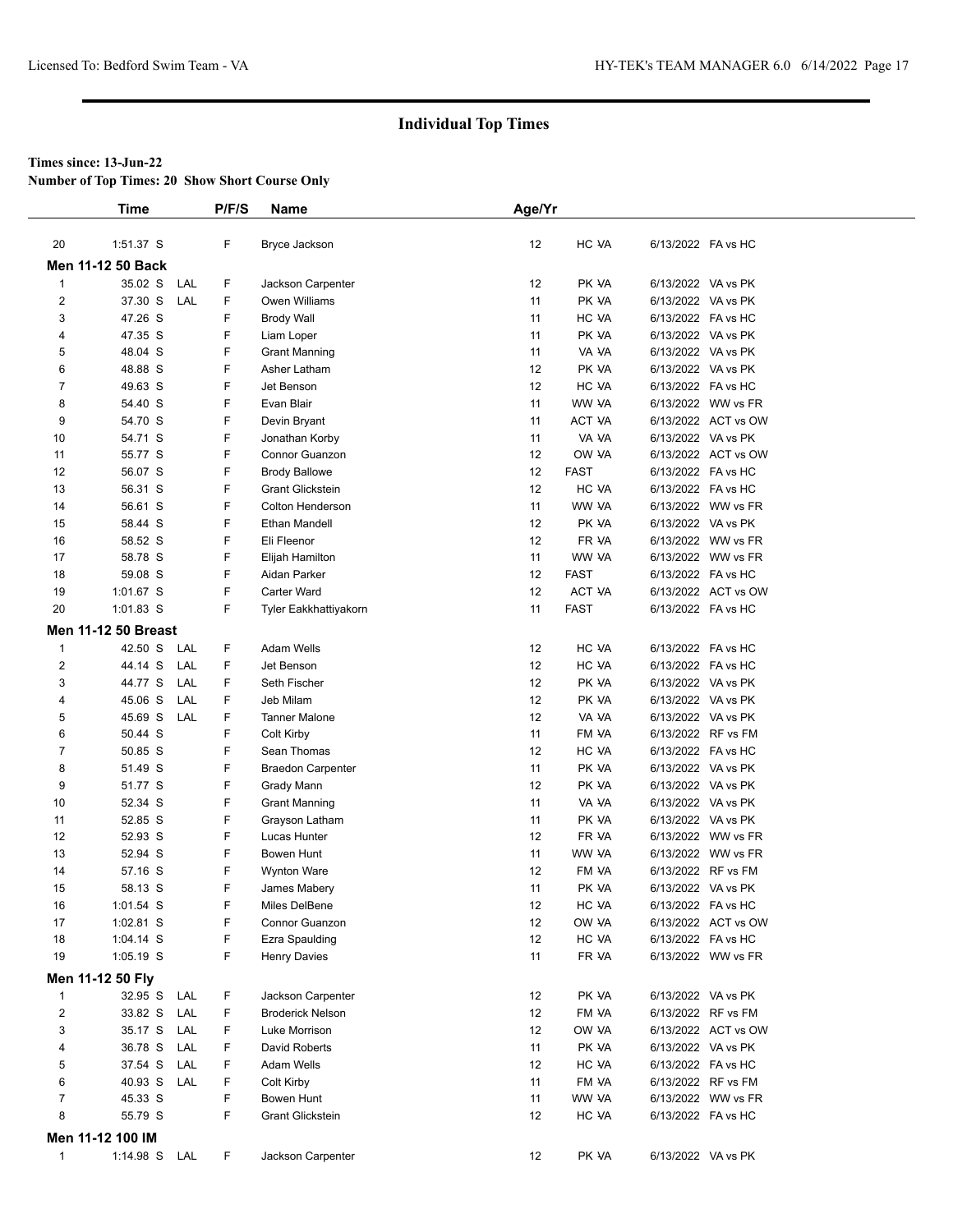**Number of Top Times: 20 Show Short Course Only**

|                         | <b>Time</b>              |     | P/F/S | <b>Name</b>             | Age/Yr |             |                    |                     |  |
|-------------------------|--------------------------|-----|-------|-------------------------|--------|-------------|--------------------|---------------------|--|
|                         |                          |     |       |                         |        |             |                    |                     |  |
| $\overline{2}$          | $1:15.92$ S              | LAL | F     | <b>Broderick Nelson</b> | 12     | FM VA       | 6/13/2022 RF vs FM |                     |  |
| 3                       | 1:23.42 S                | LAL | F     | Owen Williams           | 11     | PK VA       | 6/13/2022 VA vs PK |                     |  |
| 4                       | 1:24.40 S                | LAL | F     | Luke Morrison           | 12     | OW VA       |                    | 6/13/2022 ACT vs OW |  |
| 5                       | 1:29.72 S                | LAL | F     | Jeb Milam               | 12     | PK VA       | 6/13/2022 VA vs PK |                     |  |
| 6                       | 1:41.17 S                |     | F     | Miles DelBene           | 12     | HC VA       | 6/13/2022 FA vs HC |                     |  |
| $\overline{7}$          | 1:42.60 S                |     | F     | Bowen Hunt              | 11     | WW VA       |                    | 6/13/2022 WW vs FR  |  |
| 8                       | 1:54.65 S                |     | F     | Sean Thomas             | 12     | HC VA       | 6/13/2022 FA vs HC |                     |  |
|                         | <b>Men 13-14 50 Free</b> |     |       |                         |        |             |                    |                     |  |
| $\overline{1}$          | 29.21 S LAL              |     | F     | Jaedyn Clark            | 14     | PK VA       | 6/13/2022 VA vs PK |                     |  |
| $\overline{\mathbf{c}}$ | 29.81 S                  |     | F     | <b>Wyatt Sutphin</b>    | 14     | HC VA       | 6/13/2022 FA vs HC |                     |  |
| 3                       | 30.42 S                  |     | F     | <b>Samuel Roberts</b>   | 13     | PK VA       | 6/13/2022 VA vs PK |                     |  |
| 4                       | 30.54 S                  |     | F     | Avery Snyder            | 13     | <b>FAST</b> | 6/13/2022 FA vs HC |                     |  |
| 5                       | 30.70 S                  |     | F     | Logan Wright            | 13     | WW VA       |                    | 6/13/2022 WW vs FR  |  |
| 6                       | 31.26 S                  |     | F     | <b>Conner Burton</b>    | 14     | FR VA       |                    | 6/13/2022 WW vs FR  |  |
| 7                       | 32.77 S                  |     | F     | Hill Gooch              | 13     | FM VA       | 6/13/2022 RF vs FM |                     |  |
| 8                       | 33.38 S                  |     | F     | <b>Grady Tryall</b>     | 13     | <b>FAST</b> | 6/13/2022 FA vs HC |                     |  |
| 9                       | 33.58 S                  |     | F     | Weston Dixon            | 13     | PK VA       | 6/13/2022 VA vs PK |                     |  |
| 10                      | 33.63 S                  |     | F     | Caden Harvey            | 14     | HC VA       | 6/13/2022 FA vs HC |                     |  |
| 11                      | 34.29 S                  |     | F     | <b>Trent Atkins</b>     | 14     | RF VA       | 6/13/2022 RF vs FM |                     |  |
| 12                      | 34.46 S                  |     | F     | Korben Barksdale        | 14     | FM VA       | 6/13/2022 RF vs FM |                     |  |
| 13                      | 35.23 S                  |     | F     | Cody Hackworth          | 13     | RF VA       | 6/13/2022 RF vs FM |                     |  |
| 14                      | 35.43 S                  |     | F     | Noah Ford               | 14     | WW VA       |                    | 6/13/2022 WW vs FR  |  |
| 15                      | 35.51 S                  |     | F     | Cole Roudabush          | 13     | ACT VA      |                    | 6/13/2022 ACT vs OW |  |
| 16                      | 36.29 S                  |     | F     | Noble Bradshaw          | 13     | <b>FAST</b> | 6/13/2022 FA vs HC |                     |  |
| 17                      | 36.48 S                  |     | F     | <b>Ashton Hunt</b>      | 14     | WW VA       |                    | 6/13/2022 WW vs FR  |  |
| 18                      | 37.06 S                  |     | F     | Ayden Gulluscio         | 13     | WW VA       |                    | 6/13/2022 WW vs FR  |  |
| 19                      | 37.25 S                  |     | F     | <b>Andrew Davis</b>     | 14     | WW VA       |                    | 6/13/2022 WW vs FR  |  |
| 20                      | 37.40 S                  |     | F     | Andrew Camarda          | 14     | PK VA       | 6/13/2022 VA vs PK |                     |  |
|                         |                          |     |       |                         |        |             |                    |                     |  |
|                         | Men 13-14 100 Free       |     |       |                         |        |             |                    |                     |  |
| $\mathbf{1}$            | $1:03.54$ S              | LAL | F     | Noah Wells              | 14     | HC VA       | 6/13/2022 FA vs HC |                     |  |
| $\overline{\mathbf{c}}$ | $1:04.47$ S              | LAL | F     | Cole Campbell           | 13     | ACT VA      |                    | 6/13/2022 ACT vs OW |  |
| 3                       | 1:04.77 S                | LAL | F     | Noah Kasper             | 14     | FM VA       | 6/13/2022 RF vs FM |                     |  |
| 4                       | $1:07.55$ S              | LAL | F     | Shaun Clark             | 14     | PK VA       | 6/13/2022 VA vs PK |                     |  |
| 5                       | 1:08.93 S                |     | F     | <b>Wyatt Sutphin</b>    | 14     | HC VA       | 6/13/2022 FA vs HC |                     |  |
| 6                       | 1:10.27 S                |     | F     | Haven Manning           | 13     | VA VA       | 6/13/2022 VA vs PK |                     |  |
| 7                       | $1:10.71$ S              |     | F     | Conner Burton           | 14     | FR VA       |                    | 6/13/2022 WW vs FR  |  |
| 8                       | 1:14.76 S                |     | F     | Hill Gooch              | 13     | FM VA       | 6/13/2022 RF vs FM |                     |  |
| 9                       | $1:19.14$ S              |     | F     | <b>Grady Tryall</b>     | 13     | <b>FAST</b> | 6/13/2022 FA vs HC |                     |  |
| 10                      | 1:19.22 S                |     | F     | <b>Tyler Stickle</b>    | 13     | VA VA       | 6/13/2022 VA vs PK |                     |  |
| 11                      | 1:22.42 S                |     | F     | Ashton Hunt             | 14     | WW VA       |                    | 6/13/2022 WW vs FR  |  |
| 12                      | 1:22.79 S                |     | F     | Tee Thornton            | 13     | HC VA       | 6/13/2022 FA vs HC |                     |  |
| 13                      | $1:22.85$ S              |     | F     | Cody Hackworth          | 13     | RF VA       | 6/13/2022 RF vs FM |                     |  |
| 14                      | 1:22.97 S                |     | F     | Korben Barksdale        | 14     | FM VA       | 6/13/2022 RF vs FM |                     |  |
| 15                      | 1:23.22 S                |     | F     | Luke McMullen           | 13     | HC VA       | 6/13/2022 FA vs HC |                     |  |
| 16                      | 1:23.91 S                |     | F     | <b>Trent Atkins</b>     | 14     | RF VA       | 6/13/2022 RF vs FM |                     |  |
| 17                      | 1:24.77 S                |     | F     | Noble Bradshaw          | 13     | <b>FAST</b> | 6/13/2022 FA vs HC |                     |  |
| 18                      | 1:35.87 S                |     | F     | Chayce Spraker          | 13     | FM VA       |                    | 6/13/2022 RF vs FM  |  |
| 19                      | 1:39.31 S                |     | F     | Cooper Thomas           | 14     | HC VA       | 6/13/2022 FA vs HC |                     |  |
| 20                      | 1:43.84 S                |     | F     | Austen Walker           | 13     | WW VA       |                    | 6/13/2022 WW vs FR  |  |
|                         | <b>Men 13-14 50 Back</b> |     |       |                         |        |             |                    |                     |  |
| $\mathbf{1}$            | 35.74 S                  | LAL | F     | Andrew Mayfield         | 14     | RF VA       | 6/13/2022 RF vs FM |                     |  |
| $\overline{c}$          | 36.28 S                  | LAL | F     | Benjamin Kobek          | 13     | <b>FAST</b> | 6/13/2022 FA vs HC |                     |  |
| 3                       | 38.14 S LAL              |     | F     | Jacob Leger             | 13     | OW VA       |                    | 6/13/2022 ACT vs OW |  |
|                         |                          |     |       |                         |        |             |                    |                     |  |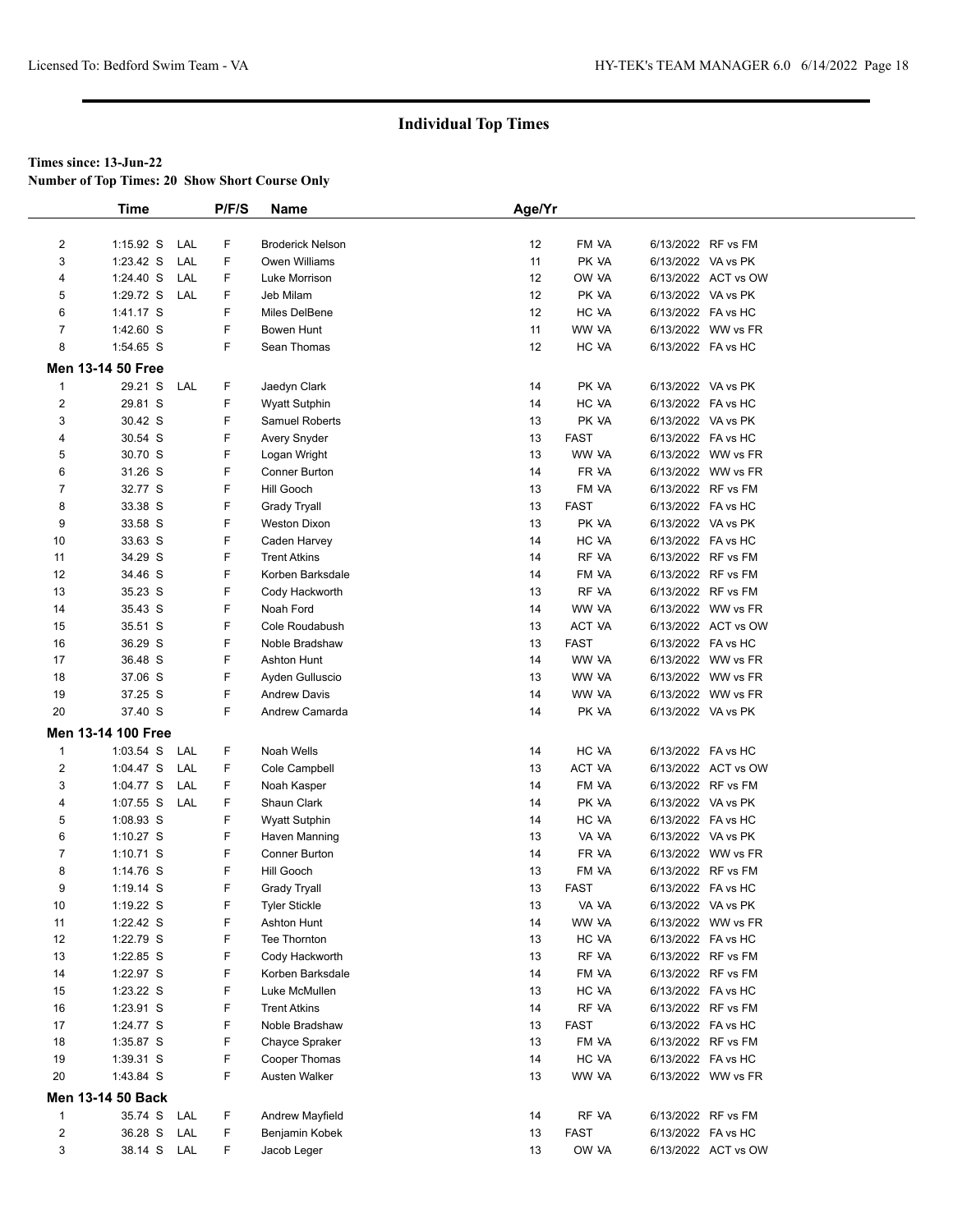**Number of Top Times: 20 Show Short Course Only**

|                                | <b>Time</b>                  |     | P/F/S  | <b>Name</b>                       | Age/Yr   |                      |                                          |                     |  |
|--------------------------------|------------------------------|-----|--------|-----------------------------------|----------|----------------------|------------------------------------------|---------------------|--|
|                                |                              |     |        |                                   |          |                      |                                          |                     |  |
| 4                              | 40.99 S                      |     | F      | Logan Houlihan                    | 14       | <b>FAST</b>          | 6/13/2022 FA vs HC                       |                     |  |
| 5                              | 42.96 S                      |     | F      | Xavier Bannister                  | 13       | PK VA                | 6/13/2022 VA vs PK                       |                     |  |
| 6                              | 42.97 S                      |     | F      | Andrew Camarda                    | 14       | PK VA                | 6/13/2022 VA vs PK                       |                     |  |
| 7                              | 43.79 S                      |     | F      | Joshua Pettet                     | 13       | FR VA                |                                          | 6/13/2022 WW vs FR  |  |
| 8                              | 45.25 S                      |     | F      | Sam Stanley                       | 14       | HC VA                | 6/13/2022 FA vs HC                       |                     |  |
| 9                              | 46.68 S                      |     | F      | Ayden Gulluscio                   | 13       | WW VA                |                                          | 6/13/2022 WW vs FR  |  |
| 10                             | 48.20 S                      |     | F      | Caden Harvey                      | 14       | HC VA                | 6/13/2022 FA vs HC                       |                     |  |
| 11                             | 51.24 S                      |     | F      | Aiden Entsminger                  | 13       | WW VA                |                                          | 6/13/2022 WW vs FR  |  |
| 12                             | 53.58 S                      |     | F      | <b>Andrew Davis</b>               | 14       | WW VA                |                                          | 6/13/2022 WW vs FR  |  |
| 13                             | 55.25 S                      |     | F<br>F | Owen Soistmann                    | 14       | <b>FAST</b>          | 6/13/2022 FA vs HC<br>6/13/2022 RF vs FM |                     |  |
| 14<br>15                       | 56.03 S<br>56.16 S           |     | F      | <b>Bradey Craig</b>               | 14<br>13 | FM VA<br>FM VA       | 6/13/2022 RF vs FM                       |                     |  |
| 16                             | 56.76 S                      |     | F      | Chayce Spraker<br>Jackson Maschal | 13       | HC VA                | 6/13/2022 FA vs HC                       |                     |  |
| 17                             | 1:01.61 S                    |     | F      | Jonas Budarz                      | 13       | HC VA                | 6/13/2022 FA vs HC                       |                     |  |
| 18                             | $1:05.77$ S                  |     | F      | <b>Billy Francis</b>              | 13       | FM VA                |                                          | 6/13/2022 RF vs FM  |  |
| 19                             | 1:06.73 S                    |     | F      | Francis Moorman                   | 13       | ACT VA               |                                          | 6/13/2022 ACT vs OW |  |
|                                | <b>Men 13-14 100 Back</b>    |     |        |                                   |          |                      |                                          |                     |  |
|                                |                              |     |        |                                   |          |                      |                                          |                     |  |
| $\mathbf{1}$<br>$\overline{2}$ | $1:20.34$ S                  | LAL | F      | Shaun Clark                       | 14       | PK VA                | 6/13/2022 VA vs PK<br>6/13/2022 FA vs HC |                     |  |
| 3                              | $1:21.17$ S<br>1:25.35 S LAL | LAL | F<br>F | Benjamin Kobek                    | 13       | <b>FAST</b>          | 6/13/2022 VA vs PK                       |                     |  |
| 4                              | 1:30.70 S                    |     | F      | Samuel Roberts<br>Logan Houlihan  | 13<br>14 | PK VA<br><b>FAST</b> | 6/13/2022 FA vs HC                       |                     |  |
| 5                              | 1:30.83 S                    |     | F      |                                   | 13       | OW VA                |                                          | 6/13/2022 ACT vs OW |  |
| 6                              | 1:32.35 S                    |     | F      | Jacob Leger<br><b>Ashton Hunt</b> | 14       | WW VA                |                                          | 6/13/2022 WW vs FR  |  |
| $\overline{7}$                 | 1:38.14 S                    |     | F      | Noble Bradshaw                    | 13       | <b>FAST</b>          | 6/13/2022 FA vs HC                       |                     |  |
| 8                              | 1:39.36 S                    |     | F      | Grady Tryall                      | 13       | <b>FAST</b>          | 6/13/2022 FA vs HC                       |                     |  |
| 9                              | 1:39.73 S                    |     | F      | Sam Stanley                       | 14       | HC VA                | 6/13/2022 FA vs HC                       |                     |  |
| 10                             | 1:39.95 S                    |     | F      | Joshua Pettet                     | 13       | FR VA                |                                          | 6/13/2022 WW vs FR  |  |
| 11                             | 1:52.06 S                    |     | F      | Ayden Gulluscio                   | 13       | WW VA                |                                          | 6/13/2022 WW vs FR  |  |
| 12                             | $1:55.16$ S                  |     | F      | Tee Thornton                      | 13       | HC VA                | 6/13/2022 FA vs HC                       |                     |  |
| 13                             | 2:07.29 S                    |     | F      | Jackson Maschal                   | 13       | HC VA                | 6/13/2022 FA vs HC                       |                     |  |
|                                | <b>Men 13-14 50 Breast</b>   |     |        |                                   |          |                      |                                          |                     |  |
| $\mathbf{1}$                   | 37.76 S                      | LAL | F      | <b>Hudson Rice</b>                | 13       | HC VA                | 6/13/2022 FA vs HC                       |                     |  |
| $\sqrt{2}$                     | 40.79 S                      | LAL | F      | Hagen Locklin                     | 14       | PK VA                | 6/13/2022 VA vs PK                       |                     |  |
| 3                              | 40.95 S                      | LAL | F      | Everett Heimbach                  | 14       | <b>FAST</b>          | 6/13/2022 FA vs HC                       |                     |  |
| 4                              | 43.16 S                      |     | F      | Logan Wright                      | 13       | WW VA                |                                          | 6/13/2022 WW vs FR  |  |
| 5                              | 43.45 S                      |     | F      | Liam King                         | 14       | HC VA                | 6/13/2022 FA vs HC                       |                     |  |
| 6                              | 46.04 S                      |     | F      | <b>Finn Tiller</b>                | 14       | PK VA                | 6/13/2022 VA vs PK                       |                     |  |
| $\overline{7}$                 | 48.08 S                      |     | F      | <b>Weston Dixon</b>               | 13       | PK VA                | 6/13/2022 VA vs PK                       |                     |  |
| 8                              | 51.65 S                      |     | F      | Xavier Bannister                  | 13       | PK VA                | 6/13/2022 VA vs PK                       |                     |  |
| 9                              | 52.14 S                      |     | F      | Cole Roudabush                    | 13       | ACT VA               |                                          | 6/13/2022 ACT vs OW |  |
| 10                             | 53.25 S                      |     | F      | Austen Walker                     | 13       | WW VA                |                                          | 6/13/2022 WW vs FR  |  |
| 11                             | 57.24 S                      |     | F      | Cody Hackworth                    | 13       | RF VA                |                                          | 6/13/2022 RF vs FM  |  |
| 12                             | 57.34 S                      |     | F      | Cooper Thomas                     | 14       | HC VA                | 6/13/2022 FA vs HC                       |                     |  |
|                                | <b>Men 13-14 100 Breast</b>  |     |        |                                   |          |                      |                                          |                     |  |
| $\mathbf{1}$                   | 1:21.96 S LAL                |     | F      | <b>Hudson Rice</b>                | 13       | HC VA                | 6/13/2022 FA vs HC                       |                     |  |
| 2                              | 1:29.36 S LAL                |     | F      | Cole Campbell                     | 13       | ACT VA               |                                          | 6/13/2022 ACT vs OW |  |
| 3                              | 1:33.57 S LAL                |     | F      | Hagen Locklin                     | 14       | PK VA                | 6/13/2022 VA vs PK                       |                     |  |
| 4                              | 1:39.43 S                    |     | F      | Liam King                         | 14       | HC VA                | 6/13/2022 FA vs HC                       |                     |  |
| 5                              | 1:46.64 S                    |     | F      | <b>Finn Tiller</b>                | 14       | PK VA                | 6/13/2022 VA vs PK                       |                     |  |
| 6                              | 2:02.73 S                    |     | F      | Austen Walker                     | 13       | WW VA                |                                          | 6/13/2022 WW vs FR  |  |
|                                | Men 13-14 50 Fly             |     |        |                                   |          |                      |                                          |                     |  |
|                                |                              |     |        |                                   |          |                      |                                          |                     |  |
| $\mathbf{1}$<br>2              | 31.30 S LAL<br>34.17 S LAL   |     | F<br>F | Jaedyn Clark                      | 14<br>13 | PK VA<br>FAST        | 6/13/2022 VA vs PK<br>6/13/2022 FA vs HC |                     |  |
|                                |                              |     |        | Avery Snyder                      |          |                      |                                          |                     |  |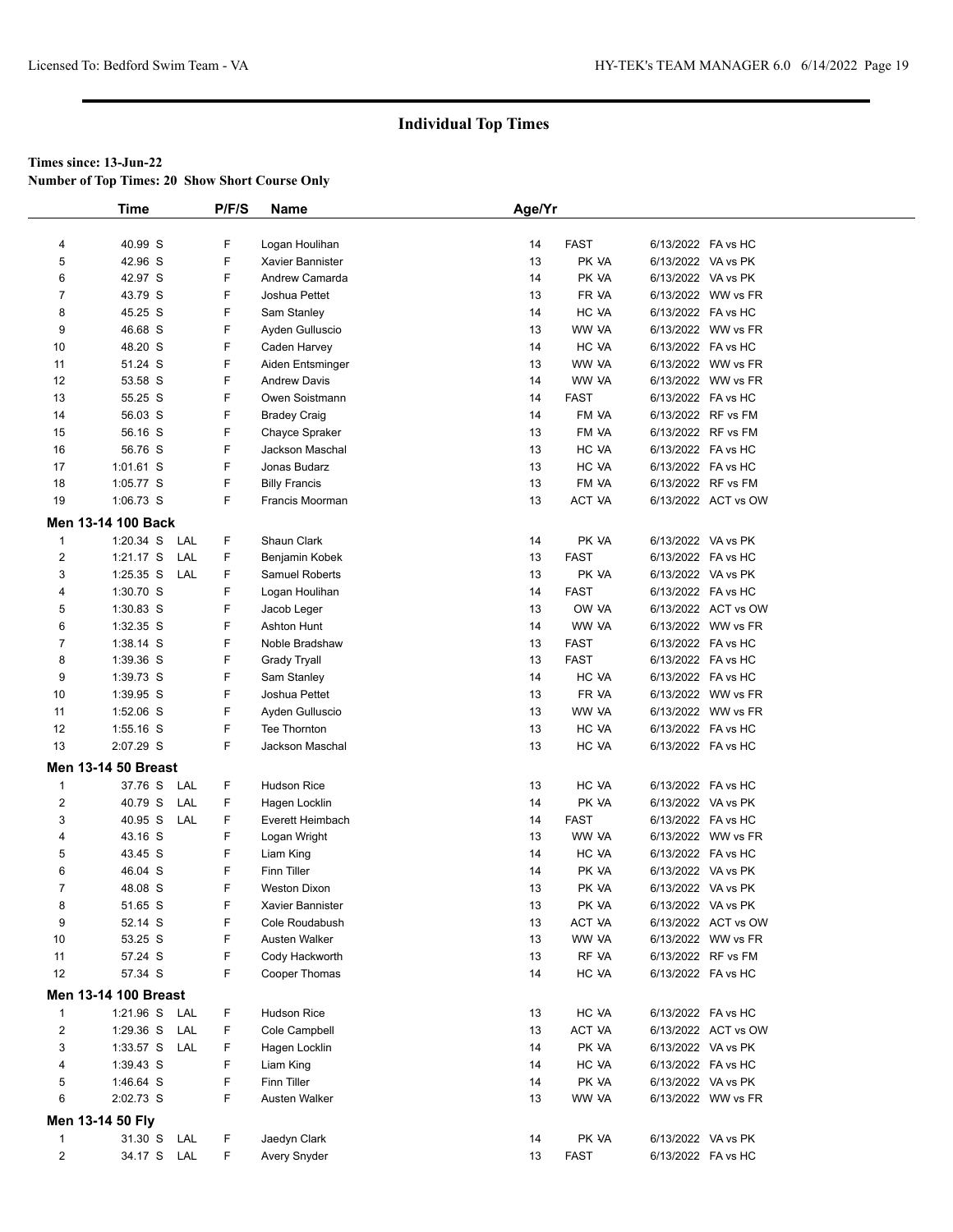**Number of Top Times: 20 Show Short Course Only**

|                         | <b>Time</b>            |     | P/F/S  | <b>Name</b>                 | Age/Yr |             |                    |                                          |  |
|-------------------------|------------------------|-----|--------|-----------------------------|--------|-------------|--------------------|------------------------------------------|--|
|                         |                        |     |        |                             |        |             |                    |                                          |  |
| 3                       | 34.39 S LAL            |     | F      | Noah Wells                  | 14     | HC VA       | 6/13/2022 FA vs HC |                                          |  |
| 4                       | 36.31 S                |     | F      | Haven Manning               | 13     | VA VA       | 6/13/2022 VA vs PK |                                          |  |
| 5                       | 37.99 S                |     | F      | Logan Wright                | 13     | WW VA       |                    | 6/13/2022 WW vs FR                       |  |
| 6                       | 38.46 S                |     | F      | Grady Tryall                | 13     | FAST        | 6/13/2022 FA vs HC |                                          |  |
| $\overline{7}$          | 39.19 S                |     | F      | Jacob Leger                 | 13     | OW VA       |                    | 6/13/2022 ACT vs OW                      |  |
| 8                       | 46.78 S                |     | F      | <b>Tyler Stickle</b>        | 13     | VA VA       | 6/13/2022 VA vs PK |                                          |  |
| 9                       | $1:05.03$ S            |     | F      | Elijah Korby                | 13     | VA VA       | 6/13/2022 VA vs PK |                                          |  |
|                         | Men 13-14 100 Fly      |     |        |                             |        |             |                    |                                          |  |
| $\mathbf{1}$            | $1:06.87$ S            | LAL | F      | <b>Hudson Rice</b>          | 13     | HC VA       | 6/13/2022 FA vs HC |                                          |  |
| $\overline{\mathbf{c}}$ | $1:09.80$ S            | LAL | F      | Jaedyn Clark                | 14     | PK VA       | 6/13/2022 VA vs PK |                                          |  |
| 3                       | $1:16.19$ S            | LAL | F      | Noah Kasper                 | 14     | FM VA       | 6/13/2022 RF vs FM |                                          |  |
| 4                       | $1:20.19$ S            | LAL | F      | Everett Heimbach            | 14     | <b>FAST</b> | 6/13/2022 FA vs HC |                                          |  |
| 5                       | 1:27.58 S              |     | F      | Jacob Leger                 | 13     | OW VA       |                    | 6/13/2022 ACT vs OW                      |  |
| 6                       | 1:42.46 S              |     | F      | Noah Ford                   | 14     | WW VA       |                    | 6/13/2022 WW vs FR                       |  |
| $\overline{7}$          | 1:50.02 S              |     | F      | <b>Tyler Stickle</b>        | 13     | VA VA       | 6/13/2022 VA vs PK |                                          |  |
|                         | Men 13-14 100 IM       |     |        |                             |        |             |                    |                                          |  |
|                         |                        |     |        |                             |        |             |                    |                                          |  |
| 1                       | $1:10.71$ S            | LAL | F      | Shaun Clark                 | 14     | PK VA       | 6/13/2022 VA vs PK |                                          |  |
| $\overline{c}$          | 1:14.99 S              | LAL | F<br>F | Noah Wells<br>Haven Manning | 14     | HC VA       | 6/13/2022 FA vs HC |                                          |  |
| 3                       | 1:20.97 S              | LAL |        |                             | 13     | VA VA       | 6/13/2022 VA vs PK |                                          |  |
| 4                       | 1:21.39 S              |     | F      | Andrew Mayfield             | 14     | RF VA       |                    | 6/13/2022 RF vs FM<br>6/13/2022 WW vs FR |  |
| 5                       | 1:22.96 S              |     | F<br>F | Conner Burton<br>Hill Gooch | 14     | FR VA       |                    | 6/13/2022 RF vs FM                       |  |
| 6                       | 1:25.18 S              |     |        |                             | 13     | FM VA       |                    |                                          |  |
| 7                       | 1:30.42 S              |     | F      | Noah Ford                   | 14     | WW VA       |                    | 6/13/2022 WW vs FR                       |  |
| 8                       | 1:32.41 S              |     | F<br>F | Liam King                   | 14     | HC VA       | 6/13/2022 FA vs HC |                                          |  |
| 9                       | 1:49.00 S<br>2:02.84 S |     | F      | Cole Roudabush              | 13     | ACT VA      |                    | 6/13/2022 ACT vs OW                      |  |
| 10                      |                        |     |        | <b>Bradey Craig</b>         | 14     | FM VA       |                    | 6/13/2022 RF vs FM                       |  |
| Men                     | 50 Free                |     |        |                             |        |             |                    |                                          |  |
| $\mathbf{1}$            | 25.65 S                | LAL | F      | Ryan Frasier                | 16     | WW VA       |                    | 6/13/2022 WW vs FR                       |  |
| $\overline{\mathbf{c}}$ | 26.22 S                | LAL | F      | Jackson Bauer               | 17     | PK VA       | 6/13/2022 VA vs PK |                                          |  |
| 3                       | 26.33 S LAL            |     | F      | Davis Hottle                | 15     | OW VA       |                    | 6/13/2022 ACT vs OW                      |  |
| 4                       | 27.62 S                |     | F      | <b>Matthew Palzewicz</b>    | 15     | WW VA       |                    | 6/13/2022 WW vs FR                       |  |
| 5                       | 27.80 S                |     | F      | Evan Schonfelder            | 18     | HC VA       | 6/13/2022 FA vs HC |                                          |  |
| 6                       | 28.37 S                |     | F      | William Kobek               | 15     | <b>FAST</b> | 6/13/2022 FA vs HC |                                          |  |
| $\overline{7}$          | 28.45 S                |     | F      | Owen Rempfer                | 16     | HC VA       | 6/13/2022 FA vs HC |                                          |  |
| 8                       | 28.63 S                |     | F      | Solomon Lewis               | 18     | RF VA       | 6/13/2022 RF vs FM |                                          |  |
| 9                       | 28.93 S                |     | F      | <b>Landon Bivens</b>        | 15     | HC VA       | 6/13/2022 FA vs HC |                                          |  |
| 10                      | 29.00 S                |     | F      | <b>Hunter Smith</b>         | 17     | <b>FAST</b> | 6/13/2022 FA vs HC |                                          |  |
| 11                      | 29.13 S                |     | F      | <b>Chase Stickle</b>        | 17     | VA VA       | 6/13/2022 VA vs PK |                                          |  |
| 12                      | 29.40 S                |     | F      | <b>Charles Drinkard</b>     | 17     | FR VA       |                    | 6/13/2022 WW vs FR                       |  |
| 13                      | 29.49 S                |     | F      | Josh Miller                 | 16     | PK VA       | 6/13/2022 VA vs PK |                                          |  |
| 14                      | 29.51 S                |     | F      | Sam Wagoner                 | 15     | HC VA       | 6/13/2022 FA vs HC |                                          |  |
| 15                      | 29.77 S                |     | F      | <b>Baxter Craig</b>         | 17     | FM VA       |                    | 6/13/2022 RF vs FM                       |  |
| 16                      | 30.07 S                |     | F      | <b>Talon Tanner</b>         | 16     | HC VA       | 6/13/2022 FA vs HC |                                          |  |
| 17                      | 30.28 S                |     | F      | <b>Garrett Bowles</b>       | 18     | WW VA       |                    | 6/13/2022 WW vs FR                       |  |
| 18                      | 30.62 S                |     | F      | Bennett Goodman             | 17     | FR VA       |                    | 6/13/2022 WW vs FR                       |  |
| 19                      | 31.18 S                |     | F      | John Henson                 | 18     | FM VA       |                    | 6/13/2022 RF vs FM                       |  |
| 20                      | 31.20 S                |     | F      | Jacob Moody                 | 16     | OW VA       |                    | 6/13/2022 ACT vs OW                      |  |
| Men                     | 100 Free               |     |        |                             |        |             |                    |                                          |  |
| $\mathbf{1}$            | 55.80 S                | LAL | F      | Jc Gordon                   | 16     | FM VA       |                    | 6/13/2022 RF vs FM                       |  |
| $\overline{\mathbf{c}}$ | 55.90 S LAL            |     | F      | Owen Widzisz                | 16     | OW VA       |                    | 6/13/2022 ACT vs OW                      |  |
| 3                       | 1:00.87 S              |     | F      | Kalib Paris                 | 15     | HC VA       | 6/13/2022 FA vs HC |                                          |  |
| 4                       | 1:01.84 S              |     | F      | <b>Matthew Palzewicz</b>    | 15     | WW VA       |                    | 6/13/2022 WW vs FR                       |  |
| 5                       | 1:02.66 S              |     | F      | <b>Gabriel Provost</b>      | 16     | FM VA       |                    | 6/13/2022 RF vs FM                       |  |
|                         |                        |     |        |                             |        |             |                    |                                          |  |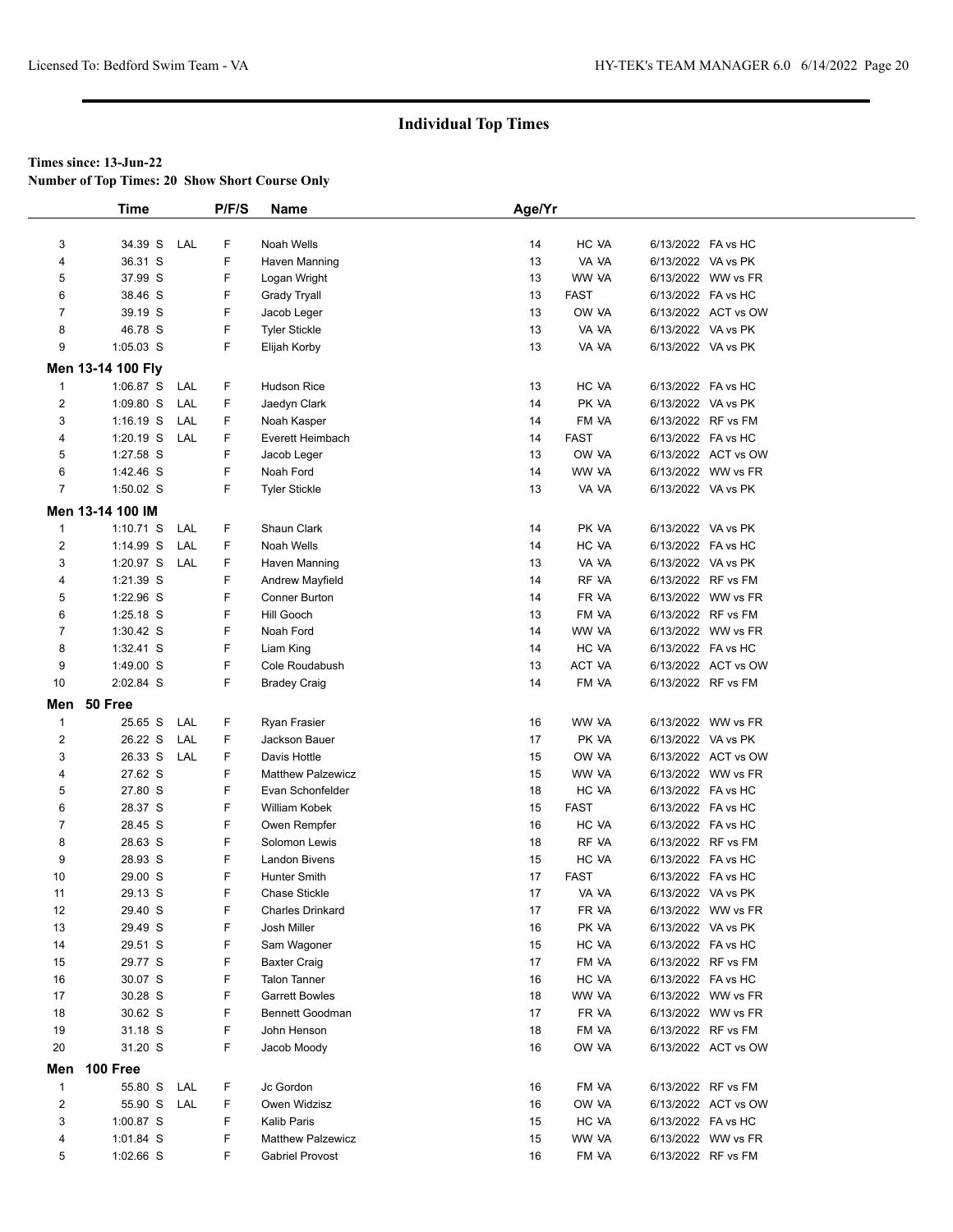**Number of Top Times: 20 Show Short Course Only**

|                | <b>Time</b>   |     | P/F/S | <b>Name</b>              | Age/Yr |             |                    |                     |  |
|----------------|---------------|-----|-------|--------------------------|--------|-------------|--------------------|---------------------|--|
|                |               |     |       |                          |        |             |                    |                     |  |
| $6*$           | $1:03.45$ S   |     | F     | Owen Rempfer             | 16     | HC VA       | 6/13/2022 FA vs HC |                     |  |
| $6*$           | $1:03.45$ S   |     | F     | Luke King                | 17     | HC VA       | 6/13/2022 FA vs HC |                     |  |
| 8              | $1:03.96$ S   |     | F     | William Kobek            | 15     | <b>FAST</b> | 6/13/2022 FA vs HC |                     |  |
| 9              | $1:04.10$ S   |     | F     | Jackson Hunt             | 17     | WW VA       |                    | 6/13/2022 WW vs FR  |  |
| 10             | $1:04.53$ S   |     | F     | <b>Chase Stickle</b>     | 17     | VA VA       | 6/13/2022 VA vs PK |                     |  |
| 11             | $1:04.69$ S   |     | F     | Davis Sneed              | 18     | FM VA       |                    | 6/13/2022 RF vs FM  |  |
| 12             | 1:04.86 S     |     | F     | Josh Miller              | 16     | PK VA       | 6/13/2022 VA vs PK |                     |  |
| 13             | $1:06.40$ S   |     | F     | Solomon Lewis            | 18     | RF VA       |                    | 6/13/2022 RF vs FM  |  |
| 14             | $1:06.60$ S   |     | F     | Bennett Goodman          | 17     | FR VA       |                    | 6/13/2022 WW vs FR  |  |
| $15*$          | 1:09.39 S     |     | F     | <b>Talon Tanner</b>      | 16     | HC VA       | 6/13/2022 FA vs HC |                     |  |
| $15*$          | 1:09.39 S     |     | F     | Zack Maddox              | 16     | HC VA       | 6/13/2022 FA vs HC |                     |  |
| 17             | $1:10.60$ S   |     | F     | Mason Drummond           | 16     | ACT VA      |                    | 6/13/2022 ACT vs OW |  |
| 18             | $1:11.26$ S   |     | F     | Lantz Burton             | 15     | PK VA       | 6/13/2022 VA vs PK |                     |  |
| 19             | $1:14.18$ S   |     | F     | John Henson              | 18     | FM VA       | 6/13/2022 RF vs FM |                     |  |
| 20             | $1:19.44$ S   |     | F     | Jacob Watson             | 15     | RF VA       |                    | 6/13/2022 RF vs FM  |  |
| Men            | 50 Back       |     |       |                          |        |             |                    |                     |  |
| $\overline{1}$ | 26.97 S       | LAL | F     | <b>Brendan Whitfield</b> | 17     | OW VA       |                    | 6/13/2022 ACT vs OW |  |
| 2              | 30.58 S       | LAL | F     | Jackson Bauer            | 17     | PK VA       | 6/13/2022 VA vs PK |                     |  |
| 3              | 30.63 S       | LAL | F     | Max Schonfelder          | 15     | HC VA       | 6/13/2022 FA vs HC |                     |  |
| 4              | 32.03 S       | LAL | F     | Evan Schonfelder         | 18     | HC VA       | 6/13/2022 FA vs HC |                     |  |
| 5              | 32.75 S       | LAL | F     | Hunter Smith             | 17     | <b>FAST</b> | 6/13/2022 FA vs HC |                     |  |
| 6              | 34.23 S       |     | F     | <b>Charles Drinkard</b>  | 17     | FR VA       |                    | 6/13/2022 WW vs FR  |  |
| 7              | 34.27 S       |     | F     | Mason Cooper             | 15     | PK VA       | 6/13/2022 VA vs PK |                     |  |
| 8              | 36.89 S       |     | F     | Aiden Tuck               | 18     | RF VA       |                    | 6/13/2022 RF vs FM  |  |
| 9              | 37.16 S       |     | F     | Zach Carpenter           | 17     | PK VA       | 6/13/2022 VA vs PK |                     |  |
| 10             | 40.04 S       |     | F     | <b>Garrett Bowles</b>    | 18     | WW VA       |                    | 6/13/2022 WW vs FR  |  |
| 11             | 58.58 S       |     | F     | <b>Christopher Smith</b> | 15     | RF VA       |                    | 6/13/2022 RF vs FM  |  |
| 12             | $1:01.24$ S   |     | F     | Landon Holdren           | 15     | BD VA       | 6/13/2022 BB vs BD |                     |  |
| Men            | 100 Back      |     |       |                          |        |             |                    |                     |  |
| 1              | 1:07.98 S     | LAL | F     | Davis Hottle             | 15     | OW VA       |                    | 6/13/2022 ACT vs OW |  |
| 2              | 1:09.37 S LAL |     | F     | Ryan Frasier             | 16     | WW VA       |                    | 6/13/2022 WW vs FR  |  |
| 3              | 1:13.42 S     |     | F     | <b>Matthew Palzewicz</b> | 15     | WW VA       |                    | 6/13/2022 WW vs FR  |  |
| 4              | $1:14.45$ S   |     | F     | <b>Charles Drinkard</b>  | 17     | FR VA       |                    | 6/13/2022 WW vs FR  |  |
| 5              | $1:16.83$ S   |     | F     | Mason Cooper             | 15     | PK VA       | 6/13/2022 VA vs PK |                     |  |
| 6              | $1:17.04$ S   |     | F     | Sam Wagoner              | 15     | HC VA       | 6/13/2022 FA vs HC |                     |  |
| 7              | 1:19.43 S     |     | F     | Landon Bivens            | 15     | HC VA       | 6/13/2022 FA vs HC |                     |  |
| 8              | $1:21.13$ S   |     | F     | <b>Hunter Smith</b>      | 17     | <b>FAST</b> | 6/13/2022 FA vs HC |                     |  |
| 9              | 1:24.95 S     |     | F     | <b>Talon Tanner</b>      | 16     | HC VA       | 6/13/2022 FA vs HC |                     |  |
| 10             | 1:27.07 S     |     | F     | Zack Maddox              | 16     | HC VA       | 6/13/2022 FA vs HC |                     |  |
|                | Men 50 Breast |     |       |                          |        |             |                    |                     |  |
| $\mathbf{1}$   | 30.82 S       | LAL | F     | Brendan Whitfield        | 17     | OW VA       |                    | 6/13/2022 ACT vs OW |  |
| 2              | 32.75 S       | LAL | F     | Ben Hiss                 | 18     | HC VA       | 6/13/2022 FA vs HC |                     |  |
| 3              | 33.19 S       | LAL | F     | Max Schonfelder          | 15     | HC VA       | 6/13/2022 FA vs HC |                     |  |
| 4              | 35.74 S       | LAL | F     | Ethan Mayfield           | 18     | RF VA       |                    | 6/13/2022 RF vs FM  |  |
| 5              | 36.18 S       |     | F     | Mason Drummond           | 16     | ACT VA      |                    | 6/13/2022 ACT vs OW |  |
| 6              | 36.52 S       |     | F     | Luke Ellett              | 16     | HC VA       | 6/13/2022 FA vs HC |                     |  |
| 7              | 36.56 S       |     | F     | Owen Rempfer             | 16     | HC VA       | 6/13/2022 FA vs HC |                     |  |
| 8              | 36.62 S       |     | F     | Carter Rice              | 17     | HC VA       | 6/13/2022 FA vs HC |                     |  |
| 9              | 36.84 S       |     | F     | Drew Mahland             | 16     | PK VA       | 6/13/2022 VA vs PK |                     |  |
| 10             | 37.00 S       |     | F     | Asher Barron             | 15     | WW VA       |                    | 6/13/2022 WW vs FR  |  |
| 11             | 41.18 S       |     | F     | Lantz Burton             | 15     | PK VA       | 6/13/2022 VA vs PK |                     |  |
| $12*$          | 41.32 S       |     | F     | Baxter Craig             | 17     | FM VA       |                    | 6/13/2022 RF vs FM  |  |
| $12*$          | 41.32 S       |     | F     | Jacob Moody              | 16     | OW VA       |                    | 6/13/2022 ACT vs OW |  |
|                |               |     |       |                          |        |             |                    |                     |  |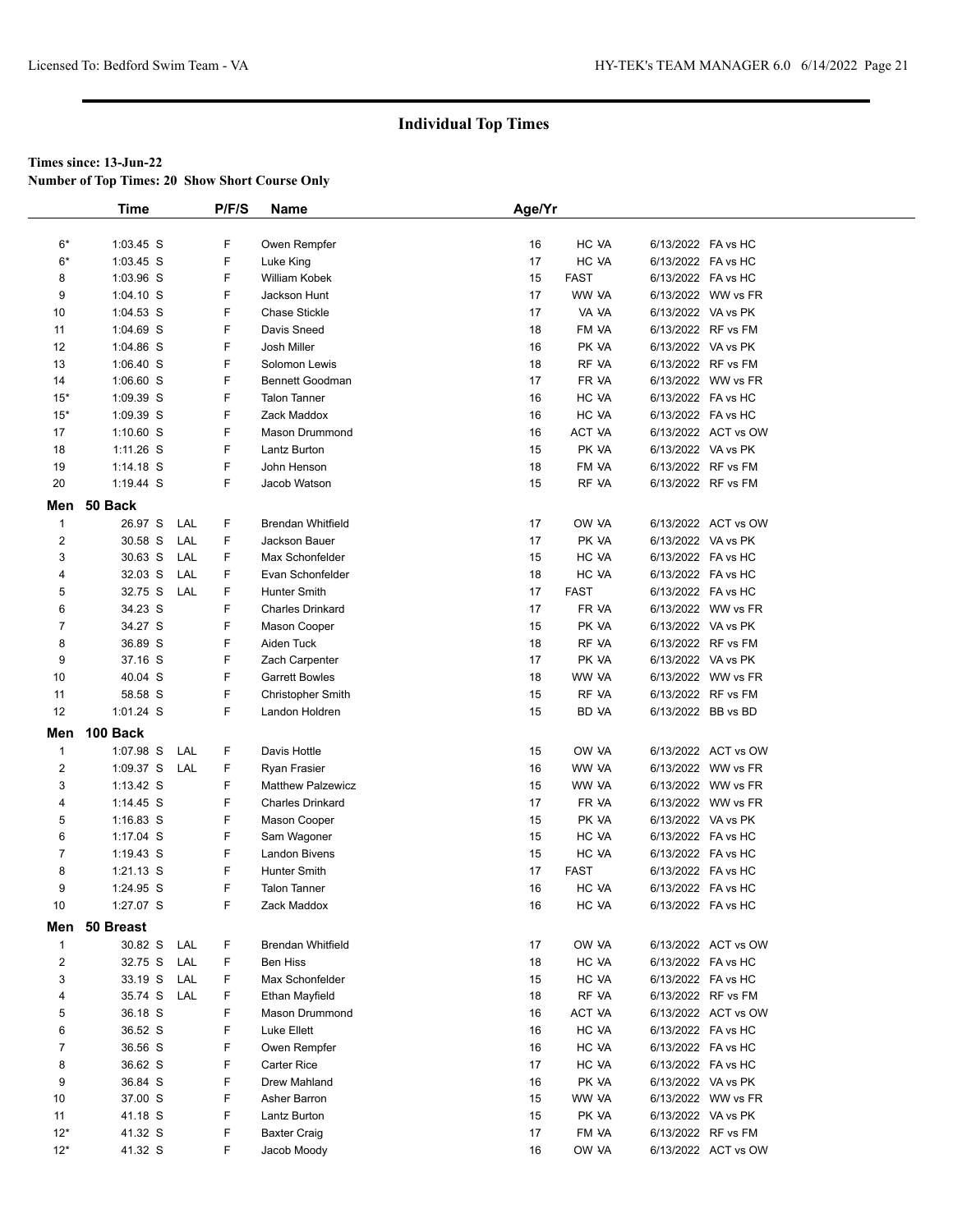**Number of Top Times: 20 Show Short Course Only**

|                | Time        |     | P/F/S | <b>Name</b>              | Age/Yr |             |                    |                     |
|----------------|-------------|-----|-------|--------------------------|--------|-------------|--------------------|---------------------|
|                |             |     |       |                          |        |             |                    |                     |
| 14             | 42.37 S     |     | F     | Jacob Watson             | 15     | RF VA       |                    | 6/13/2022 RF vs FM  |
| 15             | 45.89 S     |     | F     | John Faris               | 16     | <b>FAST</b> |                    | 6/13/2022 FA vs HC  |
| 16             | 55.91 S     |     | F     | <b>Cashion Holt</b>      | 15     | OW VA       |                    | 6/13/2022 ACT vs OW |
| Men            | 100 Breast  |     |       |                          |        |             |                    |                     |
| $\mathbf{1}$   | 1:07.17 S   | LAL | F     | <b>Brendan Whitfield</b> | 17     | OW VA       |                    | 6/13/2022 ACT vs OW |
| $\overline{2}$ | $1:12.24$ S | LAL | F     | Max Schonfelder          | 15     | HC VA       | 6/13/2022 FA vs HC |                     |
| 3              | $1:13.58$ S | LAL | F     | <b>Ben Hiss</b>          | 18     | HC VA       |                    | 6/13/2022 FA vs HC  |
| 4              | $1:19.60$ S | LAL | F     | <b>Carter Rice</b>       | 17     | HC VA       |                    | 6/13/2022 FA vs HC  |
| 5              | 1:21.57 S   |     | F     | Asher Barron             | 15     | WW VA       |                    | 6/13/2022 WW vs FR  |
| 6              | 1:21.98 S   |     | F     | Mason Drummond           | 16     | ACT VA      |                    | 6/13/2022 ACT vs OW |
| $\overline{7}$ | 1:22.89 S   |     | F     | Ethan Mayfield           | 18     | RF VA       |                    | 6/13/2022 RF vs FM  |
| 8              | 1:23.13 S   |     | F     | Luke Ellett              | 16     | HC VA       | 6/13/2022 FA vs HC |                     |
| 9              | 1:23.38 S   |     | F     | Sam Wagoner              | 15     | HC VA       |                    | 6/13/2022 FA vs HC  |
| 10             | 1:26.77 S   |     | F     | Drew Mahland             | 16     | PK VA       |                    | 6/13/2022 VA vs PK  |
| 11             | 1:27.91 S   |     | F     | Joshua Warren            | 15     | FM VA       |                    | 6/13/2022 RF vs FM  |
| 12             | 1:29.05 S   |     | F     | Alec Stickle             | 15     | VA VA       | 6/13/2022 VA vs PK |                     |
| 13             | $1:31.11$ S |     | F     | Lantz Burton             | 15     | PK VA       | 6/13/2022 VA vs PK |                     |
| 14             | $1:35.17$ S |     | F     | Zack Maddox              | 16     | HC VA       | 6/13/2022 FA vs HC |                     |
| 15             | $1:37.10$ S |     | F     | John Henson              | 18     | FM VA       |                    | 6/13/2022 RF vs FM  |
| 16             | $1:38.31$ S |     | F     | John Faris               | 16     | <b>FAST</b> |                    | 6/13/2022 FA vs HC  |
| 17             | 1:44.26 S   |     | F     | <b>Harrison Rawls</b>    | 15     | FM VA       |                    | 6/13/2022 RF vs FM  |
| 18             | 1:59.05 S   |     | F     | Lance Gray               | 16     | PK VA       | 6/13/2022 VA vs PK |                     |
|                | Men 50 Fly  |     |       |                          |        |             |                    |                     |
| $\mathbf{1}$   | 26.76 S     | LAL | F     | Owen Widzisz             | 16     | OW VA       |                    | 6/13/2022 ACT vs OW |
| $\overline{c}$ | 27.31 S     | LAL | F     | Jack Mills               | 16     | HC VA       | 6/13/2022 FA vs HC |                     |
| 3              | 28.87 S     | LAL | F     | Ryan Frasier             | 16     | WW VA       |                    | 6/13/2022 WW vs FR  |
| 4              | 29.32 S     | LAL | F     | Josh Smith               | 17     | HC VA       | 6/13/2022 FA vs HC |                     |
| 5              | 29.78 S     | LAL | F     | Jackson Hunt             | 17     | WW VA       |                    | 6/13/2022 WW vs FR  |
| 6              | 29.84 S     | LAL | F     | Evan Schonfelder         | 18     | HC VA       | 6/13/2022 FA vs HC |                     |
| 7              | 30.42 S     | LAL | F     | William Kobek            | 15     | <b>FAST</b> |                    | 6/13/2022 FA vs HC  |
| 8              | 30.55 S     | LAL | F     | Solomon Lewis            | 18     | RF VA       |                    | 6/13/2022 RF vs FM  |
| 9              | 31.54 S     |     | F     | Jackson Bauer            | 17     | PK VA       |                    | 6/13/2022 VA vs PK  |
| 10             | 31.87 S     |     | F     | Ethan Malone             | 15     | VA VA       | 6/13/2022 VA vs PK |                     |
| 11             | 31.92 S     |     | F     | <b>Gavin Williams</b>    | 18     | ACT VA      |                    | 6/13/2022 ACT vs OW |
| 12             | 32.71 S     |     | F     | <b>Carter Rice</b>       | 17     | HC VA       | 6/13/2022 FA vs HC |                     |
| 13             | 32.72 S     |     | F     | Davis Sneed              | 18     | FM VA       |                    | 6/13/2022 RF vs FM  |
| 14             | 33.15 S     |     | F     | Luke Ellett              | 16     | HC VA       | 6/13/2022 FA vs HC |                     |
| $15*$          | 33.57 S     |     | F     | <b>Bennett Goodman</b>   | 17     | FR VA       |                    | 6/13/2022 WW vs FR  |
| $15*$          | 33.57 S     |     | F     | <b>Gabriel Provost</b>   | 16     | FM VA       |                    | 6/13/2022 RF vs FM  |
| 17             | 33.98 S     |     | F     | Josh Miller              | 16     | PK VA       |                    | 6/13/2022 VA vs PK  |
| 18             | 34.91 S     |     | F     | <b>Will Perrow</b>       | 16     | RF VA       |                    | 6/13/2022 RF vs FM  |
|                | Men 100 Fly |     |       |                          |        |             |                    |                     |
| $\mathbf{1}$   | 1:00.61 S   | LAL | F.    | Jack Mills               | 16     | HC VA       |                    | 6/13/2022 FA vs HC  |
| $\overline{c}$ | 1:04.77 S   | LAL | F     | Davis Hottle             | 15     | OW VA       |                    | 6/13/2022 ACT vs OW |
| 3              | 1:08.82 S   | LAL | F     | Joshua Warren            | 15     | FM VA       |                    | 6/13/2022 RF vs FM  |
| 4              | $1:11.35$ S |     | F     | Josh Smith               | 17     | HC VA       |                    | 6/13/2022 FA vs HC  |
| 5              | $1:12.08$ S |     | F     | Jackson Hunt             | 17     | WW VA       |                    | 6/13/2022 WW vs FR  |
| 6              | 1:18.76 S   |     | F     | Gavin Williams           | 18     | ACT VA      |                    | 6/13/2022 ACT vs OW |
| $\overline{7}$ | $1:19.14$ S |     | F     | <b>Bennett Goodman</b>   | 17     | FR VA       |                    | 6/13/2022 WW vs FR  |
| 8              | 1:19.86 S   |     | F     | Aiden Tuck               | 18     | RF VA       |                    | 6/13/2022 RF vs FM  |
| 9              | 1:21.84 S   |     | F     | Luke King                | 17     | HC VA       | 6/13/2022 FA vs HC |                     |
| 10             | 1:27.66 S   |     | F     | Landon Bivens            | 15     | HC VA       | 6/13/2022 FA vs HC |                     |
|                |             |     |       |                          |        |             |                    |                     |